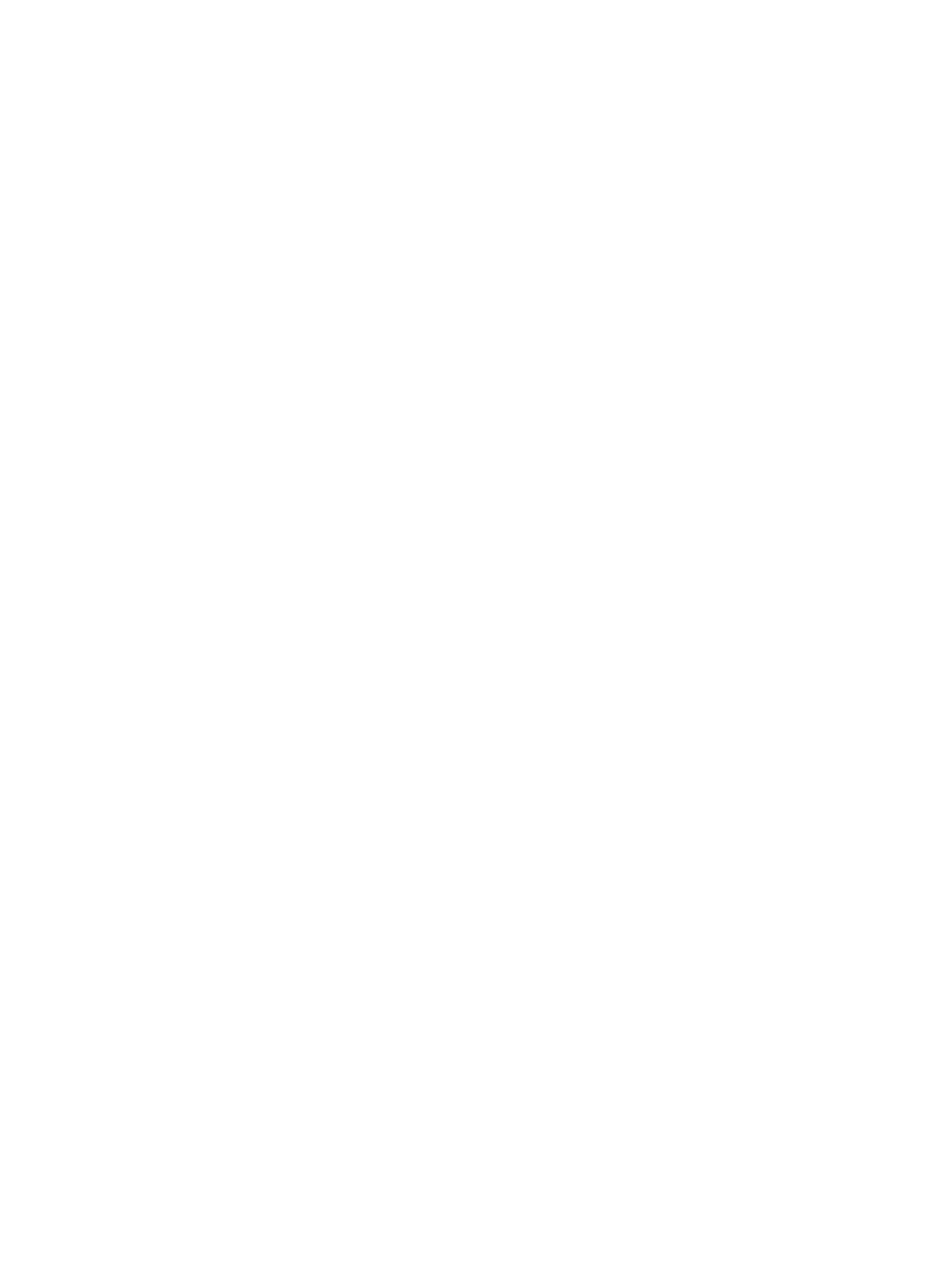# SEMI ANNUAL REPORT 2016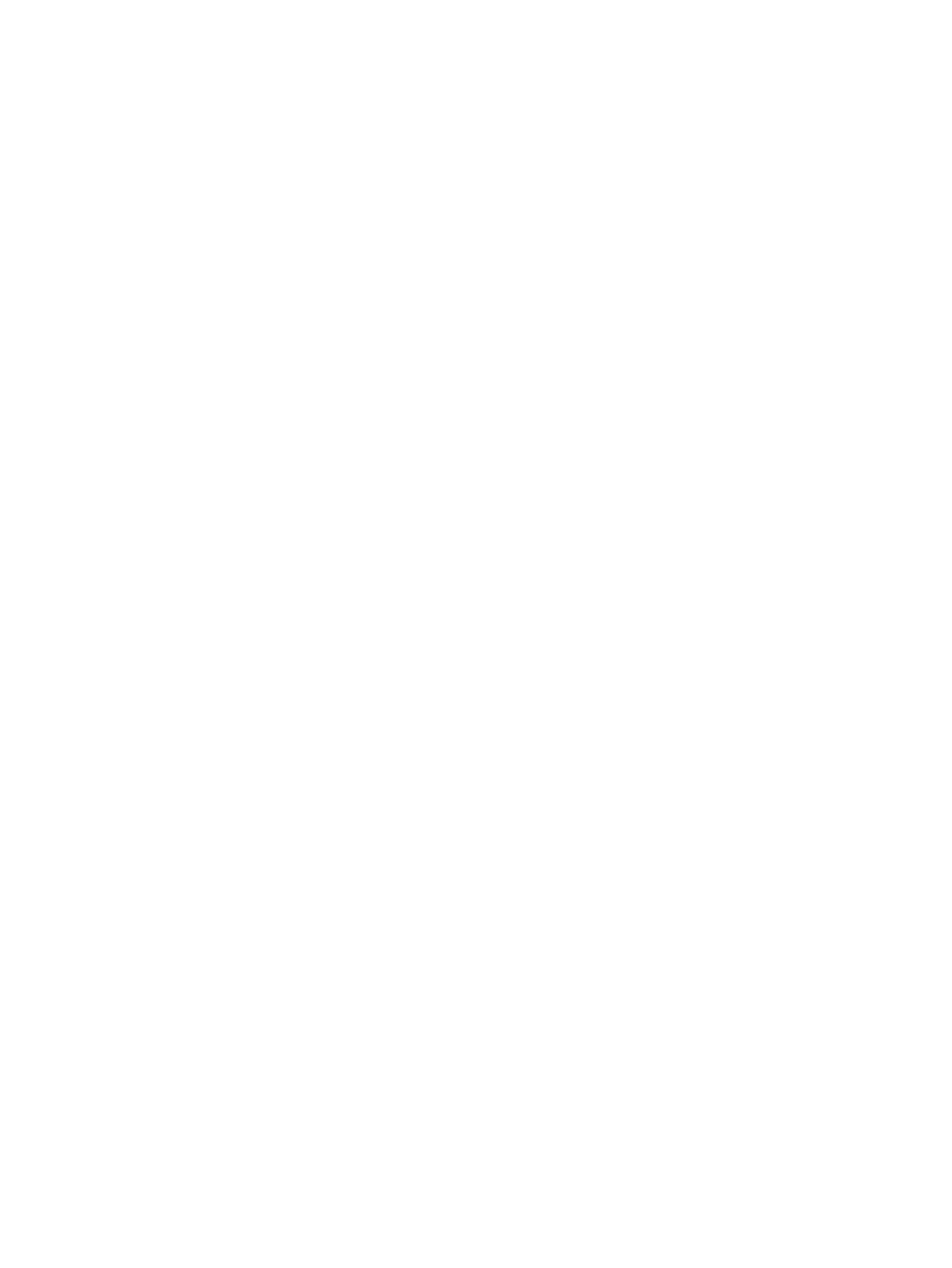## OVERVIEW OF

## DEXIA KOMMUNALBANK DEUTSCHLAND

| <b>E</b> Key balance sheet positions                     |            |            |
|----------------------------------------------------------|------------|------------|
| in EUR million                                           | 30.06.2016 | 31.12.2015 |
| Assets                                                   |            |            |
| Loans to public sector entities                          | 15,156.1   | 15,730.2   |
| Other loans and advances to banks and non-bank customers | 6,878.0    | 5,926.5    |
| Securities                                               | 8,501.1    | 9,353.0    |
|                                                          |            |            |
| <b>Equity and liabilities</b>                            |            |            |
| Pfandbriefe                                              | 18,599.0   | 19,678.6   |
| Other liabilities to banks and non-bank customers        | 10,931.4   | 10,433.0   |
| Equity                                                   | 654.4      | 657.7      |
| <b>Balance sheet total</b>                               | 30,900.7   | 31.395.4   |

| <b>2</b> Key profit and loss account positions          |            |            |
|---------------------------------------------------------|------------|------------|
| in EUR million                                          | 30.06.2016 | 30.06.2015 |
| Net interest and commission income                      | 16.8       | 26.6       |
| Administrative expenses (incl. depreciation)            | $-16.9$    | $-12.3$    |
| Risk provisioning incl. result of financial investments | $-3.4$     | $-156.2$   |
| Profit/loss                                             | $-3.4$     | $-141.9$   |

### **<sup>3</sup> Other disclosures**

|                            | 30.06.2016 | 30.06.2015 |
|----------------------------|------------|------------|
| Employees (average number) | 80         | 70         |
| Cost-income ratio as %     | 100.7      | -46. .     |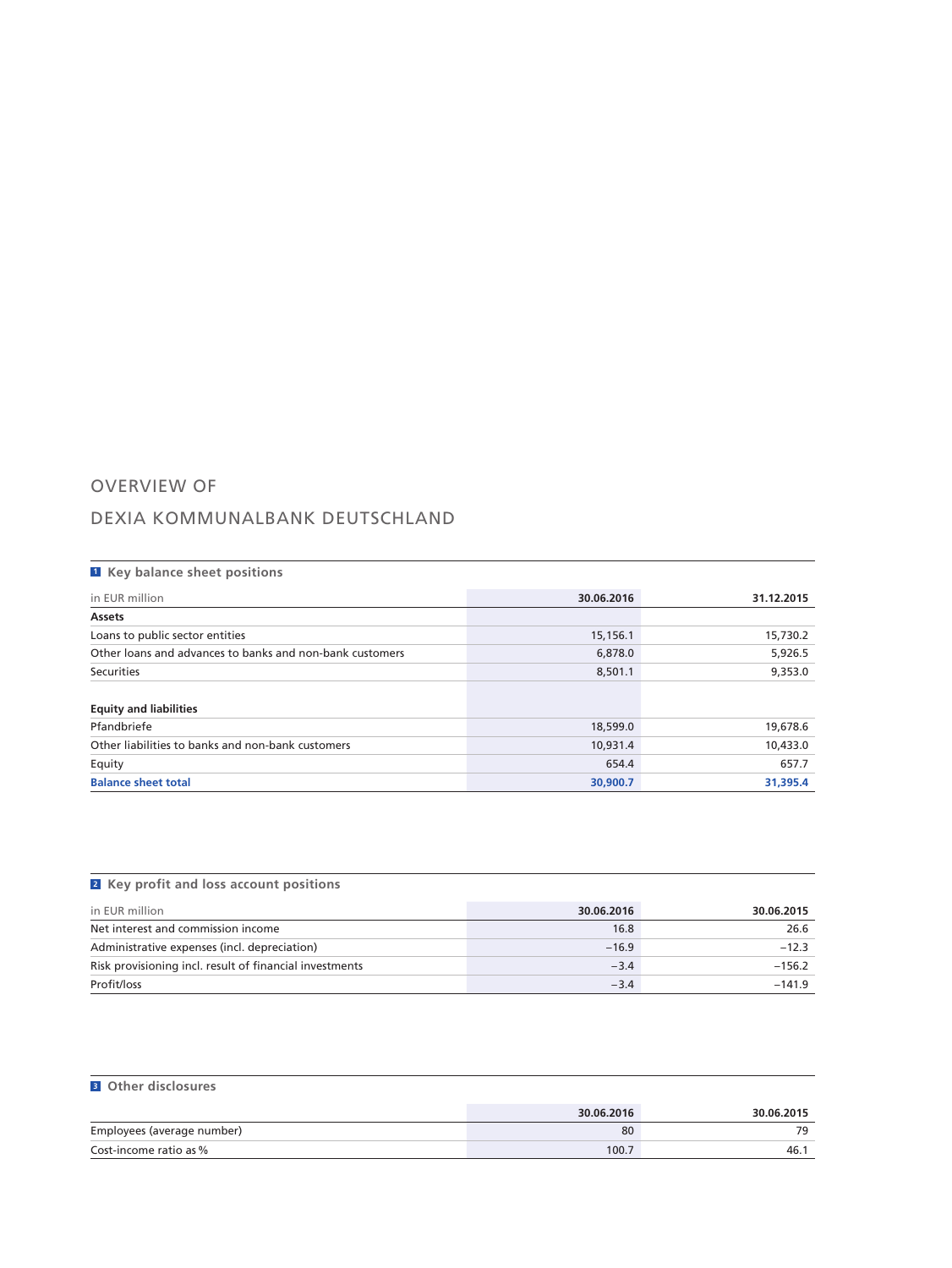DEXIA KOMMUNALBANK DEUTSCHLAND AG Charlottenstrasse 82 | 10969 Berlin

Phone +49 (0)30 25 598-0

Fax General +49 (0)30 25 598-200 Back Office +49 (0)30 25 598-204 Treasury +49 (0)30 25 598-340 Website www.dexia.de

Commercial Register No. HRB 36928, Berlin-Charlottenburg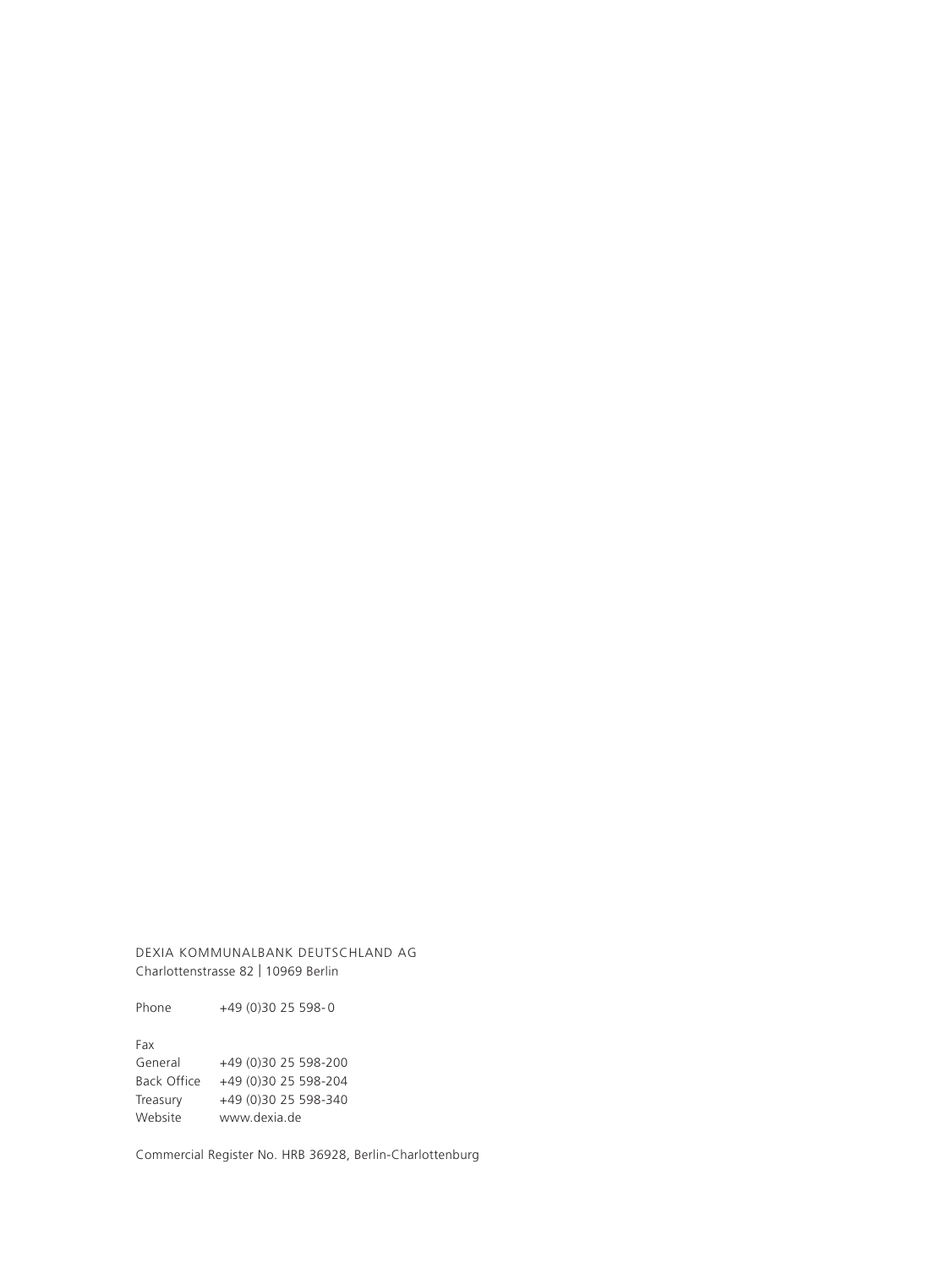## CONTENTS

| Condensed profit and loss account for the period from January 1 to June 30, 2016  38 |    |
|--------------------------------------------------------------------------------------|----|
|                                                                                      |    |
| RESPONSIBILITY STATEMENT MARKET MARKET AND THE RESPONSIBILITY STATEMENT              | 41 |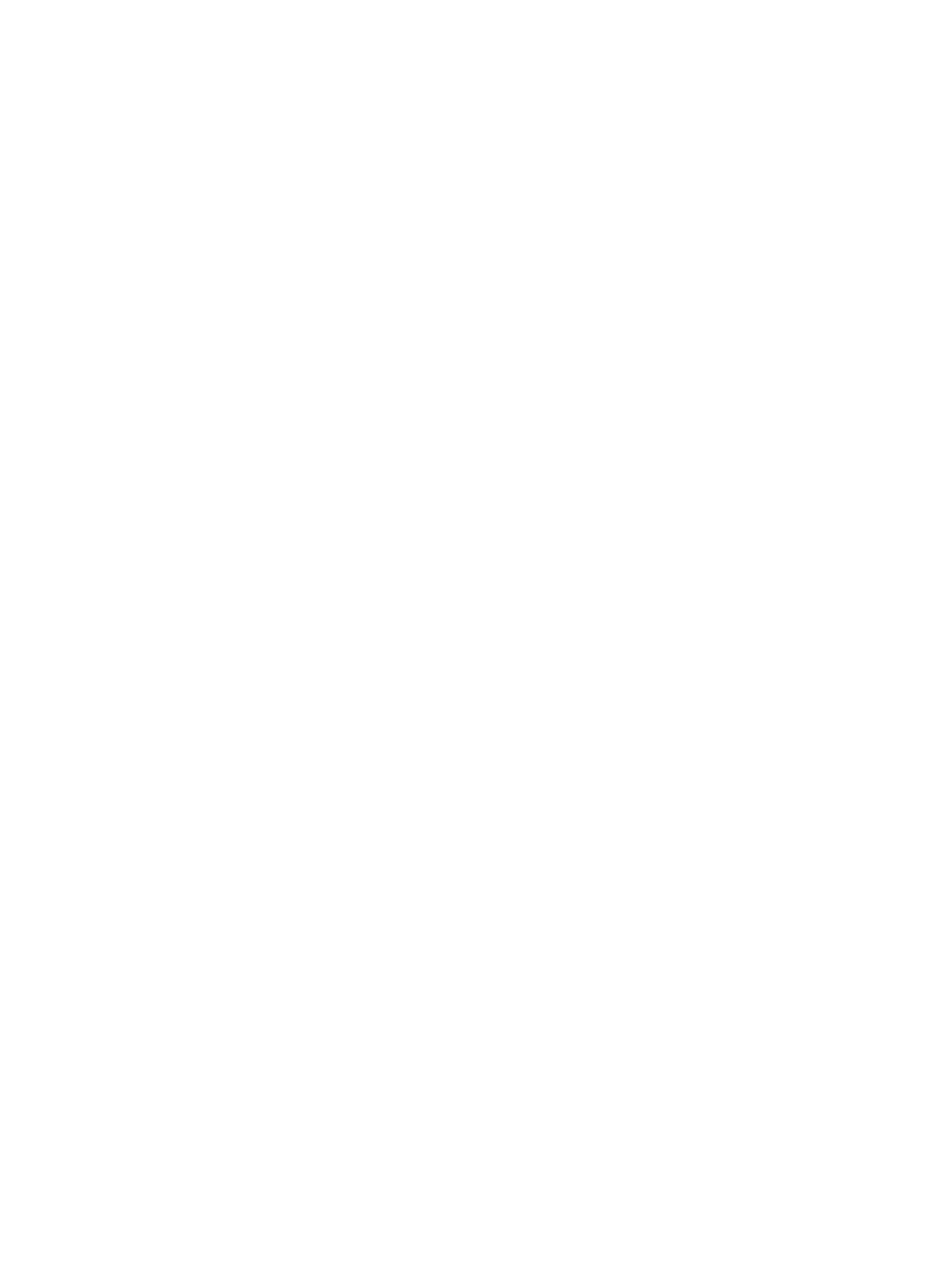# <span id="page-8-0"></span>EXECUTIVE BODIES OF THE BANK

#### **SUPERVISORY BOARD**

#### **Claude Piret**

Member of the Management Board of Dexia S. A. with responsibility for assets Executive Vice President of Dexia Crédit Local S. A. Chairman

#### **Benoît Debroise**

Member of the Management Board of Dexia S. A. with responsibility for funding and markets Member of the Management Board of Dexia Crédit Local S.A. with responsibility for funding and markets Deputy Chairman

**Eric Bouthors** Bank employee of Dexia Kommunalbank Deutschland AG

**Stefanie Gregorius** Bank employee of Dexia Kommunalbank Deutschland AG

#### **Véronique Hugues**

Chief Financial Officer and Member of the Management Board of Dexia S. A. with responsibility for finance Executive Vice President of Dexia Crédit Local S. A.

**Jürgen Jung** 

Consultant (since July 1, 2016)

#### **Dr Dirk Hoffmann**

Lawyer and consultant (until June 30, 2016)

#### **MANAGEMENT BOARD**

#### **Friedrich Munsberg**

Member of the Management Board with responsibility for markets Chairman

#### **Laurent Fritsch**

Member of the Management Board with responsibility for back-office functions

**TRUSTEE**

**Werner Graf** Retired Bundesbank director

#### **Victor von Bothmer**

Lawyer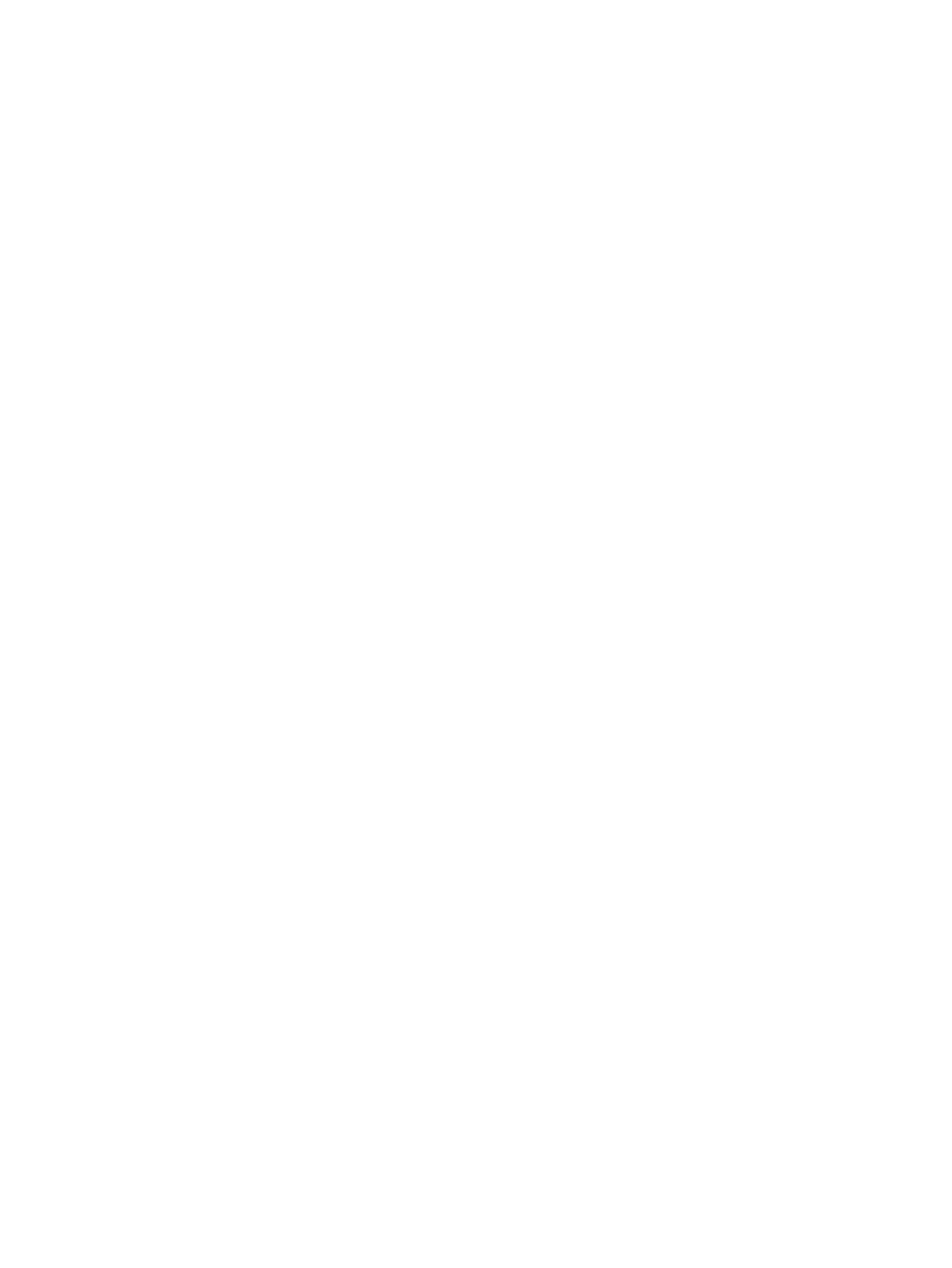## <span id="page-10-0"></span>INTERIM MANAGEMENT REPORT

### BASIC INFORMATION

#### **Profile of the Dexia Group**

The Dexia Group is a European banking group which has pursued the orderly resolution of its assets since the end of 2011. The Belgian and French governments have owned 94.4 % of the Group since the end of 2012, when they made a EUR 5.5 billion capital injection.

The Dexia Group's orderly resolution plan, which was approved by the European Commission in December 2012, aims to avoid the Group's bankruptcy and liquidation which, given the Group's residual size, might destabilise the entire European banking sector.

As a 'significant bank' within the meaning of the SSM Framework Regulation, the Dexia Group has been under the direct prudential supervision of the European Central Bank within the framework of the Single Supervisory Mechanism (SSM) since November 4, 2014. The Group's parent company, Dexia S. A., is a public limited company (société anonyme) and financial holding company governed by Belgian law, whose shares are listed on Euronext Brussels and Paris as well as the Luxembourg Stock Exchange.

The Dexia Group has discontinued its commercial activities and is pursuing the orderly resolution of its remaining assets. The Group's financial structure is not comparable to that of other banks in resolution due to its sizable asset portfolio and long-dated maturity profile. Its financial structure also includes a significant volume of off-balance sheet transactions for hedging against fluctuations in interest and exchange rates.

As of June 30, 2016, the Dexia Group's asset portfolio consisted of 89 % investment grade assets, which reflects Dexia Crédit Local's former status as a leader in the local public and project finance sectors, with a primary focus on local public entities in Europe and the United States and, to a lesser extent, European sovereigns and project finance. The Dexia Group's remaining assets, which have relatively low credit spreads, were primarily booked between 2006 and 2008. Since the Group's portfolio is hedged against rate movements, the sale of assets may require unwinding the hedges, which could prove to be expensive.

At the end of June 2016, the Dexia Group's balance sheet totalled EUR 236 billion and off-balance sheet commitments stood at EUR 363 billion. In order to protect the Group's capital base, its resolution will be managed over the long term. It will rely on an opportunistic asset sale strategy, aimed at reducing concentration risks of credit exposures. As such, the orderly resolution plan provides for the gradual resolution of the Bank's assets to around EUR 91 billion by 2020.

The Dexia Group finances itself mainly through the issuance of government guaranteed debt and secured funding. As of June 30, 2016, its Common Equity Tier 1 ratio (CET1 ratio) amounted to 15.0 %.

Dexia Crédit Local is the Dexia Group's main operating entity and benefits from a funding guarantee, up to a maximum amount of EUR 85 billion, provided by the governments of Belgium, France and Luxembourg, to allow for the execution of the orderly resolution plan. Dexia Crédit Local is based in France, where it holds a banking licence, with branches in Ireland and the United States and subsidiaries in Germany, Spain, Italy, the United Kingdom and Israel. Dexia Sabadell, Dexia Crédit Local's Spanish subsidiary, also has a branch in Portugal. Some of these entities hold local banking licences.

The governance of Dexia S. A. and Dexia Crédit Local has been streamlined and standardised, with the members of Dexia S. A.'s Management Board and Board of Directors also being members of Dexia Crédit Local's Management Board and Board of Directors.

After completing the sale of all of the commercial franchises required under the Group's orderly resolution plan at the beginning of 2014, Dexia is now solely focused on managing its legacy assets while protecting the interests of the Group's government shareholders and guarantors. To meet this objective, the Group has established three main goals, which form the core of its 'Company Project':

- **›** Maintain the ability to fund its balance sheet throughout the orderly resolution of its assets;
- **›** Preserve its capital base in order to comply with regulatory requirements; and
- **›** Ensure operational continuity by retaining the necessary expertise and resources, and developing appropriate information systems.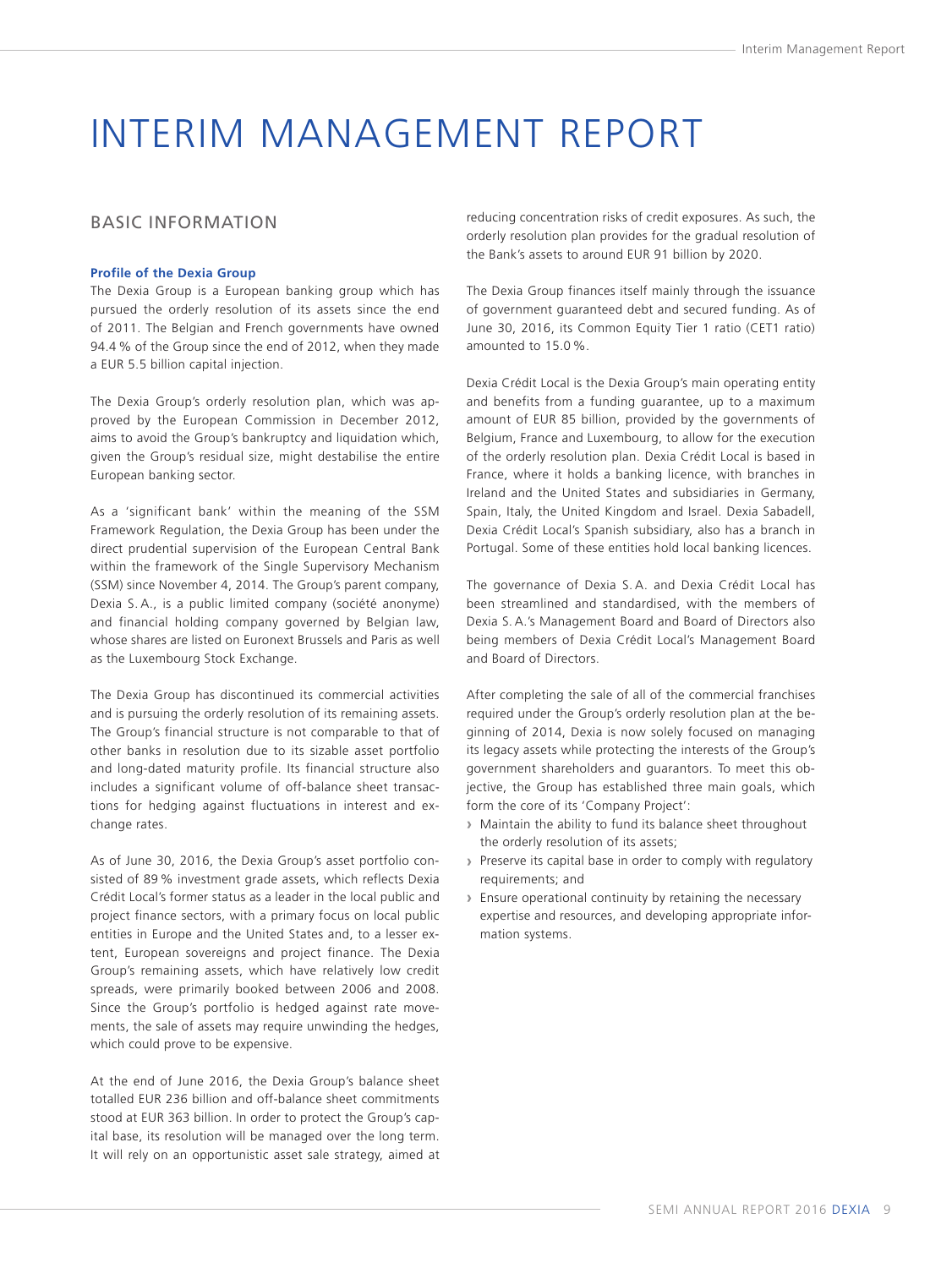#### <span id="page-11-0"></span>**Profile of Dexia Kommunalbank Deutschland**

Dexia Kommunalbank Deutschland is a wholly-owned subsidiary of Dexia Crédit Local, the main company of the Dexia Group. It thus belongs to a banking group in which the Belgian and French governments hold a 94.4 % stake. With its balance sheet total of EUR 30.9 billion as of June 30, 2016, the Bank is the largest subsidiary of Dexia Crédit Local.

Dexia Kommunalbank Deutschland benefits from:

- **›** The letter of support provided by Dexia Crédit Local in which this company undertakes to ensure that the Bank is able at all times to comply with its obligations and to fulfil the requirements of the German banking supervisory system,
- **›** A revolving liquidity facility provided by Dexia Crédit Local with a volume of EUR 1 billion, which the Bank has not drawn upon, and
- **›** Other technical and organisational support from the Dexia Group.

In accordance with the plan approved by the European Commission in late December 2012 for the restructuring of the Dexia Group, an orderly resolution of the assets of Dexia Kommunalbank Deutschland is envisaged, without any new lending business. In view of the not insignificant share of non-current assets in the Bank's overall loan book, it is clear that this process will take some time. An accelerated, actively pursued resolution by means of the premature sale of assets is not planned, except where market opportunities are exploited to a limited extent.

Over the next ten years, the assets of Dexia Kommunalbank Deutschland will continuously decrease on account of natural maturities. As of December 31, 2021, the balance sheet total is expected to have declined to EUR 21.4 billion, and its cover pool for Public Pfandbriefe (covered bonds) to EUR 13.3 billion. As of December 31, 2026, these figures will amount to EUR 14.2 billion and EUR 8.6 billion respectively. Since the low interest-rate level on the capital markets is expected to remain intact for the next few years, these projections assume that the creditors' termination rights, which are embedded in these receivables, will not be exercised.

In view of the change in the nature of the commercial focus of the Dexia Group, the business activities of Dexia Kommunalbank Deutschland concentrate on the administration, management, and funding of its extensive portfolio of securities and loans, with the following core areas of focus:

- **›** Preserving operational stability and avoiding operational risks in an increasingly stringent regulatory environment;
- **›** Optimising the funding mix in order to secure advantageous funding costs and to widen the funding base; and
- **›** Maintaining cost discipline, for personnel expenses and also other administrative expenses.

### ECONOMIC REPORT

#### **OVERALL ECONOMIC AND INDUSTRY ENVIRONMENT**

On June 23, 2016, a majority of 51.9% of British voters voted in a referendum that had been called for by Prime Minister David Cameron that the United Kingdom should leave the European Union. Most of the political observers and capital market participants had not expected this outcome, and the shock results in significant uncertainties not just for the United Kingdom, but Europe as well:

- **›** For the first time in the history of the European Union, a country had chosen to leave the union, which had been formed in 1992 through the Maastricht Treaty. There is neither a prescribed schedule nor a template that could be used to navigate the exit process. It seems clear, however, that the United Kingdom will not file its application to withdraw pursuant to Article 50 of the EU treaty until next year.
- **›** The reaction of the financial markets was intense but controlled. The financial crisis that some had feared did not happen. Many initially significantly affected sectors, such as the stock markets, soon recovered from the initial shock.
- **›** The mid-term risk that remains is a potential political destabilisation of the European Union. Brexit could provide anti-European forces, especially those in Italy, the Netherlands, and France, with additional fuel and put pressure on pro-European governments.

It is also difficult to predict how Brexit will impact European economic growth. ECB President Mario Draghi announced on June 28, 2016, during the EU summit of the heads of state or government in Brussels, that the growth of the eurozone could be 0.3 to 0.5 percentage points lower within the next three years than previously expected. The International Monetary Fund (IMF) lowered its euro area growth projections for 2017 from 1.7 % to 1.4 % (to 1.6 % for 2016), assuming, which is quite optimistic, that United Kingdom will continue to have unlimited access to the EU internal market.

The first quarter 2016 had started quite well with growth in the aggregate real gross domestic product (GDP) in the eurozone countries of 0.6 % compared to the previous quarter. Spain took first place among the four large eurozone countries with a growth rate of 0.8 %, followed by Germany (0.7 %), France (0.6 %), and Italy (0.3 %). The final growth figures for quarter two 2016 are not available yet, but, according to initial Eurostat estimates, eurozone growth was around 0.3 %.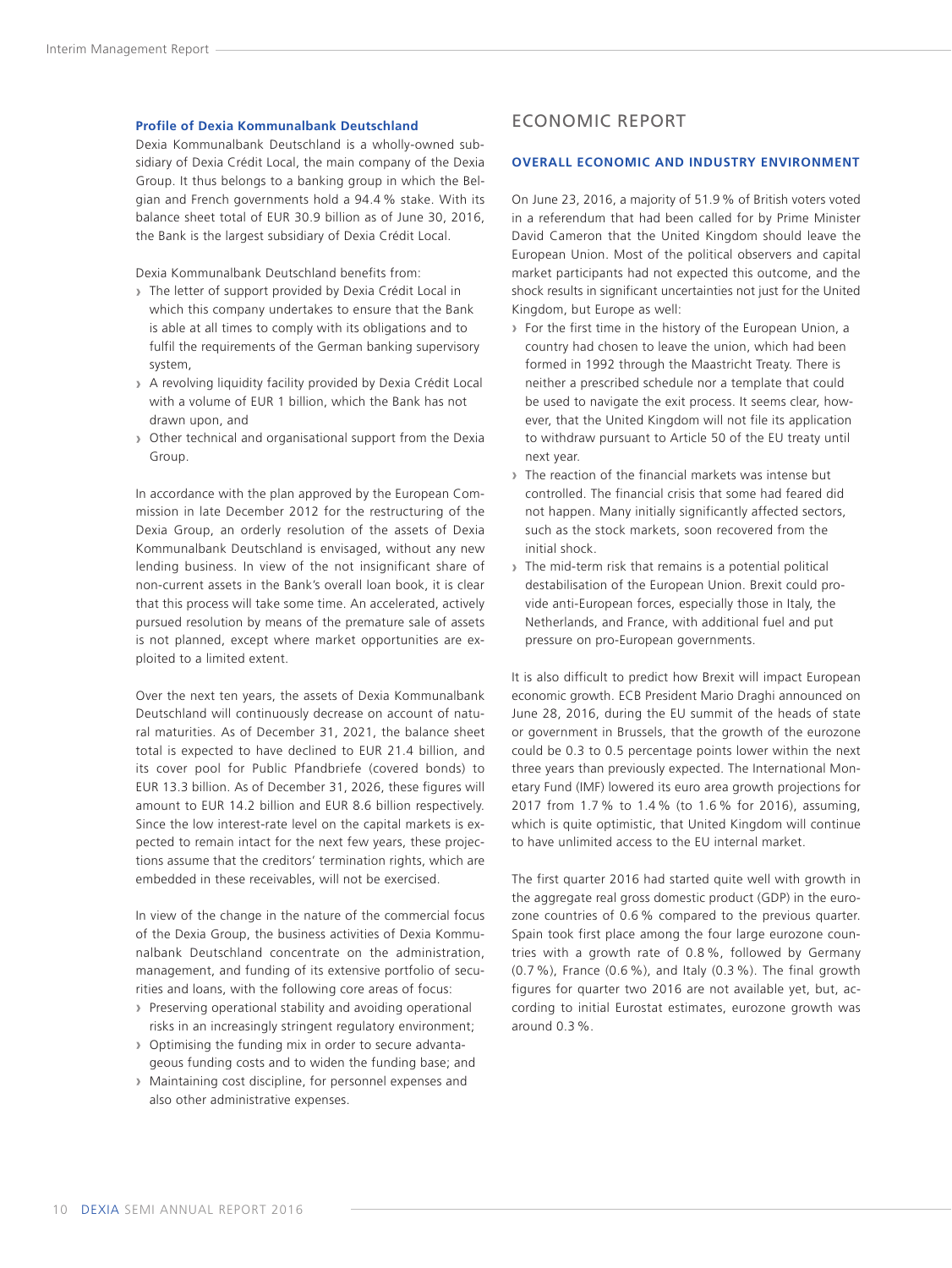Only four days after the Brexit decision, Standard & Poor's and Fitch lowered the United Kingdom's rating from AAA and AA+ respectively to AA, referencing the expected lower growth rates and less stable political conditions. The rating agency Moody's, which had already downgraded the country in 2013 from Aaa to Aa1, only changed the outlook from 'stable' to 'negative'. The European club of the 'pure' AAA countries, whose bonds were rated highest by all three major rating agencies, currently consists of seven members (Denmark, Germany, the Netherlands, Luxembourg, Norway, Sweden, and Switzerland).

Another important change in the ratings during the first half of the year included three downgrades – Finland to Aa1/AA+ (Moody's and Fitch), Austria to Aa1 (Moody's), and Poland to BBB+ (Standard & Poor's), as well as two upgrades – Ireland to A3/A (Moody's and Fitch) and Hungary to BBB– (Fitch). › **<sup>4</sup>**

On July 7, 2016, the European Commission announced in a press release that the two Iberian countries of Spain and Portugal are not expected to 'correct their excessive deficits by the recommended deadline'. Spain had reduced its budget deficit from 11.0 % of GDP (2009) to only 5.1 % (2015), and had therefore clearly missed the EU target of 4.2 %. It seems unrealistic that Spain will reach the 2016 target of less than 3 %. Portugal was able to reduce the deficit from 11.2 % (2010) to 4.4 % (2015), but failed to reach the agreed EU target of 2.5 % as well.

In its press release, the European Commission also pointed out that the state of public finances across the euro area has improved dramatically in recent years. The general government deficit in the euro area as a whole decreased from 6.3 % of GDP in 2009 to 2.1 % of GDP in 2015 to a forecast 1.9 % in 2016 and 1.6 % in 2017. According to the projections, the debt-to-GDP ratio of the euro area is supposed to decrease from 94.4 % of GDP in 2014 to 91.1 % in 2017. Currently, only six member states of the European Union are still subject to the corrective component of the stability and growth package, down from 24 member states in 2011.

A look at the development of inflation during the first half of 2016 makes clear that, more than one and a half years after the issuance of the Asset Purchase Programme (APP) at the end of 2014, the European Central Bank (ECB) has not succeeded in even coming close to its target mark of 2 % for the annual inflation rate on the basis of the Harmonised Index of Consumer Prices (HICP). In fact, the HICP fell from 0.2 % (December 2015) to – 0.2 % (February 2016) and concluded the first half of 2016 at 0.1%. At the same time, the preferred '5Y plus 5Y Forward Inflation Swap Rate', which the ECB is using to measure mid-term inflation outlook, dropped to a historic low of 1.25 % (July 11, 2016). A noticeable increase in inflation and inflation outlook is generally not expected for the coming months.

#### **<sup>4</sup> Ratings of selected countries**

|                           | <b>Standard &amp; Poor's</b> |            |                | Moody's        |            | <b>Fitch</b> |  |
|---------------------------|------------------------------|------------|----------------|----------------|------------|--------------|--|
|                           | 04.08.2016                   | 15.01.2016 | 04.08.2016     | 15.01.2016     | 04.08.2016 | 15.01.2016   |  |
| <b>Eurozone countries</b> |                              |            |                |                |            |              |  |
| Belgium                   | AA                           | AA         | Aa3            | Aa3            | AA         | AA           |  |
| Germany                   | AAA                          | AAA        | Aaa            | Aaa            | <b>AAA</b> | AAA          |  |
| France                    | AA                           | AA         | Aa2            | Aa2            | AA         | AA           |  |
| Italy                     | $BBB -$                      | $BBB -$    | Baa2           | Baa2           | $BBB+$     | BBB+         |  |
| Luxembourg                | <b>AAA</b>                   | AAA        | Aaa            | Aaa            | <b>AAA</b> | AAA          |  |
| <b>Netherlands</b>        | AAA                          | AAA        | Aaa            | Aaa            | AAA        | AAA          |  |
| Austria                   | $AA+$                        | $AA+$      | Aa1            | Aaa            | $AA+$      | $AA+$        |  |
| Poland                    | BBB+                         | BBB+       | A2             | A <sub>2</sub> | $A -$      | $A -$        |  |
| Portugal                  | $BB+$                        | $BB+$      | Ba1            | Ba1            | BB+        | BB+          |  |
| Spain                     | BBB+                         | BBB+       | Baa2           | Baa2           | BBB+       | BBB+         |  |
| Hungary                   | $BB+$                        | $BB+$      | Ba1            | Ba1            | $BBB -$    | BB+          |  |
| <b>Other countries</b>    |                              |            |                |                |            |              |  |
| Japan                     | $A+$                         | $A+$       | A <sub>1</sub> | A <sub>1</sub> | A          | A            |  |
| UK                        | AA                           | AAA        | Aa1            | Aa1            | AA         | AA+          |  |
| <b>USA</b>                | $AA+$                        | $AA+$      | Aaa            | Aaa            | <b>AAA</b> | AAA          |  |

Source: Bloomberg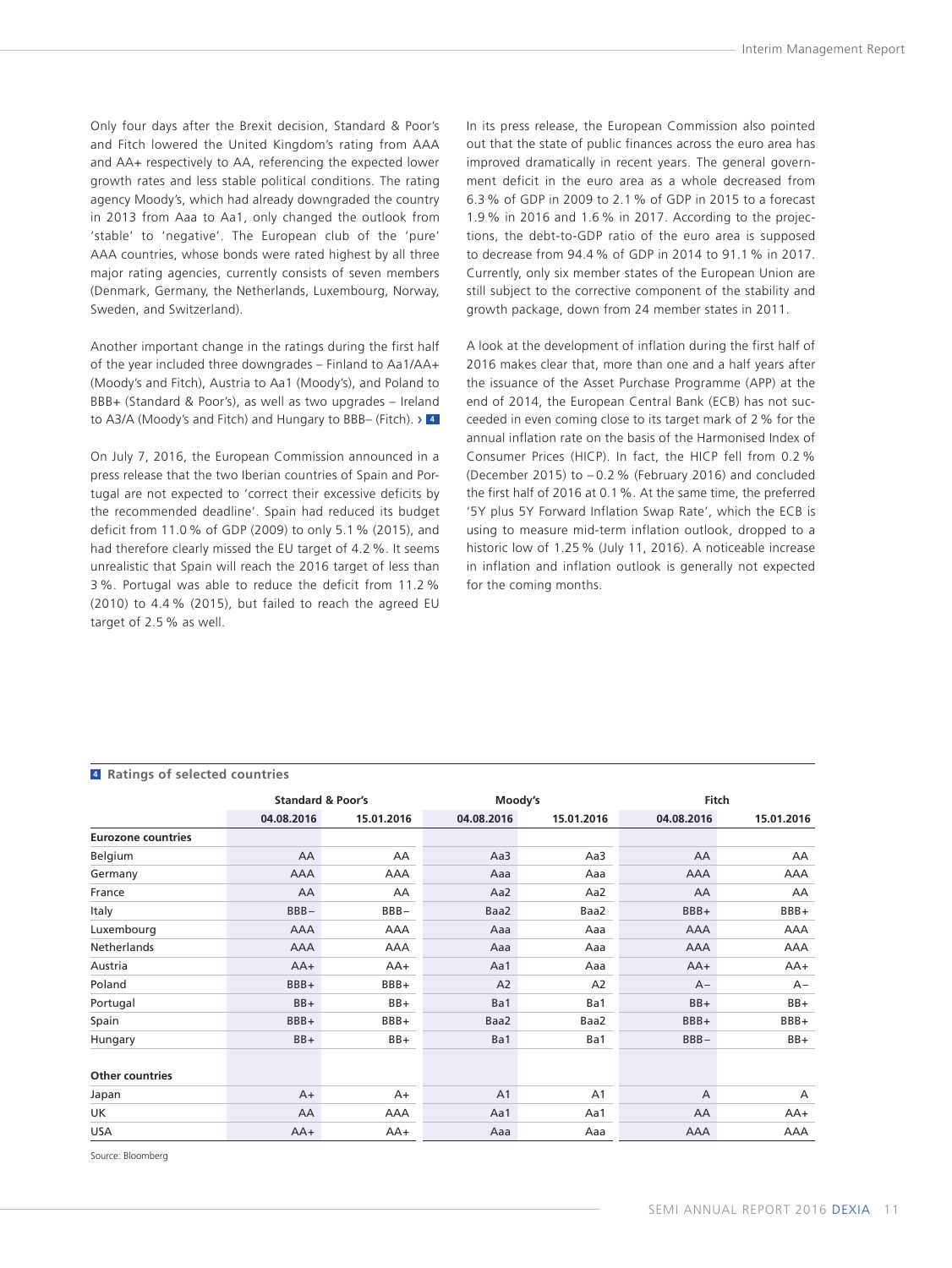In order to fight deflation, the Governing Council of the ECB ratified another package to decrease the key interest rate and to expand quantitative easing during its meeting on March 10, 2016. It included the following measures:

- **›** The interest rate for main funding operations was decreased to 0.00 % (previously 0.05 %), the interest rate for top funding facilities to 0.25 % (previously 0.30 %), and the deposit facilities rate to  $-0.40$  % (previously  $-0.30\%$ ).
- **›** The monthly volume of securities purchasing activities within the APP was expanded from EUR 60 billion to EUR 80 billion.
- **›** Investment grade euro-denominated bonds issued by companies (excluding banks) in the euro area were included in the set of eligible securities under the APP.
- **›** A new series of four, targeted longer-term refinancing operations (TLTRO II) with a period to maturity of four years each was issued. The minimum interest rate for the funding of these transactions is the deposit facilities rate.

As of June 30, 2016, the securities portfolios purchased by the ECB under the APP amounted to EUR 1,084.6 billion, which comprises the following four sub-programmes:

- **›** Public Sector Purchase Programme (PSPP): EUR 875.2 billion
- **›** Third Covered Bond Purchase Programme (CBPP3): EUR 183.4 billion
- **›** Asset-Backed Securities Purchase Programme (ABSPP): EUR 19.6 billion
- **›** Corporate Sector Purchase Programme (CSPP): EUR 6.4 billion

In spite of massive ECB purchases, the government bonds of peripheral eurozone countries did not succeed in reaching new all-time low yields. In fact, they ranged from around 1.2 % to 1.7 % (Italy), 1.2 % to 1.8 % (Spain), and 2.5 % to 4.1 % (Portugal) during the period under review. Italian and Spanish securities in particular benefited from the Brexit-induced escape into government bonds and reached mid-year yields of 1.3 % (Italy) and 1.2 % (Spain), while Portuguese government bonds ended the first half of the year at 3.0 %.

One main reason for the relatively poor performance of Portuguese government bonds is that the socialist minority government, which came to power in October 2015, has turned away from the reform path initiated by the former Prime Minister, Pedro Passos Coelho. Several measures initiated by the previous government have been reversed and the previously stricter fiscal policy has been relaxed.

In contrast to that, the market for Spanish government bonds remained relatively unimpressed by the still unclear governmental situation in Spain. The parliamentary election in Spain of June 26, 2016, which followed the election of December 20, 2015, once again did not lead to a clear majority. The conservative Partido Popular led by Prime Minister Mariano Rajoy remained the strongest party, with a slightly increased share of the votes of 33.0 %. The talks on forming a government led by Rajoy in July 2016 have not yet brought a result.

In contrast to the peripheral eurozone, the lowering on yields on the underlying bonds from the core eurozone countries continued, led by Bund bonds. On July 8, 2016, yields on ten-year Bund bonds reached an all-time low of – 0.19 %, while two-year Bund bonds yielded around – 0.69 %.

This development caused the 'Public Sector Purchasing Programme' (PSPP) of the ECB to basically lose the large German government bonds market as the target of the securities portfolio purchase programme. According to its own regulations, the central banks in the euro area may only purchase securities with a minimum yield in the amount of the deposit facility rate (currently – 0.40 %). Therefore, in the middle of July 2016, all Bund bonds with a period to maturity of up to seven years could not be taken into consideration for the PSPP. The market value of all of these Bund bonds traded at that time amounted to almost EUR 1,100 billion. Deducting the Bund bonds that did not meet the minimum yield and period to maturity requirements, the remaining volume available for purchase amounted only to EUR 300 billion.

Decreased yields for the euro area were less pronounced than for the Bund bonds, but very steady. The three-month Euribor yield dropped, not least driven by the ECB key interest rate decrease in March 2016, from – 0.13 % at the beginning of the year to  $-0.29$ % as of June 30, 2016.

The United Kingdom's decision to leave the European Union resulted in a steep drop in the British pound from USD 1.49 to less than USD 1.30, from which it only slightly recovered in the days that followed. The euro, however, only lost 2 to 3 cents against the USD after the Brexit vote, and was then able to maintain a level of USD 1.10 (June 30, 2016: USD 1.11).

While the Euro Stoxx 50 index and the German DAX index had almost recovered their Brexit losses on the stock markets of up to 11.2 % and 9.6 % respectively just a few days later, the bank share losses were more significant and the recovery weaker. The Stoxx Europe 600 banking index lost a significant 22.1 % at the peak, and the discounts for some of the affected Italian bank shares were even temporarily significantly higher.

Italy's banks have been suffering from non-performing loans for quite some time now. The Italian Central Bank has quantified the total volume to EUR 333 billion (March 31, 2016), which corresponds to around 16.4 % of all Italian bank loans. The Italian government estimated that the capital requirement for an adequate securitisation of these portfolios is around EUR 40 billion.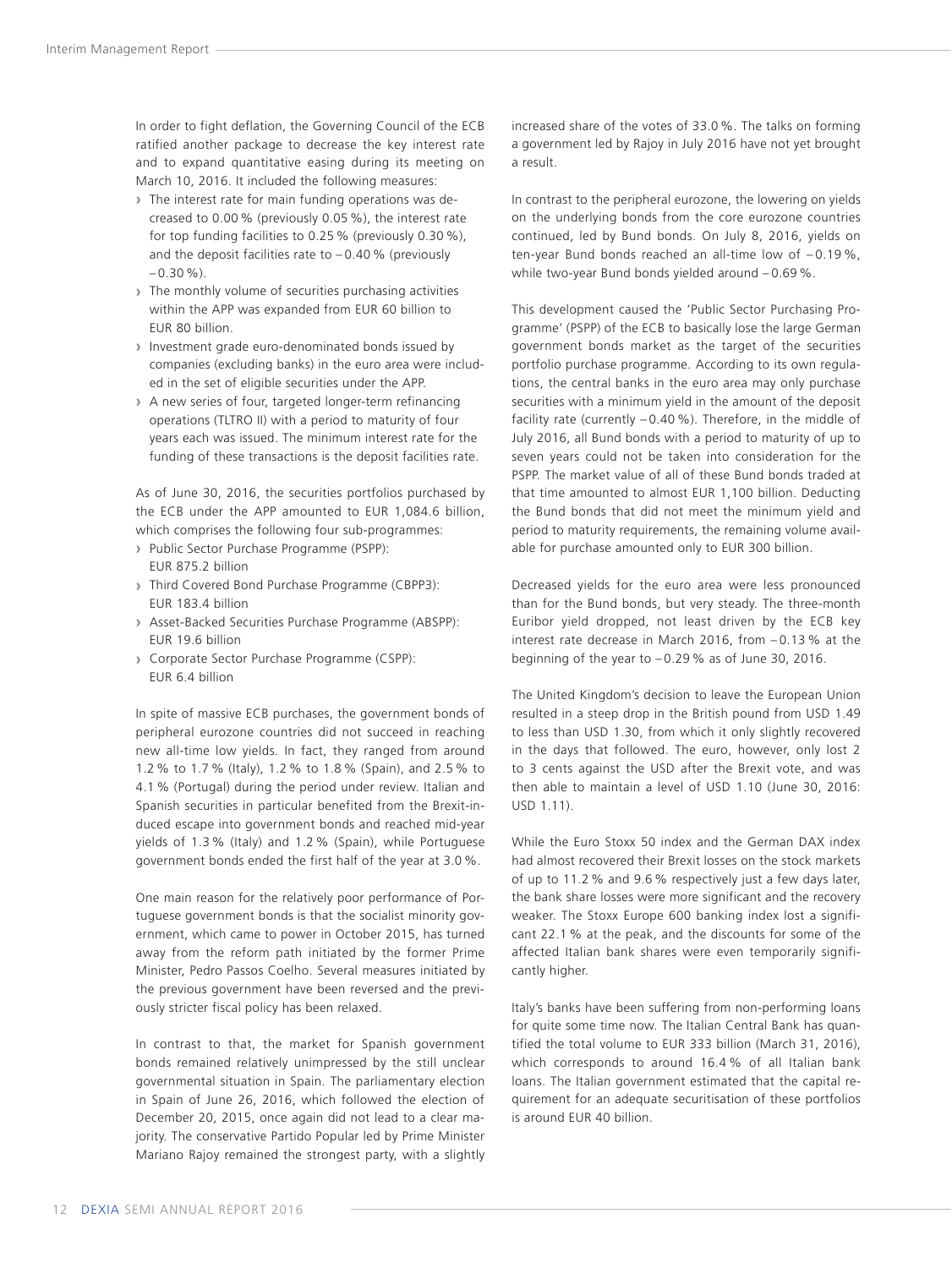<span id="page-14-0"></span>In April 2016, at the initiative of the Italian government, the 'Atlante' bank resolution fund had been set up to support banks that had gotten into difficulties. The resolution of regional banks had, however, soon eaten up the majority of the EUR 4.25 billion fund volume. Prime Minister Matteo Renzi therefore suggested that billions from the Italian budget could be used to restructure the banks – also in order to avoid the wrath of depositors, who would suffer losses in the event of further restructuring of banks. Italy is supposed to hold a referendum on the Senate reform by the end of October 2016. Renzi is expected to step down if this referendum is rejected. Since the beginning of 2015, however, the restructuring of banks in the European Union has been subject to the strict regulations of the Bank Recovery and Resolution Directive (BRRD), which permits the use of government funds to resolve banks only in very few exceptional cases. In July 2016, attempts to find a compromise for the stabilisation of the Italian banking sector had not yet been concluded.

Brexit and the Italian banking crisis have left their mark on the risk premiums on bank funding. After the Brexit decision, the average premium on five-year credit default swaps on primary senior liabilities calculated by the iTraxx Senior Financials Europe Index for 25 European banks reached a high of 135.5 bp in June 2016, but later fell below the 100 bp mark again.

At EUR 91 billion, the covered bond new issue volume placed in the reporting period with a euro benchmark format (issue volume of EUR 500 million or more, including increases) was clearly higher than value for the same period of the previous year. In the country rankings, France was leading with an issue share of 18.4 %, followed by Germany (18.1 %), and Spain (10.2 %).

Despite the ECB's significant level of demand within the scope of its CBPP3 programme, the spread slightly increased on German Public Pfandbriefe over the swap curve. According to the iBoxx Public Pfandbriefe index, in mid-2016, the average asset swap spread was pricing at – 2.9 bp (December 31, 2015: – 7.3 bp).

As of May 31, 2016, gross sales of Public Pfandbriefe decreased significantly by 24.6% to EUR 5.3 billion (more current figures are not available at the reporting date) against the same period of the previous year, while the volume outstanding decreased from EUR 180.5 billion (December 31, 2015) to EUR 172.4 billion (– 4.5 %).

#### **BUSINESS PERFORMANCE**

In accordance with the plan approved by the European Commission in late December 2012 for the orderly resolution of the Dexia Group, Dexia Kommunalbank Deutschland did not persue any new lending business during the first half of 2016 either. Only in a few cases where the Bank was contractually obliged to submit an extension offer were existing loans extended with a total volume of EUR 3.2 million. All of these loans are guaranteed by German regional or local authorities and are therefore eligible as cover for Public Pfandbriefe.

As of June 30, 2016, the Bank held certificates of deposit of Dexia Crédit Local in the amount of EUR 300 million. The securities are guaranteed by the governments of Belgium (51.4 %), France (45.6 %), and Luxemburg (3.0 %).

In the period under review, the Bank disposed of Japanese government bonds with a nominal value of JPY 58.1 billion (EUR 428.2 million).

To fund its lending operations, issues with a total volume of EUR 1,288.8 million (same period of the previous year: EUR 1,193.1 million) were launched within the framework of new issue business. Of this figure:

- **›** EUR 500.0 million related to Public Pfandbriefe, and
- **›** EUR 788.8 million related to loans taken out.

A Pfandbrief issue with a volume of EUR 500 million and a period to maturity of 5.25 years was launched on June 1, 2016 as the largest individual transaction in these issuing operations. This clearly oversubscribed bond was priced at a re-offer spread of +6 bp over the swap curve. 87 % of the investors were from Germany, and the remainder were from Scandinavia (7 %), the United Kingdom (3 %), and other countries (3 %).

The Bank did not issue any unsecured bearer notes in the period under review.

The Bank uses derivative transactions to hedge interest-rate risks and currency risks. In the period under review, new derivative transactions were entered into with a nominal volume of EUR 1,125.0 billion.

Table > **5** shows the volume of interest-rate and crosscurrency interest-rate swaps and options as of June 30, 2016.

## **<sup>5</sup> Derivative transactions**

| Nominal value in EUR million                                   | 30.06.2016 | 31.12.2015 |
|----------------------------------------------------------------|------------|------------|
| Interest-rate swaps and cross-<br>currency interest-rate swaps | 53,847.1   | 56,291.1   |
| Options                                                        | 0.0        | 30.0       |
| <b>Total</b>                                                   | 53,847.1   | 56,321.1   |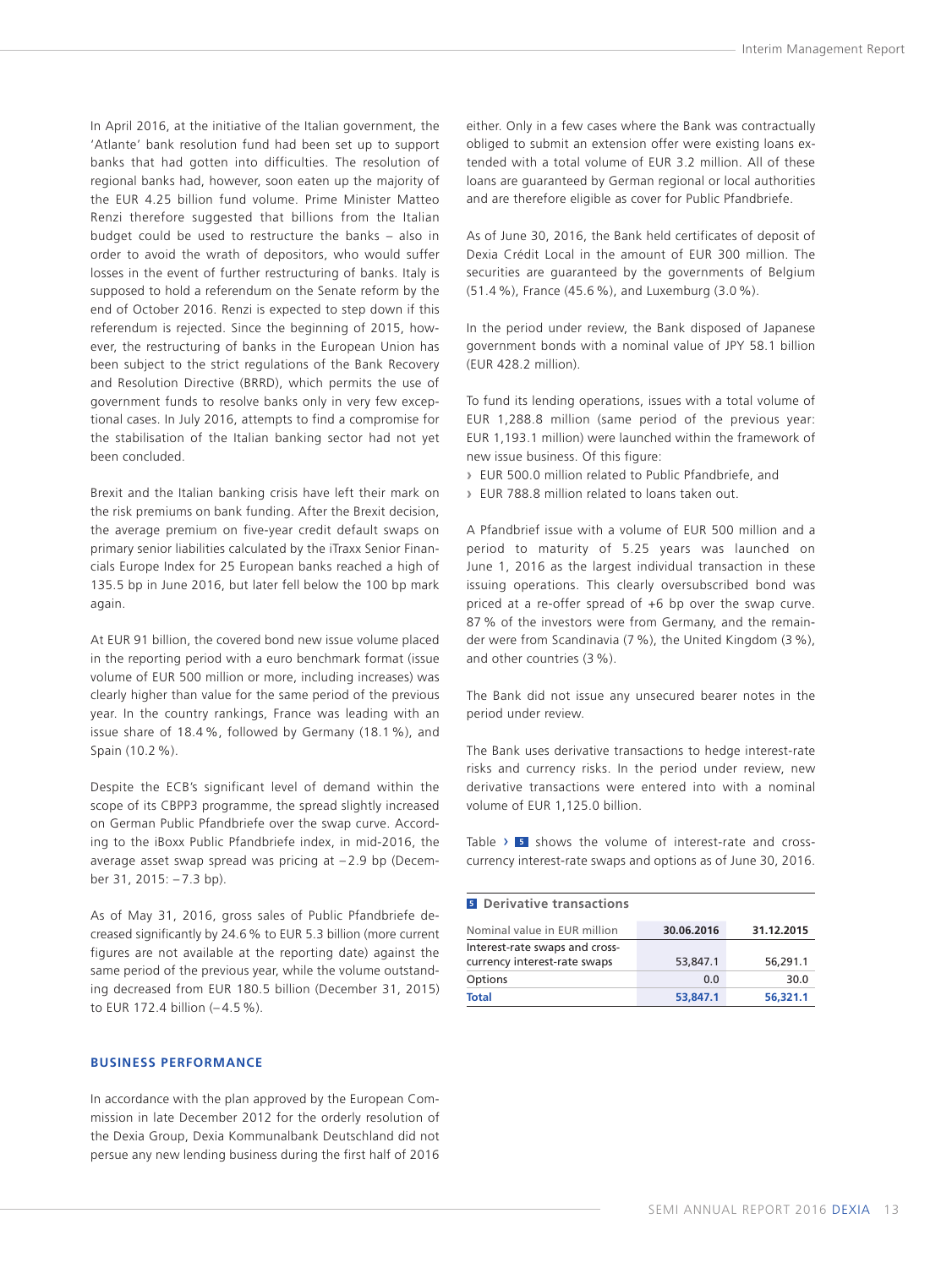The ratio of the volume of derivatives to the balance sheet total was 174.3 % (December 31, 2015: 179.4 %).

As of the balance sheet date, the credit equivalent amounts of the interest-rate and cross-currency interest-rate swaps determined according to the mark-to-market method pursuant to Section 13 KWG amounted to EUR 1,761.5 million (December 31, 2015: EUR 1,532.9 million). On balance, collateral for derivatives exposures totalled EUR 4.6 billion (December 31, 2015: EUR 3.6 billion).

#### **Claims against Heta Asset Resolution AG**

The portfolio of Dexia Kommunalbank Deutschland includes claims with a volume of EUR 395 million against Austria's Heta Asset Resolution AG (Heta), the successor company of Hypo Alpe Adria Bank International AG (HAA). These claims are secured by a deficiency guarantee issued by the Austrian federal state of Carinthia and Kärntner Landesholding. They are not used as cover for the Bank's outstanding Public Pfandbriefe.

On March 1, 2015, the Austrian Financial Market Authority (Finanzmarktaufsicht, FMA) issued a notice initiating Heta's resolution under the Austrian Federal Act on the Resolution and Recovery of Banks (Bundesgesetz zur Abwicklung und Sanierung von Banken, BaSAG), by imposing a temporary debt moratorium until May 31, 2016, which the Bank's claims against Heta were subject to as well.

On July 15, 2015, as a member of the 'par investors pool', a group of 13 Heta creditors, Dexia Kommunalbank Deutschland brought an action before Frankfurt am Main Regional Court in requesting the immediate repayment of all of the Heta claims held by the pool members participating in this action.

The creditors organised in this pool (banks, in particular Pfandbrief banks, insurance companies, asset managers, and public entities) hold bonds and promissory-note loans with a total volume in excess of EUR 1.4 billion, which Heta or its legal predecessor issued in the period from 2002 to 2007. Dexia Kommunalbank Deutschland is the pool's spokesperson.

On January 21, 2016, the Kärntner Ausgleichszahlungs-Fonds (KAF) published a tender offer with a volume of EUR 7.8 billion pursuant to Section 2a of the Austrian Financial Market Stabilisation Act (Finanzmarktstabilisierungsgesetz, FinStaG) to creditors of Heta claims which are secured through the statutory liability of the Austrian federal state of Carinthia.

For the senior creditors of Heta, which are secured through the statutory liability of the Austrian federal state of Carinthia, this would mean the purchase of 75 % of the nominal value of their claims plus interest accruing in the period up to March 1, 2015.

The tender was extended in March 2016 to Heta creditors intending to accept the tender offer that was to expire on March 11, 2016. They were offered the subscription of a zero-coupon bearer bond from the Republic of Austria in the amount of the nominal value of their claims (including interest until March 1, 2015) with a period to maturity of 18 years in return for payment of their 75 % proceed. In a joint press release, a large group of Heta creditors (including the par investors pool of which Dexia Kommunalbank Deutschland is a member) stated that it did not intend to accept the tender offer, which was deemed inadequate.

On March 14, 2016, the KAF announced that it had been unable to reach the quorum of at least two thirds of the consenting creditors required for acceptance, and that therefore the tender offer had failed.

On April 10, 2016, the FMA announced by notice:

- 1. A haircut by 53.98 % to 46.02 % for all senior claims against Heta eligible for consideration, which also includes the claims of Dexia Kommunalbank Deutschland,
- 2. A haircut in the amount of 100 % for all junior claims against Heta,
- 3. The cancellation of interest payments as of March 1, 2015 on, as well as
- 4. A standardisation of the periods of maturities of all claims eligible for consideration to December 31, 2023.

On July 11, 2016, Dexia Kommunalbank Deutschland AG, together with the other members of the pool, filed the objection proceedings ('Vorstellung') against the FMA's notice as of April 10, 2016.

On May 18, 2016, the Republic of Austria and 72 Heta creditors (including Dexia Kommunalbank Deutschland), holding Heta debt securities (guaranteed by state) in the amount of approximately EUR 4.9 billion, signed a memorandum of understanding on the settlement of the Heta dispute.

The subject of this memorandum of understanding is a renewed submission of a public tender offer by KAF, which, just as the one from January 2016, is to be based on Section 2a of the Austrian FinStaG. In return, senior Heta creditors are to be offered a cash payment of 75 %. Alternatively, KAF is offering senior Heta creditors a zero-coupon bearer bond in the amount of the nominal value of their claim (including interest until March 1, 2015) with a period to maturity of approximately 13.5 years, which is guaranteed by the Republic of Austria.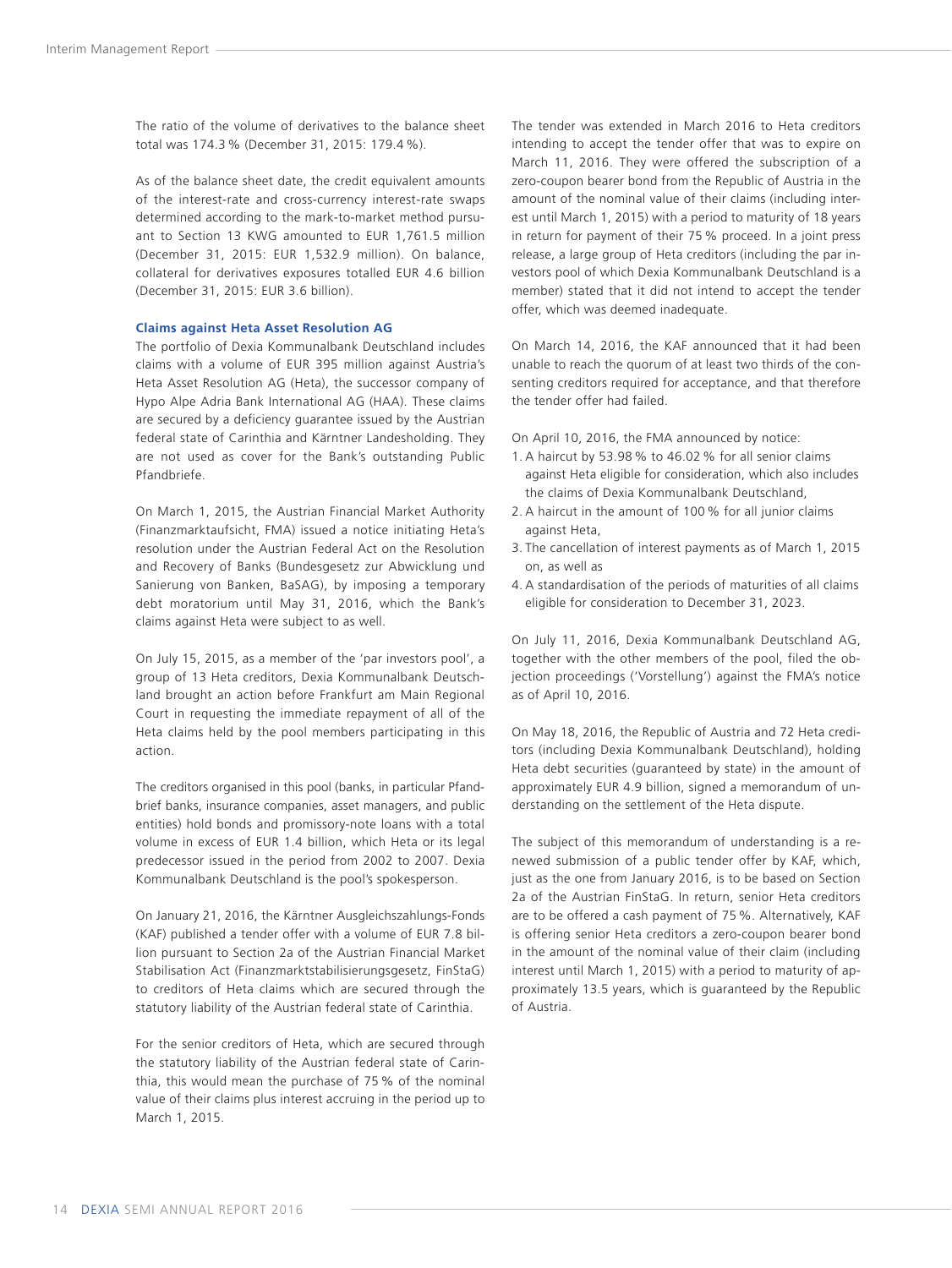<span id="page-16-0"></span>Among other things, the implementation of the tender offer is subject to:

- **›** A sufficient number of binding acceptance statements from the Heta creditors,
- **›** A state aid investigation by the European Commission, and
- **›** The ratification of the necessary legal foundations.

The tender is scheduled to be published at the beginning of September 2016, and the zero-coupon bearer bond is intended to be issued in October 2016.

As of December 31, 2015, Dexia Kommunalbank Deutschland had established risk provisioning in the value of EUR 174.8 million. This corresponds to a valuation allowance ratio of 44.2 % on the nominal amount of EUR 395 million. Upon having performed another review of the recoverability of its Heta claims, the Bank decided to maintain this conservative valuation as of June 30, 2016 as well. This valuation is only based on the expected proceeds from the resolution and liquidation of Heta assets. In the first KAF tender offer dated January 21, 2016 the prorated amount was set at EUR 6.0 billion with the assistance of an expert. This corresponds to a ratio of 59.9 % for senior creditors with guaranteed Heta claims. The Bank's valuation of the Heta claims therefore does not take into account any future payments from the Austrian federal state of Carinthia and Kärntner Landesholding on the basis of the issued guarantees.

In its ad-hoc publication on May 18, 2016, Dexia Kommunalbank Deutschland pointed out that the realisation of the conversion of Heta claims into zero-coupon bearer bonds to be issued by the Kärntner Ausgleichszahlungs-Fonds and guaranteed by the Republic of Austria, as set out in the memorandum of understanding, would initially result in an (extraordinary) income for the Bank in the range of EUR 130 million to EUR 140 million (see section Forecast Report for the profit forecast for the financial year 2016).

#### **POSITION**

#### **RESULTS OF OPERATIONS**

#### **Net interest income and net commission income**

Net interest income at the end of the first half of 2016 amounted to EUR 18.0 million and was thus EUR 10.1 million lower than the figure for the same period of the previous year of EUR 28.1 million. The interest income was negatively impacted by the decrease of the Bank's asset portfolio.

Unlike to the first half of 2015, the net interest income of the period under review does not include any one-time income from the early termination of derivative transactions (same period of the previous year: EUR 0.5 million).

The Bank continued to cover its unsecured funding requirement entirely by means of deposit-taking and by taking out promissory-note loans.

The Bank benefited from continuing, cost-effective funding of securities holding through securities repurchase agreements on the interbank market and via the Eurex Repo trading platform. Funding of securities was thus possible on significantly more favourable terms than via open-market operations with the Deutsche Bundesbank.

Due to the market, however, funding costs for deposits increased slightly.

As in the same period of the previous year, no trading-book businesses were entered into in the period under review.

The Bank's profit continues to predict a negative profit for the financial year 2016 in its forecast. In this case, in line with its terms of issue, servicing the profit participation rights capital would not be possible for the financial year 2016. As in the same period of the previous year, pro rata expenses for servicing the Bank's profit participation rights capital therefore does not include net interest income for the period under review.

Net commission income in the amount of EUR –1.2 million mainly comprises expenses for pro rata management fees for guaranteed loans and custody charges paid and commission for brokerage of customer deposits.

Overall, net interest and commission income totalled EUR 16.8 million (same period of the previous year: EUR 26.6 million). › **<sup>6</sup>**

#### **Administrative expenses**

Compared to December 31, 2015, the Bank increased its level of employment by four employees to 82. Consequently, personnel expenses increased by 3.8 % to EUR 3.5 million.

The labour agreement that had been concluded in 2014 expired on April 30, 2016. Afterwards, the parties to the labour agreement for the private and public banking sector had agreed to a new labour agreement with a term of 33 months (expiring at the end of January 2019). It provides a 3.7 % increase in wages for the affected employees in three steps from October 2016 and therefore will only affect the second half of 2016.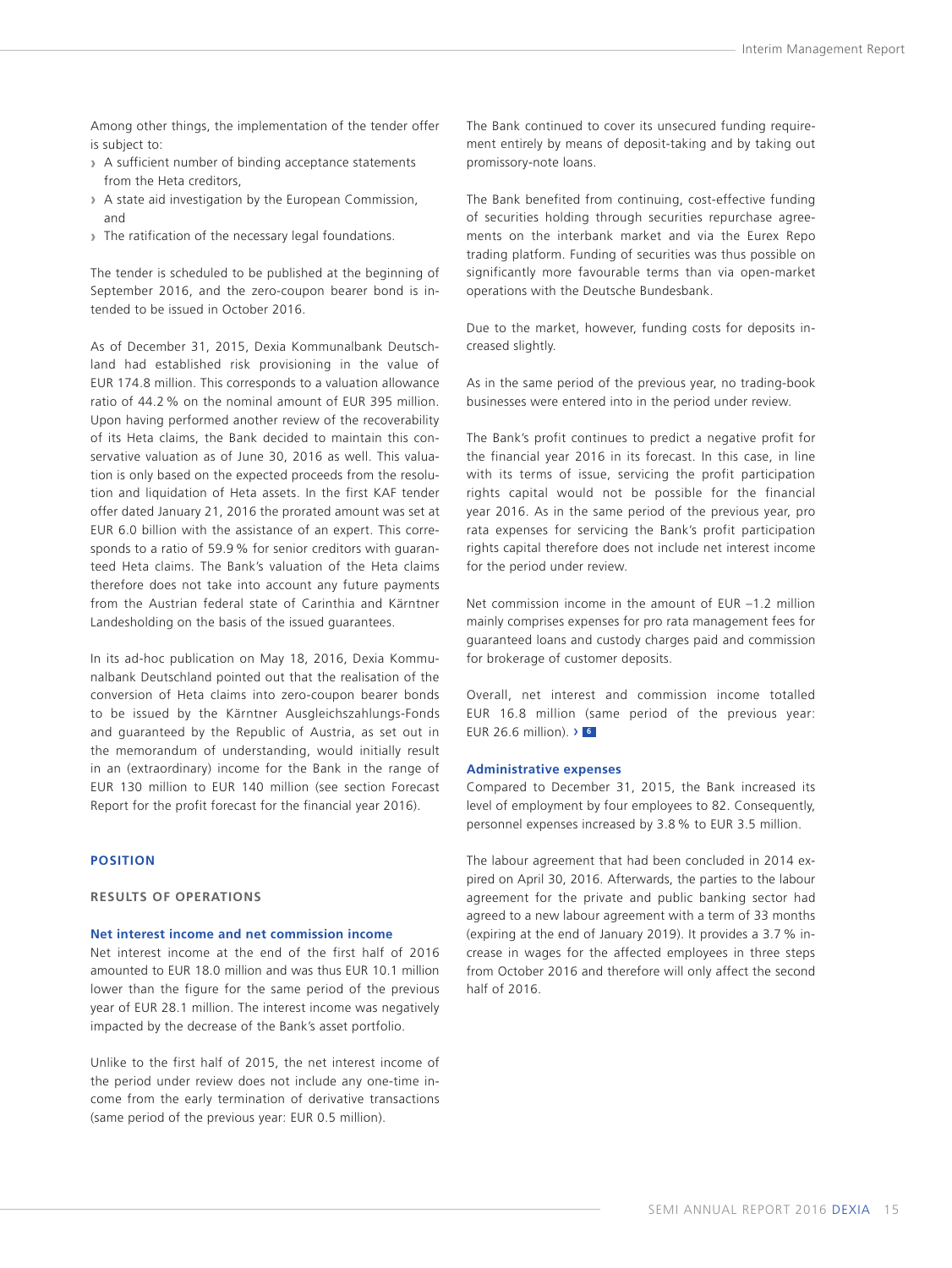|                                                           | 30.06.2016     | 30.06.2015     | Change   |
|-----------------------------------------------------------|----------------|----------------|----------|
|                                                           | in EUR million | in EUR million | as $%$   |
| Interest income                                           | 1,053.3        | 1,183.2        | $-11.0$  |
| Interest expense                                          | $-1,035.3$     | $-1,155.1$     | $-10.4$  |
| Net interest income                                       | 18.0           | 28.1           | $-36.0$  |
| Net commission income                                     | $-1.2$         | $-1.5$         | $-22.2$  |
| Net interest and commission income                        | 16.8           | 26.6           | $-36.8$  |
| Personnel expenses                                        | $-3.5$         | $-3.4$         | 3.8      |
| Other administrative expenses (non-compensation expenses) | $-13.2$        | $-8.7$         | 52.2     |
| Depreciation, amortisation and valuation adjustments      |                |                |          |
| on intangible assets and property, plant and equipment    | $-0.2$         | $-0.2$         | $-0.2$   |
| Administrative expenses                                   | $-16.9$        | $-12.3$        | 38.0     |
| Partial operating result                                  | $-0.1$         | 14.3           | $-100.8$ |
| Other operating income and expenses                       | 0.1            | 0.0            | 0.0      |
| Risk provisioning                                         | $-3.4$         | $-64.6$        | $-94.7$  |
| Result of financial investments                           | 0.1            | $-91.6$        | $-100.1$ |
| <b>Operating result</b>                                   | $-3.4$         | $-141.9$       | $-97.6$  |
| Tax expense                                               | 0.0            | 0.0            | $-0.1$   |
| <b>Profit/loss</b>                                        | $-3.4$         | $-141.9$       | $-97.6$  |

#### **<sup>6</sup> Development of key profit and loss account positions**

The significant increase in non-compensation expenses by 52.2 % to EUR 13.2 million is attributable exclusively to the contribution (bank levy) to the restructuring fund of the German Federal Agency for Financial Market Stabilisation (Bundesanstalt für Finanzmarktstabilisierung (FMSA)) which, for the entire year 2016, amounts to EUR 16.4 million (previous year: EUR 15.8 million) and which is not recognised as a tax-deductible business expense.

The Bank made use of the option to cover 15 % (EUR 2.5 million) of the payable amount through the issuance of an irrevocable payment obligation to FMSA and to capitalise it under other assets. Of the remaining EUR 13.9 million (85 %), the pro rata share, attributable to the period under review in the amount of EUR 7.0 million, was recognised as non-compensation expenses. In the absence of the FMSA notice for the 2015 annual contribution, the bank levy had only been accounted for with a pro rata estimate of EUR 2.4 million in the same period of the previous year. As in the previous year, the Bank has filed an appeal against notice on the bank levy of the FMSA.

Adjusted for this bank levy effect, non-compensation expenses remained almost unchanged at EUR 6.2 million (same period of the previous year: EUR 6.3 million).

Allowing for the impairment in the value of fixed assets (depreciation) of EUR 0.2 million, overall administrative expenses increased to EUR 16.9 million (same period of the previous year: EUR 12.3 million).

The ratio of administrative expenses to net interest and commission income (cost-income ratio) amounted to 100.7 % (same period of the previous year: 46.1 %).

#### **Risk provisioning**

The net risk provisions of the first half of 2016 amounted to EUR – 3.4 million (same period of the previous year:  $EUR - 64.6$  million).

The one-time profit from the collection of a depreciated repayment claim of EUR 9.4 million from the profit participation certificate of a German bank that the Bank had purchased in 2002 had a positive impact.

#### **Results of financial investments**

Due to redemption gains from the securities of fixed assets, the cumulative results of financial investments in the first half of 2016 amounted to EUR 0.1 million (same period of the previous year: EUR – 91.6 million).

#### **Operating result before tax**

The operating result before tax amounted to  $EUR - 3.4$  million (same period of the previous year: EUR –141.9 million).

#### **Taxes**

Deferred tax assets resulting from temporary differences between the commercial and tax balance sheets were not recognised, since it is not possible to predict the settlement of these differences with a sufficient degree of probability.

#### **FINANCIAL AND LIQUIDITY POSITION**

In the period under review, the registered Public Pfandbriefe decreased by EUR 0.8 billion to EUR 14.0 billion, and the bearer Pfandbriefe by EUR 0.2 billion to EUR 4.6 billion. The reasons for the decrease were scheduled maturities.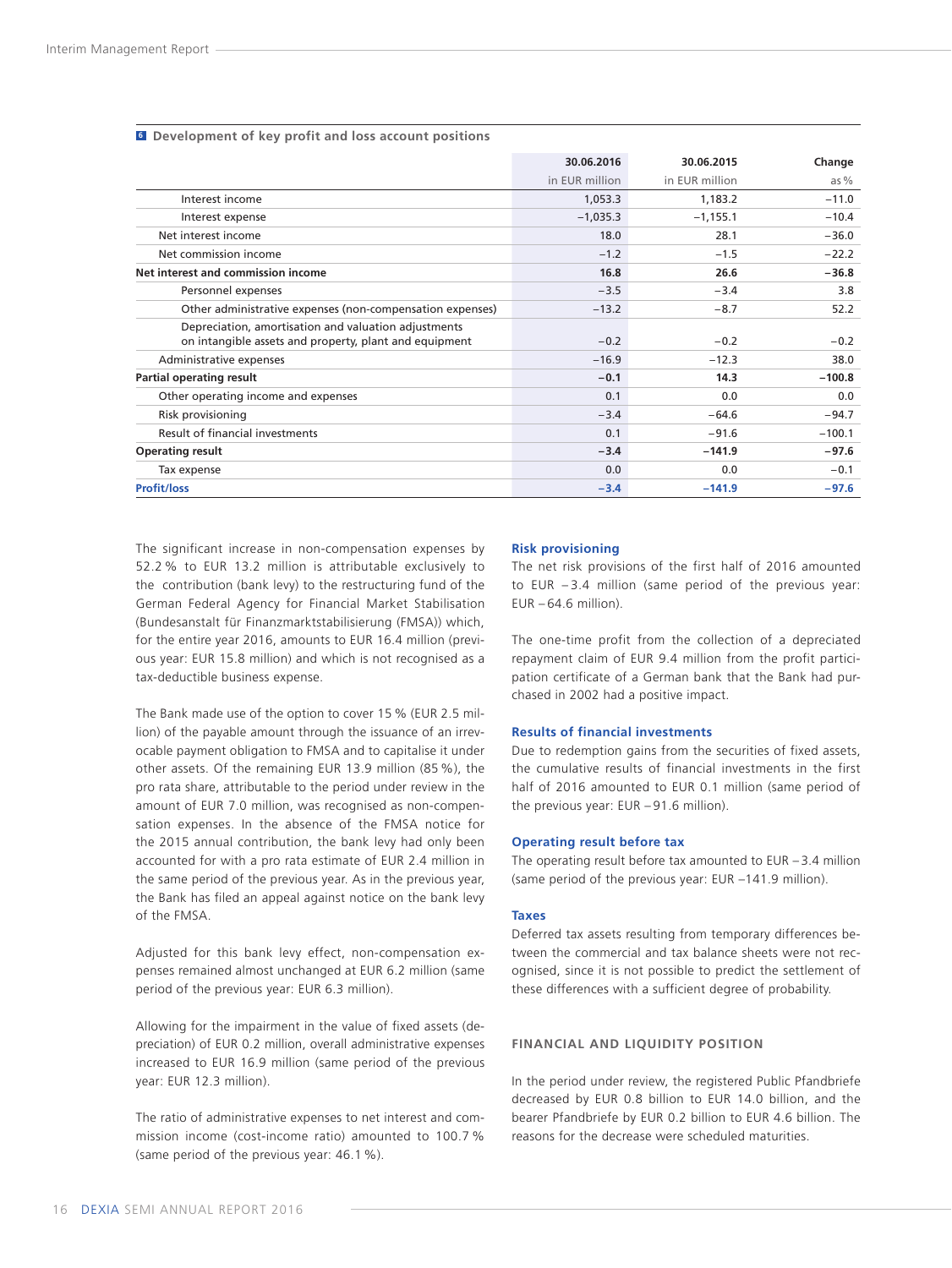The overall Pfandbriefe item thus reached EUR 18.6 billion (including pro rata interest) (December 31, 2015: EUR 19.7 billion), which represented 60.2% (December 31, 2015: 62.7%) of the balance sheet total.

Other liabilities to banks decreased by EUR 0.4 billion to EUR 3.9 billion. › **<sup>7</sup>**

Securities repurchase agreements increased to EUR 1.5 billion (December 31, 2015: EUR 1.2 billion), of which EUR 0.4 billion related to business with Dexia Crédit Local and its branch in Dublin (December 31, 2015: EUR 0.4 billion).

The Bank's use of open-market loans provided by the Deutsche Bundesbank remained relatively marginal during the first half of 2016. As of June 30, 2016, the Bank had taken out open-market loans with a volume of EUR 0.8 billion (December 31, 2015: EUR 1.6 billion). As of this date, Dexia Kommunalbank Deutschland's available credit line with the Deutsche Bundesbank based on pledged securities amounted to EUR 1.0 billion. The Bank also held further unencumbered securities eligible for central bank borrowings with a nominal volume of FUR 604.9 million

As of the end of the period under review, the Bank's portfolio of secured refinancing funds in the form of Public Pfandbriefe and other secured borrowings totalled EUR 20.5 billion, which amounted to 66.5 % of the balance sheet total.

Other liabilities to non-bank customers increased by EUR 0.9 billion to EUR 7.0 billion. This mainly comprised non-banks' demand and fixed-term deposits, which have risen to EUR 6.6 billion (December 31, 2015: EUR 5.7 billion). Customers have a broad range of deposit products in line with market conditions in this business segment.

Overall, the liquidity situation of Dexia Kommunalbank Deutschland remained adequate due to its high volume of claims, which have solid credit ratings and are eligible for cover and central bank borrowings, together with its extensive deposit business.

The Bank remains integrated within the Dexia Group's central liquidity management system. The EUR 1.0 billion revolving liquidity facility granted by Dexia Crédit Local was extended for another year in October 2015. As in previous years, the Bank did not draw upon this facility in the period under review.

|                                          | 30.06.2016     | 31.12.2015     | Change  |
|------------------------------------------|----------------|----------------|---------|
|                                          | in EUR million | in EUR million | as $%$  |
| Registered Pfandbriefe                   | 393.6          | 526.7          | $-25.3$ |
| Other liabilities                        | 3,948.9        | 4,329.0        | $-8.8$  |
| <b>Liabilities to banks</b>              | 4,342.5        | 4,855.7        | $-10.6$ |
| Registered Pfandbriefe                   | 13,642.7       | 14,354.7       | $-5.0$  |
| <b>Other liabilities</b>                 | 6,982.5        | 6,104.0        | 14.4    |
| <b>Liabilities to non-bank customers</b> | 20,625.2       | 20,458.7       | 0.8     |
| <b>Public Pfandbriefe</b>                | 4,562.7        | 4,797.1        | $-4.9$  |
| Other debt securities                    | 30.0           | 30.5           | $-1.4$  |
| <b>Securitised liabilities</b>           | 4,592.8        | 4,827.6        | $-4.9$  |
| <b>Subordinated liabilities</b>          | 60.0           | 60.0           | 0.0     |
| Profit participation rights capital      | 49.3           | 49.3           | 0.0     |
| Subscribed capital                       | 432.5          | 432.5          | 0.0     |
| Reserves                                 | 399.4          | 399.4          | 0.0     |
| <b>Accumulated losses</b>                | $-177.5$       | $-174.1$       | 1.9     |
| Equity                                   | 654.4          | 657.7          | $-0.5$  |
| <b>Other liabilities</b>                 | 576.5          | 486.2          | 18.6    |
| <b>Balance sheet total</b>               | 30,900.7       | 31,395.4       | $-1.6$  |

#### **<sup>7</sup> Development of key balance sheet equity and liabilities**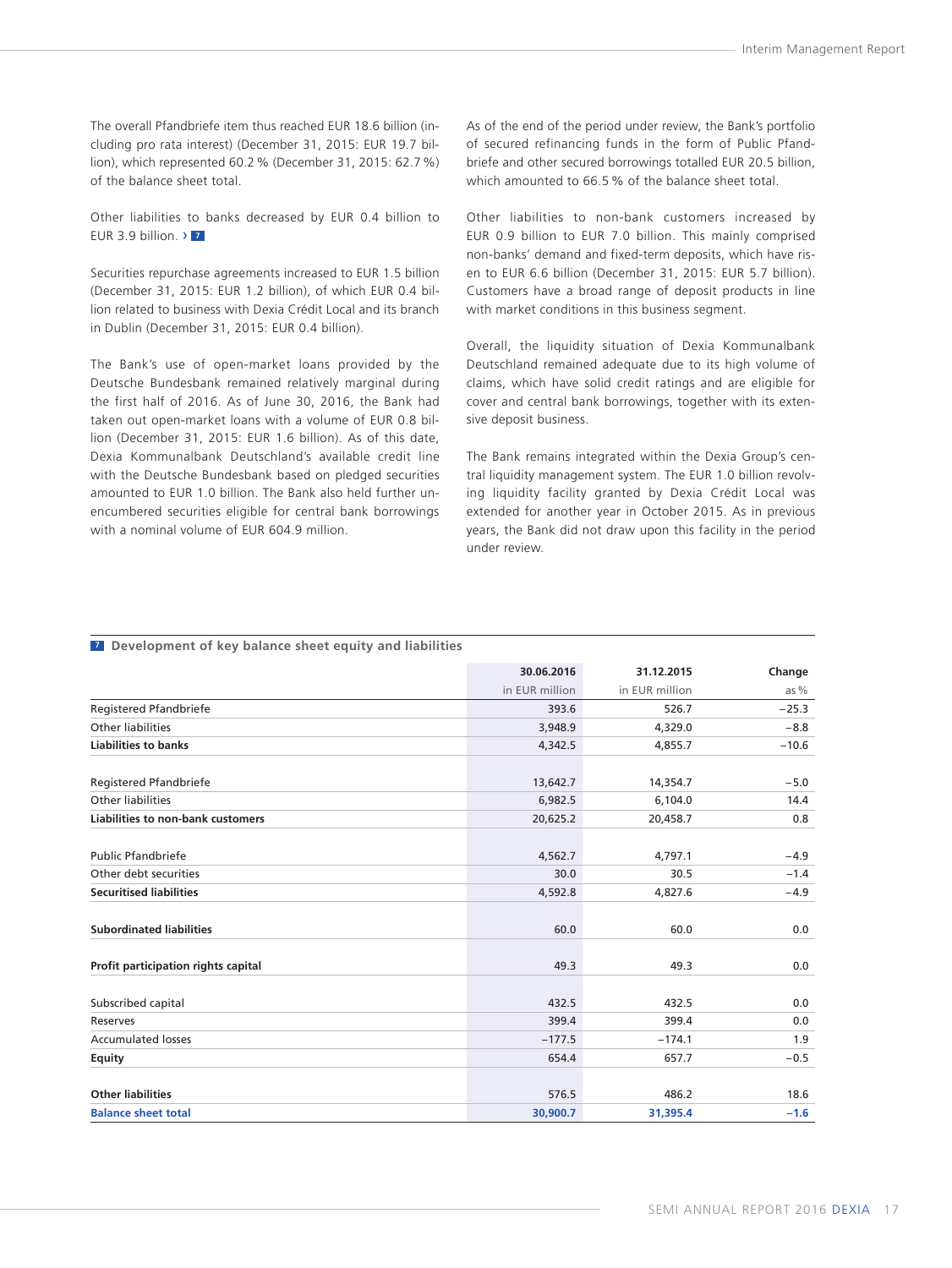Moreover, in this respect, it should be noted that the letter of support issued by Dexia Crédit Local on February 28, 2011, includes a legally binding commitment to make up any liquidity shortfalls of Dexia Kommunalbank Deutschland.

The Bank's liquidity ratio under regulatory requirements is determined in accordance with the German Liquidity Regulation (Liquiditätsverordnung, LiqV). The ratio of the funds available in the first time bucket (due daily or within a period of up to one month) and the payment commitments which may fall due within this period may not fall below 1.

In the reporting period, the liquidity ratio according to Section 2 LiqV fluctuated between 1.11 (minimum) and 1.46 (maximum), and averaged 1.30. › **<sup>8</sup>**

| <b>Liquidity position</b><br>8 <sub>1</sub> |                |         |         |
|---------------------------------------------|----------------|---------|---------|
|                                             | <b>Minimum</b> | Maximum | Average |
| Liquidity ratio                             | 1.11           | 1.46    | 1.30    |

#### **Volume of outstanding Pfandbriefe and Pfandbriefe cover**

The total volume of Public Pfandbriefe outstanding had decreased to EUR 18.3 billion as of June 30, 2016 (December 31, 2015: EUR 19.3 billion). At the same time, the volume of cover pool assets used for cover declined to EUR 19.9 billion (December 31, 2015: EUR 21.0 billion).

Dexia Kommunalbank Deutschland has long maintained a nominal overcollateralisation ratio (ratio of the cover pool's nominal value to the nominal value of the outstanding Pfandbriefe) of at least 8.15 %, without being statutorily or contractually obliged to do so. As of June 30, 2016, the nominal overcollateralisation ratio amounted to 9.0 % (December 31, 2015: 8.6 %), and its present-value overcollateralisation ratio (ratio of the cover pool's present value to the present value of the volume of outstanding Pfandbriefe) was 18.6 % (December 31, 2015: 16.5 %).

Dexia Kommunalbank Deutschland complies with the recommendation of the Association of German Pfandbrief Banks (Verband deutscher Pfandbriefbanken, vdp) to apply the rules prescribed by the vdp credit differentiation model. With the vdp credit differentiation model, the vdp has developed a method which limits the inclusion of non-investment grade government debt in the cover calculation by means of rating-dependent markdowns. Allowing for these markdowns, as of June 30, 2016, the nominal overcollateralisation ratio decreased slightly to 8.7 % and the present-value overcollateralisation ratio to 18.3 %.

The structure of the cover pool thus changed only slightly. The proportion of exposures to central governments decreased to 10.5 % (December 31, 2015: 13.1 %), while the proportion of exposures to regional authorities rose to 59.6 % (December 31, 2015: 57.1 %). Exposures to local authorities and other debtors accounted for 26.4 % (December 31, 2015: 26.4 %) and 3.6 % (December 31, 2015: 3.4 %) respectively of the cover pool. Cover claims from Germany amounted to 67.0 % (December 31, 2015: 65.0 %) of the cover pool and were thus slightly higher than on December 31, 2015. Claims from Italy (10.4 % of the cover pool), Belgium (6.1 %), and Austria (5.4 %) followed.

Standard & Poor's rating of the Public Pfandbriefe issued by Dexia Kommunalbank Deutschland AG remained unchanged at A (outlook stable).

In the first half of 2016, Dexia Kommunalbank Deutschland commissioned Scope Ratings rating agency with the very first rating of the Public Pfandbriefe. On May 4, 2016, the rating agency announced the rating of the Public Pfandbriefe issued by Dexia Kommunalbank Deutschland at AA– (outlook stable). According to Scope, the main bases of this valuation are the solid credit quality of the cover assets, which is expressed in the low default rates as well as the available nominal overcollateralisation.

#### **NET ASSETS POSITION**

Compared to the end of the previous year, the balance sheet total of Dexia Kommunalbank Deutschland decreased by EUR 0.5 billion, or 1.6 %, to EUR 30.9 billion.

Under the loans and advances to banks items, other loans and advances increased to EUR 6.6 billion (December 31, 2015: EUR 5.7 billion) mainly due to a rise in cash collateral to secure negative derivative exposures and securities repurchase agreements in the amount of EUR 1.0 billion. › **<sup>9</sup>**

Scheduled maturities resulted in a EUR 0.5 billion decline in loans and advances to non-bank customers to EUR 15.0 billion.

Compared to the end of the previous year, the Bank's portfolio of bonds and debt securities declined by 9.1 % (EUR 0.9 billion) to EUR 8.5 billion. Bonds and debt securities decreased to 27.5 % of the balance sheet total (December 31, 2015: 29.8 %), while loans decreased to 49.9 % of the balance sheet total (December 31, 2015: 51.0 %).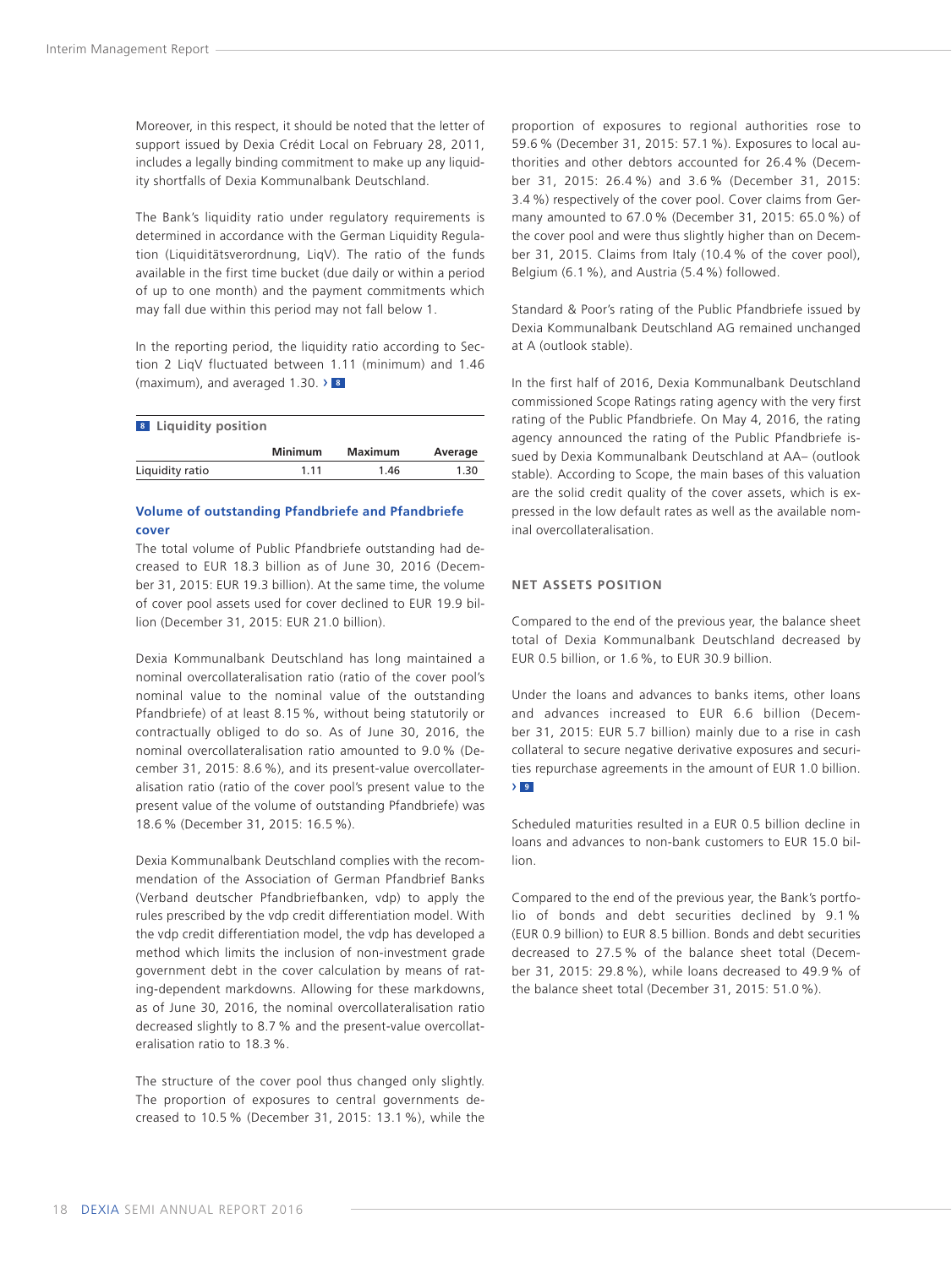|                                          | 30.06.2016     | 31.12.2015     | Change  |
|------------------------------------------|----------------|----------------|---------|
|                                          | in EUR million | in EUR million | as $%$  |
| Loans to public sector entities          | 464.5          | 533.1          | $-12.9$ |
| Other loans and advances                 | 6,649.5        | 5,694.5        | 16.8    |
| Loans and advances to banks              | 7,114.0        | 6,227.6        | 14.2    |
| Mortgage loans                           | 39.1           | 40.6           | $-3.6$  |
| Loans to public sector entities          | 14,691.6       | 15,197.1       | $-3.3$  |
| Other loans and advances                 | 228.5          | 232.1          | $-1.5$  |
| Loans and advances to non-bank customers | 14,959.2       | 15,469.7       | $-3.3$  |
| From public sector issuers               | 6,185.9        | 7,000.8        | $-11.6$ |
| From other issuers                       | 2,303.3        | 2,340.7        | $-1.6$  |
| Own debt securities                      | 11.9           | 11.6           | 3.1     |
| <b>Bonds and debt securities</b>         | 8,501.1        | 9,353.0        | $-9.1$  |
| Other assets                             | 326.4          | 345.0          | $-5.4$  |
| <b>Balance sheet total</b>               | 30,900.7       | 31,395.4       | $-1.6$  |

#### **9 Development of key balance sheet assets**

Total domestic and foreign exposures to public sector debtors (public sector lending) decreased by EUR 1.4 billion to EUR 21.3 billion. This corresponded to a 69.1 % share of the balance sheet total (December 31, 2015: 72.4 %).

The United Kingdom's exit from the European Union due to the referendum on June 23, 2016, will not have no direct effects on Dexia Kommunalbank Deutschland. As of June 30, 2016, the credit exposure to British banks, all of which have at least an investment grade rating, was at EUR 137.6 million, of which EUR 75.3 million were secured. Furthermore, the Bank is holding government bonds denominated in British pounds amounting to GBP 80.0 million, which are fully secured through foreign-currency swaps.

#### **Own funds**

According to the Capital Requirements Regulation (CRR), the calculation of regulatory own funds has to be determined on the basis of an intra-year loss, which amounts to EUR – 3.4 million as of June 30, 2016. The Common Equity Tier 1 capital (CET1 capital) therefore decreased to EUR 654.1 million as of June 30, 2016 (December 31, 2015 after the approval of the annual financial statements: EUR 657.5 million).

Under the CET1 capital item, the subscribed capital and the reserves remained unchanged.

The overall net loss reported for the financial year 2015 amounted to EUR – 99.5 million. Within the scope of offsetting losses in the profit participation rights capital, capital was drawn upon with a volume of EUR 9.5 million, in accordance with the applicable contractual provisions. Accumulated net losses for 2015 were thus decreased to EUR –174.1 million. This loss was approved on March 24, 2016 and carried forward to a new account.

The items to be deducted from CET1 capital in accordance with the CRR amounted to EUR – 0.3 million as of June 30, 2016.

In total, CET1 capital therefore reached an amount of EUR 654.1 million as of June 30, 2016.

The Bank does not have any Additional Tier 1 capital (AT1 capital).

Tier 2 capital (T2 capital) decreased to EUR 35.2 million as of June 30, 2016 (December 31, 2015 after the approval of the annual financial statements: EUR 46.3 million). The T2 capital includes profit participation rights capital and subordinate loans amounting to EUR 18.2 million. Regulatory acknowledged general credit risk adjustments in accordance with Section 340f of the German Commercial Code (Handelsgesetzbuch, HGB) and an excess over expected losses based on internal ratings are further elements of the T2 capital and jointly amount to EUR 17.0 million. › **<sup>10</sup>**

The Common Equity Tier 1 capital ratio (CET1 ratio) calculated according to the CRR amounted to 19.6 % as of June 30, 2016 (December 31, 2015: 19.3 %). The total capital ratio according to the CRR reached 20.7 % as of June 30, 2016 (December 31, 2015: 20.6 %).

Both of these capital ratios continued to significantly exceed the regulatory requirements.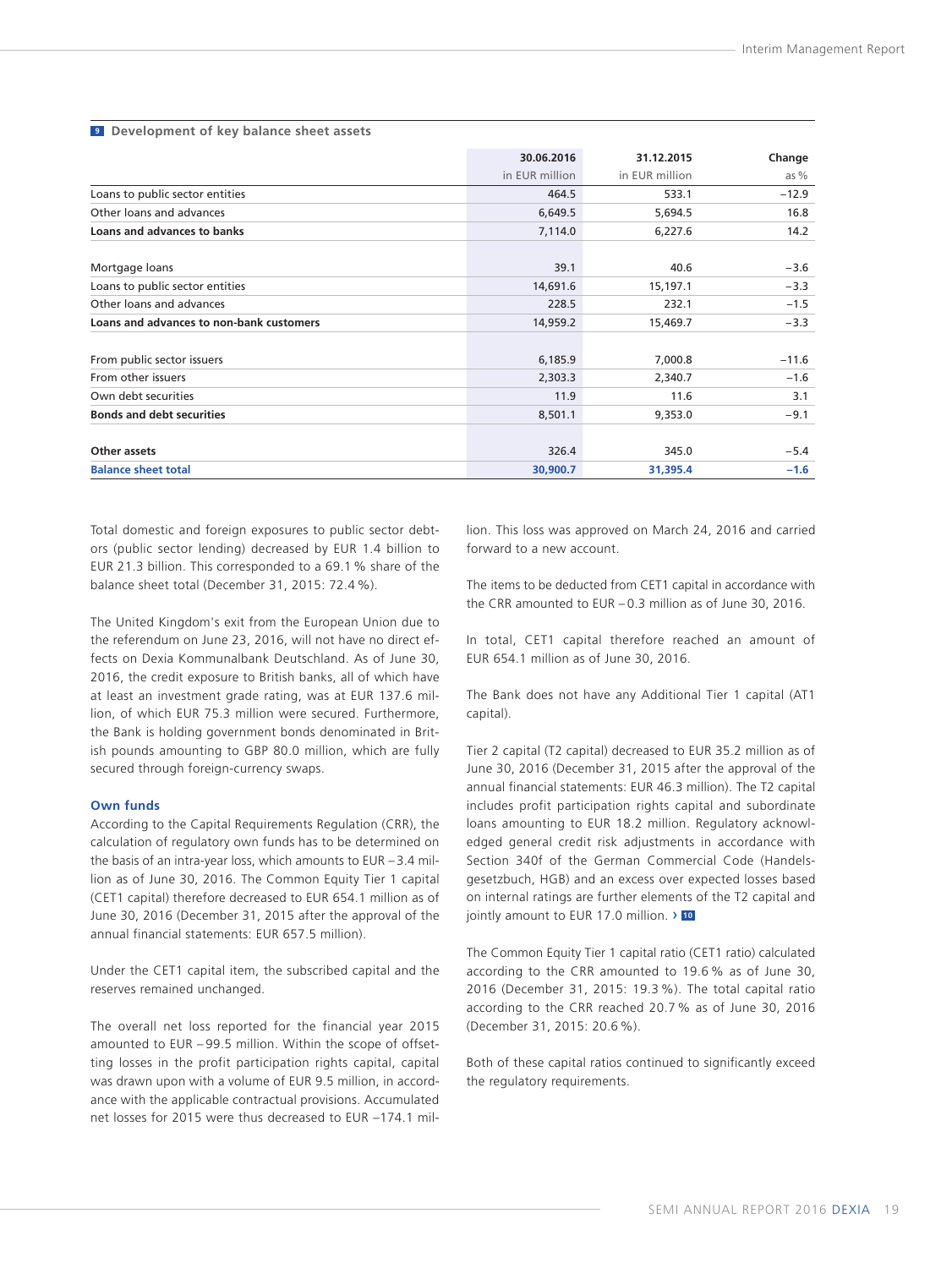<span id="page-21-0"></span>**10 Development of own funds (figures after to the approval of the annual financial statements)**

| in EUR million                                                                   | 30.06.2016 | 31.12.2015 |
|----------------------------------------------------------------------------------|------------|------------|
| Subscribed capital                                                               | 432.5      | 432.5      |
| Reserves                                                                         | 399.4      | 399.4      |
| Accumulated balance sheet loss                                                   | $-174.1$   | $-174.1$   |
| Intra-year loss                                                                  | $-3.4$     | 0.0        |
| Intangible assets                                                                | $-0.3$     | $-0.2$     |
| <b>Tier 1 capital</b>                                                            | 654.1      | 657.5      |
| Profit participation rights capital                                              | 9.5        | 15.3       |
| Subordinated liabilities                                                         | 8.7        | 14.7       |
| Regulatory acknowledged general credit risk<br>adjustments acc. Section 340f HGB | 6.3        | 6.1        |
| IRB excess of provisions over expected losses                                    | 10.7       | 10.3       |
| <b>Tier 2 capital</b>                                                            | 35.2       | 46.3       |
| <b>Total</b>                                                                     | 689.3      | 703.8      |

#### **SUMMARY OF BUSINESS PERFORMANCE**

In summary, the following comments are, in order, regarding the net assets, financial position, and results of operations of Dexia Kommunalbank Deutschland:

- **›** As planned, the balance sheet total decreased by 1.6 % to EUR 30.9 billion.
- **›** New lending business was only performed in the context of cover pool and liquidity management, with the exception of a low volume of loan prolongations.
- **›** The profit and loss account ended the period under review with a net loss of EUR – 3.4 million (June 30, 2015: EUR –141.9 million).
- **›** Tier 1 capital shown in the balance sheet slightly decreased to EUR 654.1 million. The Tier 1 capital ratio amounted to 19.6 % (December 31, 2015: 19.3 %).
- **›** Dexia Kommunalbank Deutschland maintained an adequate liquidity position, with deposit business.
- **›** As of June 30, 2016, the Bank's number of employees amounted to 82.

In summary, the Bank's net assets and financial situation were stable, while the results of operations barely balanced and had suffered due to its high Heta risk provisioning in the same period of the previous year.

The Management Board would like to express its thanks and appreciation to all of the Bank's employees for their considerable dedication. We would also like to thank the works council and the representative body for senior executives for our constructive working relationships.

#### **EMPLOYEES**

On June 30, 2016, Dexia Kommunalbank Deutschland had 82 employees (December 31, 2015: 78 employees). Overall, three employees left the company during the period under review. The personnel requirements were satisfied by recruiting seven new employees.

### FORECAST REPORT

The Bank envisages the following trends for the financial year 2016:

- **›** The balance sheet total will decrease to approximately EUR 29 billion, as of December 31, 2016.
- **›** As of December 31, 2016, the Bank's Tier 1 capital is expected to reach a level of approximately EUR 644.5 million.
- **›** Its Tier 1 capital ratio will likely amount to approximately 19.6 % at the end of 2016 and will thus continue to significantly exceed the statutory requirements.
- **›** The Bank upholds its forecast published in the Annual Report 2015, which states that it will report a net loss for the year. It envisages that this will fall in the range of EUR –15 million to EUR – 25 million.
- **›** Dexia Kommunalbank Deutschland will maintain an adequate liquidity position, and its deposit business is expected to remain stable.

In its ad-hoc publication on May 18, 2016, Dexia Kommunalbank Deutschland pointed out that the realisation of the conversion of Heta claims, as described in the memorandum of understanding, would initially result in an (extraordinary) income for the Bank in the range of EUR 130 million to EUR 140 million. At the same time, the Bank has confirmed its forecast published in the Annual Report 2015, which states that it will report a net loss for 2016 in the range of EUR –15 million to EUR – 25 million (see section Business Performance – Claims against Heta Asset Resolution AG).

If the Heta conversion transaction during the financial year 2016 should be possible to conclude with the expected result, the Bank intends to close pending transactions and, if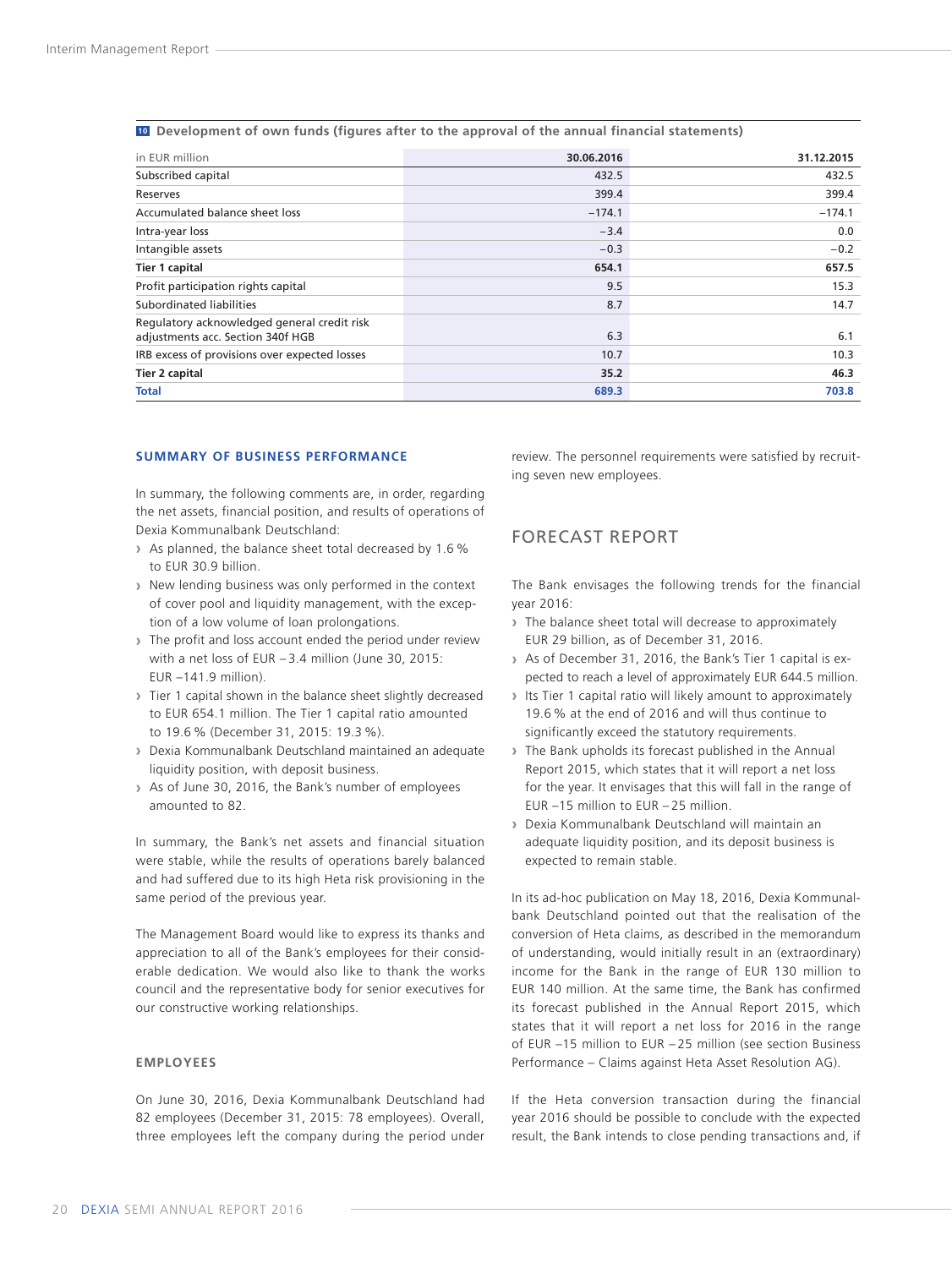applicable, other measures that, taken together, will lead to the reported profit/loss for the year in the range stated.

The Management Board feels obligated to do so in order to strengthen the Bank's present-value capital base in the interest of continued compliance with regulatory requirements as well as accounting standards.

In summary for Dexia Kommunalbank Deutschland's financial year 2016, we thus expect a stable development of net assets and the financial situation. With regard to the results of operations, suffered in the in the previous year by the high Heta risk provisioning, we expect a net loss for the year in the range indicated above.

In a press release dated August 10, 2016, the Dexia Group announced that its condensed consolidated financial statements as of June 30, 2016 had been prepared in accordance with the accounting rules based on a going-concern assumption. The 2015 annual financial statements of the Dexia Group are thus based upon a series of assumptions which form the basis for the business plan for the Dexia Group's resolution, and are outlined below.

**›** The business plan was constructed from market data observable at the end of September 2012; the underlying macroeconomic assumptions are reviewed as part of the semi-annual reviews of the entire plan.

In particular, the updates made on the basis of data available as at December 31, 2015 and validated by the Management Board of the Dexia Group on June 14, 2016 take into account an updated funding plan based on the most recent market conditions. They also incorporate regulatory developments to date, such as the final version of the CRD IV Directive and the implementation of the IFRS 9 accounting standard from 2018, based on assumptions known to date.

The revised business led to adjustments being made in relation to the original plan, but they do not raise any issues regarding the trajectory of the Group's resolution over the long term.

- **›** The business plan assumes maintenance of the banking licences of various entities as well as the rating of Dexia Crédit Local S. A.
- **›** It relies on a robust funding capacity, which is dependent on investor appetite for the debt guaranteed by Belgium, France and Luxembourg, and the Dexia Group's ability to raise secured funding.
- **›** In this respect, since the approval of the Orderly Resolution Plan in December 2012, the Group's funding structure has benefited from an increase in market, secured or guaranteed funding, at a lower cost than anticipated in the business plan, for larger volumes and longer maturities. This enabled the Group to reduce its recourse to central bank funding and to exit the exceptional funding mechanisms put in place in 2012. By way of prudent liquidity management, the Group also established liquidity reserves with the aim in particular to deal with an increase in the

amount of cash collateral posted to its derivatives counterparties. Furthermore, the Group also armed itself against part of the potential effects of the result of the referendum on the United Kingdom remaining in the European Union, by covering its pound sterling requirements over several months.

However, over the duration of the Group's resolution, uncertainties remain regarding the implementation of the business plan:

- **›** It is especially exposed to the evolution of accounting and prudential rules.
- **›** The financial characteristics of the Dexia Group since its entry into resolution do not allow it to ensure compliance with certain regulatory ratios over the whole resolution period, given the evolution of the regulatory framework and of the macroeconomic environment since 2012. The business plan is indeed also sensitive to the evolution of the macroeconomic environment. In this regard, the uncertainty generated by the result of the referendum on the United Kingdom remaining in the European Union has resulted in extremely severe volatility of market parameters, including exchange rates, interest rates and credit spreads, to which the Group is particularly sensitive. As at June 30, 2016, the extent of the movements observed remains within the proportions already seen in the past. An unfavourable evolution of these parameters over time could, however, weigh on the Group's liquidity and its solvency through an increase in the amount of cash collateral posted by the Group to its derivatives counterparties (as the sensitivity of the liquidity requirement to this parameter is in the order of EUR 1.2 billion for a 10 basis point variation of long-term rates) or an impact on the valuation of assets, financial liabilities and OTC derivatives, the variations of which are booked to the income statement, or are liable to result in a variation of the AFS reserve and the level of the Group's regulatory capital.
- **›** Finally, if market demand for government-guaranteed debt were to decline, Dexia Group would need to turn to more costly funding sources, which would directly impact the profitability assumed in the original business plan.

The latest update to the business plan shows a surplus liquidity position over the entire projection horizon. The determination of this surplus liquidity relies on a projection of the amount of cash collateral and it is therefore sensitive to variations in the latter. In 2016, sustained activity in long-term guaranteed issues and secured funding, under volatile market conditions, enabled the Group's liquidity reserves to be kept at a level of EUR 14 billion as at June 30, 2016, despite an increase in the net cash collateral posted of EUR 5 billion since December 31, 2015, to EUR 37 billion.

Due to the Bank's membership of the Dexia Group, these comments on the Dexia Group are also indirectly applicable to Dexia Kommunalbank Deutschland.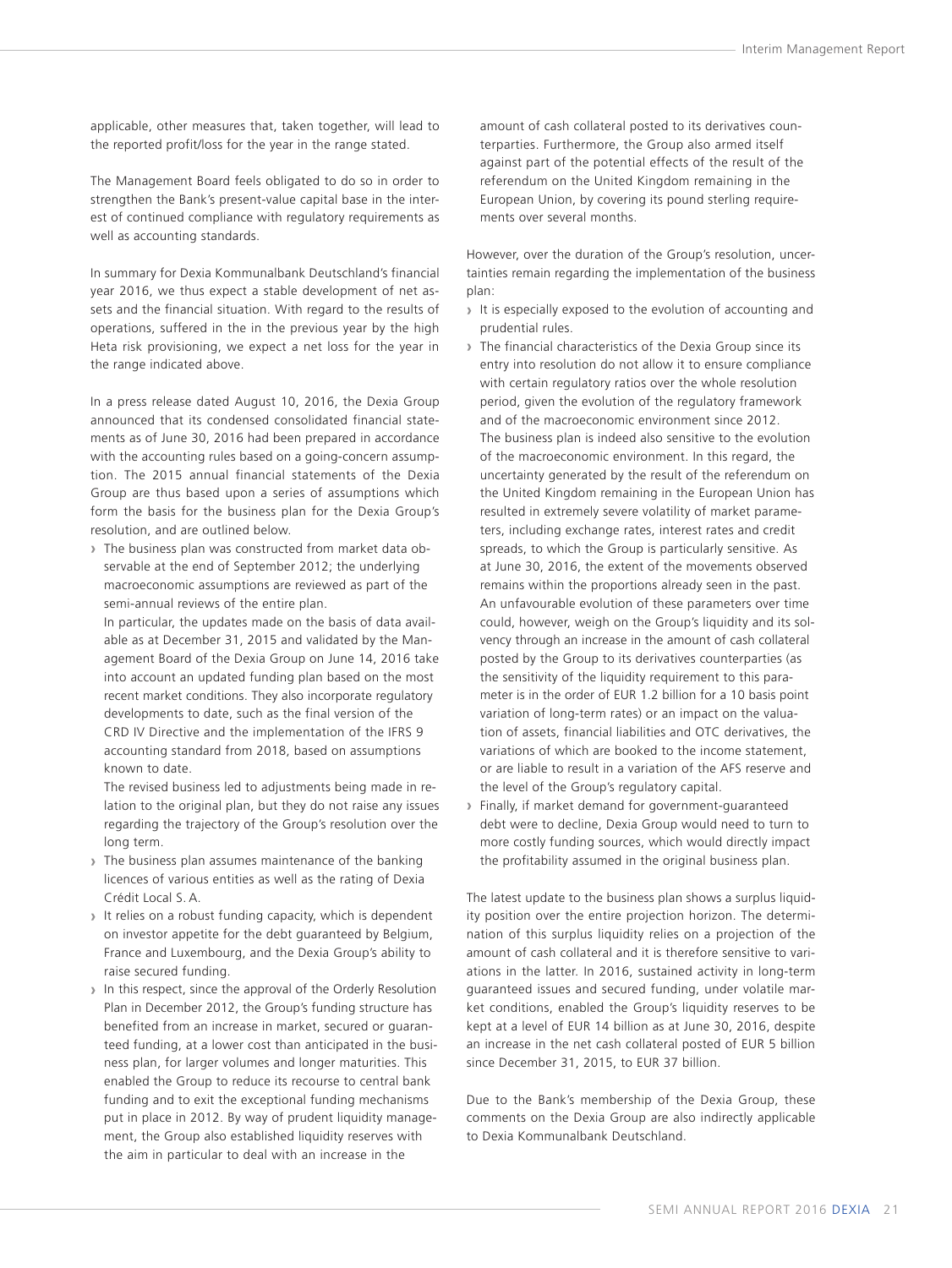## <span id="page-23-0"></span>REPORT ON RISKS AND OPPORTUNITIES

#### **RISK MANAGEMENT SYSTEM**

Dexia Kommunalbank Deutschland maintains a risk management and risk controlling system for identification, assessment, management, monitoring and notification of key risks and associated risk concentrations. This system is continuously refined.

As part of the Dexia Group, where appropriate and expedient, Dexia Kommunalbank Deutschland applies the Dexia Group's standard risk measurement definitions, guidelines and methods. This enables the Bank's consistent inclusion in the Dexia Group's risk management framework.

Risk policy guidelines and structures are laid down in the organisational manual, to which all of the Bank's employees have access via its intranet. This serves as the basis for a uniform handling and internal notification system for all significant types of risk, and supports Dexia Kommunalbank Deutschland's targeted risk management procedures.

Within the scope of its annual risk inventory process, all quantifiable and non-quantifiable risks associated with the Bank's business are identified and subsequently assessed in terms of their potential impact on the Bank's net assets, financial position and results of operations. Possible effects on Pfandbrief business are also analysed. All of the Bank's relevant organisational units are included in this regular process. The risk types which have been classified as significant are:

- **›** Credit risks (including country risks),
- **›** Market price risks (including interest-rate risks, spread risks),
- **›** Liquidity risks and funding risks, as well as
- **›** Operational risks.

On the basis of the Bank's business strategy and the results of its risk inventory, the Management Board has defined a risk strategy which is consistent with its business strategy, both for the Bank as a whole and also for its Pfandbrief business. This risk strategy specifies its risk policy guidelines (risk culture, risk appetite and risk propensity) and defines risk management goals and the relevant risk limitation measures.

The Risk Controlling department provides the relevant decision-makers with the necessary information for managing these risks. It implements the risk strategy prescribed by the Management Board and monitors, in particular, general credit risks, market price risks, liquidity risks and operational risks. Risk Controlling is also responsible for the ongoing development of the Bank's risk measurement and valuation methods. In line with the Bank's schedule of responsibilities, the Risk Controlling department reports to the member of the Management Board with responsibility for back-office functions.

Internal Audit reviews the appropriateness of the Bank's risk control and risk management system on an ad hoc basis and within the scope of the annual audit plan.

The risk-bearing capacity concept (one-year horizon) and the capital planning process (four-year horizon) in accordance with MaRisk and the portfolio present value (PPV) and the portfolio market value (PMV) indicators are core elements of the Bank's overall risk management system.

In addition, material individual risks are separately registered, analysed, valued and limited.

#### **Risk-bearing capacity concept**

Risk-bearing capacity is determined on a stand-alone basis, according to the going-concern approach and also the liquidation approach. Existing support measures – such as Dexia Crédit Local's letter of support and revolving liquidity facility – are not included.

The Bank uses different levels of confidence for each approach – it applies a confidence level of 95.0 % for the going-concern approach and a level of 99.9 % for the liquidation approach. As a rule, a (rolling) assessment period of twelve months is used. Risk-reducing diversification effects are only considered for the 'market price risks' risk category. The going-concern approach provides the primary perspective from the point of view of internal risk management. The liquidity view serves as a supplementary perspective.

Risk-covering resources are determined on the basis of regulatory own funds and the planned outcome for the defined assessment period. The portion of regulatory own funds, which is necessary for fulfilment of the banking supervisory minimum capital requirements, is deducted from the riskcovering resources.

The calculation of the assignable risk amounts includes in the risk-bearing capacity calculation any risks which have been characterised as material in the risk inventory and which may be meaningfully assigned risk-covering resources. If a new, quantifiable material risk is identified in the risk inventory, this will be considered within the scope of the Bank's riskbearing capacity determination. Non-material risks are not assigned risk-covering resources. Risk amounts are currently determined for credit risk (general credit risk and credit value adjustment (CVA)), market price risk (interest-rate risk, basis risk and spread risk), funding risk and operational risk. For all of these risk types, a Value at Risk method is applied in order to determine the risk amount, on the basis of various assumptions. Model risks are also considered.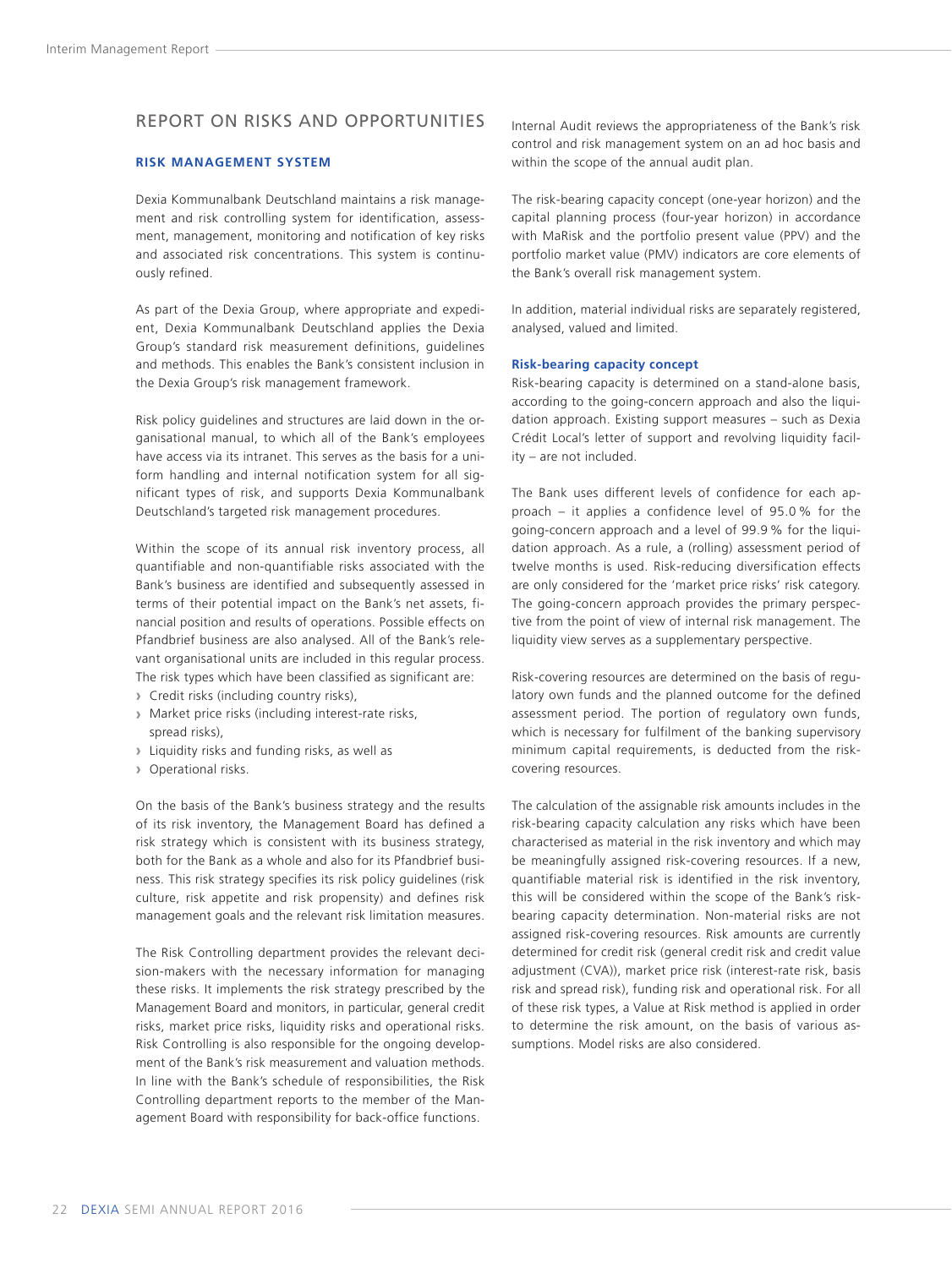Further latent risks are considered by assigning only part of the overall risk-covering resources to the above-mentioned risk types. › **<sup>11</sup>**

Even though they have been identified as material risks in the risk inventory, the Bank's risk-bearing capacity concept does not include liquidity risks in the narrowly defined sense, since this risk cannot be meaningfully assigned own funds. Dexia Kommunalbank Deutschland has separate procedures for the management of liquidity risk.

Since operational risks cannot be operationally managed by means of short-term measures, no separate limit is assigned for them. The limit thus matches the risk contribution and is deducted from the available risk-covering resources.

Within the scope of the methodological development of the risk-bearing capacity system, in the first half of 2016, the following significant changes to the risk-bearing capacity concept were implemented:

- **›** Development of the integrated market price risk measuring tool;
- **›** Limitation of the securitisation of the market price risk to these items subject to a market price risk deemed relevant by commercial law;
- **›** Adjustments due to validation results (e.g. adjustments of the model risk premium); and
- **›** Limit reallocation (increase of credit risks, reduction of market price risk and funding risk).

In relation to the going-concern approach, risk-bearing capacity was given as of June 30, 2016. › **<sup>12</sup>** The utilisations changed during the first half of 2016 due to the methodological changes outlined above and, in particular, due to the changed allocation of the provided risk-covering resources.

In addition, the Bank uses risk management instruments in the form of individual reports on all relevant risk types, which provide detailed information on the key risk drivers and changes over time. They thus provide important information for internal risk management purposes, both at the level of the overall Bank and also at the level of individual risks.

**11 Assumptions for the calculation of risk-bearing capacity**

In addition, the Bank regularly conducts stress tests for all risk types – including all relevant positions – within the scope of its risk-bearing capacity calculation.

#### **Portfolio present value and portfolio market value**

Another key control parameter is the portfolio present value (PPV), which is calculated every day and reported to the Bank's decision-makers. For this purpose, the present values of all interest-bearing balance-sheet and off-balance sheet positions are pooled and supplemented with other assets as well as associated balance-sheet positions. The PPV provides an indication of the development of the portfolio value, subject to a going-concern assumption. The Management Board and the Supervisory Board are notified immediately if the ratio of Tier 1 capital and PPV falls below a defined limit. On June 30, 2016, the ratio amounted to 1.43, which is slightly below that on December 31, 2015 to 1.45. The PPV is supplemented by the portfolio market value (PMV) – which also considers the credit spreads of asset and liability positions and thus reflects a liquidation scenario – and by the scenario PPV, which also includes the assumption of increased costs, in order to close funding gaps.

#### **Stress tests**

Stress scenarios are an important and permanent component of the Bank's risk management process in order to identify risk concentrations and possible equity shortfalls. They provide transparency regarding the effects of extraordinary but plausible events.

For the market risk and liquidity risk types, in the period under review the Bank calculated the stress tests required by MaRisk on a daily basis.

| <b>Risk type</b>    |                                  | Comments on the risk measurement methods                                                                                                                                                    |
|---------------------|----------------------------------|---------------------------------------------------------------------------------------------------------------------------------------------------------------------------------------------|
| General credit risk | Non-specific general credit risk | Calculation of a Value at Risk using the Gordy model with a granularity<br>adjustment (Hirschman-Herfindahl index).                                                                         |
|                     | CVA charge                       | Calculation in accordance with the standardised method in compliance with<br>regulatory requirements (Article 384 of the CRR).                                                              |
| Market price risk   |                                  | Comprises interest-rate risk, basis risk and spread risk. Value at Risk on the basis<br>of a historical simulation for all current assets positions and subject to trustee<br>dual control. |
| Funding risk        |                                  | Conservative estimation of the accumulated liquidity gap within the one-year<br>horizon and closure with increased funding spreads.                                                         |
| Operational risk    |                                  | Value at Risk on the basis of a historical simulation of all loss events since<br>recording of losses began.                                                                                |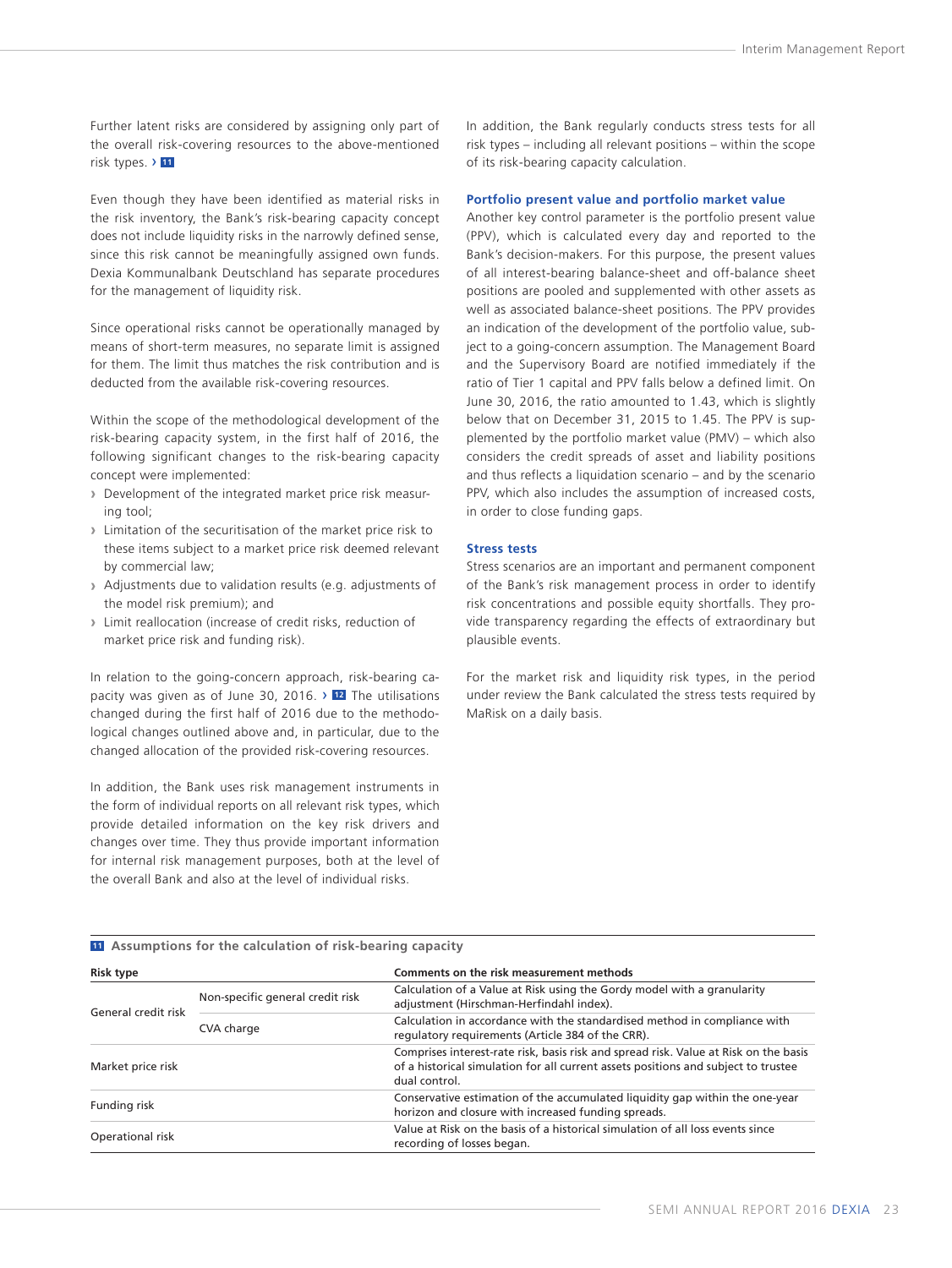#### <span id="page-25-0"></span>**12 Risk-bearing capacity according to a going-concern perspective in the normal scenario**

| <b>Risk-covering resources</b> | Available<br>risk-covering resources |            | Provided<br>risk-covering resources |            |  |
|--------------------------------|--------------------------------------|------------|-------------------------------------|------------|--|
| in EUR million                 | 30.06.2016                           | 31.12.2015 | 30.06.2016                          | 31.12.2015 |  |
| Own funds                      | 689.3                                | 637.0      |                                     |            |  |
| Capital requirements           | $-287.4$                             | $-277.5$   |                                     |            |  |
| Free own funds                 | 401.9                                | 359.5      | 90% of the available                |            |  |
| Horizon $\Delta$ own funds     | $-40.0$                              | 29.1       | risk-covering resources             |            |  |
| Horizon ∆ capital requirements | $-20.8$                              | $-21.7$    |                                     |            |  |
| Further components             | 17.6                                 | 30.4       |                                     |            |  |
| <b>Total</b>                   | 358.7                                | 397.3      | 322.8                               | 357.5      |  |

| <b>Risk potential</b>            | Limit on provided<br>risk-covering resources |            | <b>Utilisation</b> |            |  |
|----------------------------------|----------------------------------------------|------------|--------------------|------------|--|
|                                  | in EUR million                               |            | as $%$             |            |  |
|                                  | 30.06.2016                                   | 31.12.2015 | 30.06.2016         | 31.12.2015 |  |
| General credit risk & CVA-Charge | 121.1                                        | 83.9       | 63.5               | 102.5      |  |
| Market price risk                | 75.7                                         | 117.4      | 71.8               | 79.1       |  |
| Funding risk                     | 105.9                                        | 134.2      | 93.5               | 71.0       |  |
| Operational risk                 | 20.1                                         | 22.1       |                    |            |  |
| <b>Total</b>                     | 322.8                                        | 357.6      | 77.6               | 82.8       |  |

In addition, quarterly historical stress tests are implemented for all individual risk types (general credit risk, market price risk, funding risk and operational risk). Another core area of focus is the hypothetical overall bank stress test, which is based upon a 'sovereign debt crisis' scenario and also a 'serious economic downturn' scenario, covering multiple types of risk.

The results of these stress tests are considered in the overall assessment of risk-bearing capacity, and they may thus serve as a basis for implementation of enhanced risk monitoring measures.

#### **Risk management for Pfandbrief business**

As a Pfandbrief bank, Dexia Kommunalbank Deutschland falls under the scope of the German Pfandbrief Act (Pfandbriefgesetz, PfandBG). This requires a suitable risk management system (Section 27 PfandBG) for monitoring of all risks associated with Pfandbrief business.

As well as safeguarding compliance with the statutory requirements for overcollateralisation for Pfandbriefe, in line with the dynamic approach pursuant to Section 5 (1) and Section 6 (2) of the German Pfandbrief Present Value Regulation (Pfandbrief-Barwertverordnung), the Bank calculates stress scenarios for interest-rate and currency risks. For some time now, the Bank has maintained a nominal overcollateralisation ratio (ratio of the nominal value of the cover pool to

the nominal value of the outstanding Pfandbriefe) of at least 8.15 %, without being statutorily or contractually obliged to do so.

Credit risk for the cover pool is restricted by means of a limit system. The cover portfolio focuses on high-quality assets with ratings within the rating interval of AAA to A+. In addition, the proportion of cover assets with a non-investment grade rating is limited.

While at the overall bank level foreign-currency risk is hedged by means of derivative transactions, as a rule, the derivatives incorporated in the foreign-currency positions are not included in the cover pool. Open foreign-currency positions thus exist at the level of the cover pool, but are restricted by means of limits. In addition, various cash flow analyses are implemented for monitoring of liquidity risk, and risk concentration is monitored at the borrower level.

#### **RISKS**

#### **MARKET PRICE RISKS**

Market risk comprises the following key sub-categories:

- **›** Interest-rate risks (including basis risks);
- **›** Credit spread risks; and
- **›** Foreign-currency risks.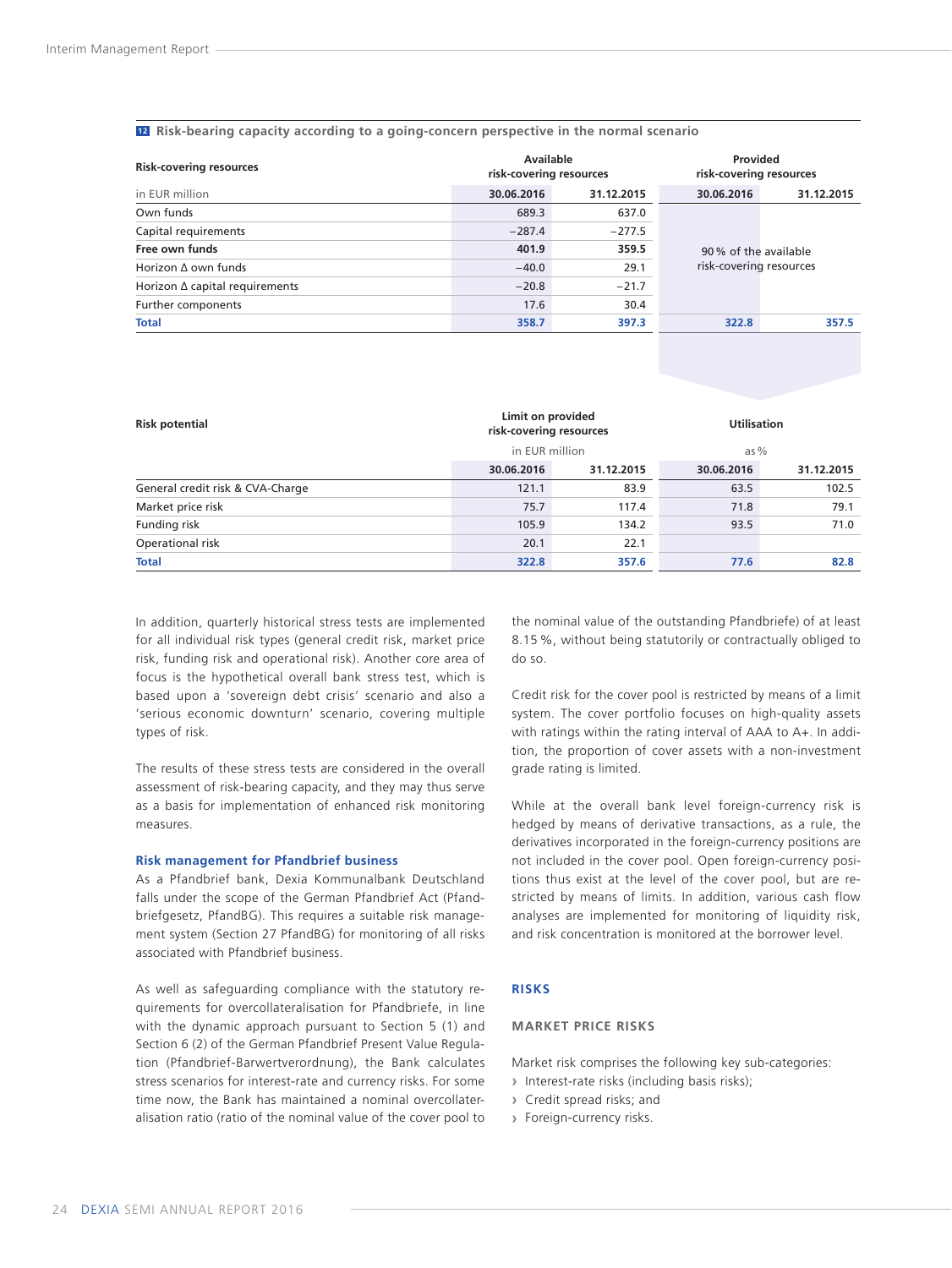Interest-rate risk refers to the loss potential on interest-related positions which result from a change in the interest-rate level or the interest-rate structure for the Bank's portfolio value.

As a rule, interest-rate risks are hedged by entering into interest-rate swaps. Limits restrict the residual interest-rate risk. Interest-rate risk is managed and monitored at the portfolio level and at the overall bank level.

The management has at its disposal two risk-related indicators which are calculated on the basis of the fair-value method as key management parameters for interest-rate risks: the Basis Point Value (BPV or PV01) and Value at Risk (VaR). The BPV describes the potential present-value change in the overall portfolio in case of a parallel shift in the interest rates for the full range of maturities by 100 bp, while PV01 describes this in case of a 1 bp increase per defined time bucket.

The Value at Risk (VaR) calculates the maximum expected loss within a defined holding period, with a sufficient degree of probability. The Bank calculates the VaR every day on the basis of a confidence level of 99.0 % and a holding period of ten days. The Bank has created various sub-portfolios: the long-term sub-portfolio Local Balance Sheet Management (Local BSM) and the short-term sub-portfolio Cash & Liquidity Management (CLM).

The short-term interest-rate risks are limited to EUR 15.0 million (+/–100 BPV) and to EUR 1.5 million in terms of the VaR, while the long-term interest-rate risks are limited to EUR 5.0 million. In addition, the interest-rate risk (PV01) maturity ranges specified for Local BSM are limited. The interest sensitivity of the credit spreads is measured daily. No separate limit is imposed.

Moreover, the total portfolio consisting of CLM and Local BSM is restricted to a VaR limit of EUR 2.5 million. › **<sup>13</sup>**

| <b>B</b> Overall limits for management of<br>interest-rate risks |                 |             |  |  |  |  |
|------------------------------------------------------------------|-----------------|-------------|--|--|--|--|
|                                                                  | Value at Risk   | $+/-100$ bp |  |  |  |  |
| in EUR million                                                   | (99 %, 10 days) |             |  |  |  |  |
| Cash & liquidity management                                      | 1.5             | 15.0        |  |  |  |  |
| Local balance sheet<br>management                                |                 | 5.0         |  |  |  |  |
| <b>Total</b>                                                     | 2.5             |             |  |  |  |  |

The following values resulted on the basis of these assumptions: › **<sup>14</sup>** and **<sup>15</sup>**

|  |  |  |  |  |  |  | 14 Limit utilisation for cash & liquidity management |
|--|--|--|--|--|--|--|------------------------------------------------------|
|--|--|--|--|--|--|--|------------------------------------------------------|

|                  | <b>Value at Risk</b> | $+100$ bp | $-100$ bp |
|------------------|----------------------|-----------|-----------|
| in EUR million   | (99 %, 10 days)      |           |           |
| Average          | 0.5                  | 6.8       | $-6.8$    |
| Minimum          | 0.1                  | $-1.0$    | $-12.7$   |
| Maximum          | 1.1                  | 12.7      | 1.0       |
| Last trading day | 0.2                  | 1.9       | $-1.9$    |

#### **15 Limit utilisation**

**for local balance sheet management**

|                  | <b>Value at Risk</b> | $+100$ bp | $-100$ bp |
|------------------|----------------------|-----------|-----------|
| in EUR million   | (99 %, 10 days)      |           |           |
| Average          | 0.4                  | $-2.7$    | 2.8       |
| Minimum          | 0.1                  | $-4.3$    | 0.8       |
| Maximum          | 1.0                  | $-0.7$    | 4.4       |
| Last trading day | 0.2                  | $-0.7$    | 0.8       |

The Treasury department, which is responsible for the management of interest-rate risks, is notified by means of a daily risk report of the development of interest-rate risk and the levels of limit utilisation. The Bank's Asset Liability Management Committee – which meets on a monthly basis – is responsible for strategic interest-rate risk management.

Credit spreads reflect the yield markup on bonds subject to a risk of default. The Bank regularly measures the valuation effects of changes in credit spreads. Credit spread risk is restricted within the scope of the risk-bearing capacity system.

The Bank holds a large volume of European government bonds, some of which were subject to heightened spread risks over the past few years. During the first half of 2016, risk premiums for claims against government entities of the peripheral eurozone countries of Italy, Portugal and Spain increased. Further increases of the risk premiums for these bonds would have a negative tending effect on the Bank's risk-bearing capacity and the Bank's portfolio market value.

Foreign-currency risk results from negative changes in value due to exchange-rate fluctuations of foreign currencies. As a rule, the Bank hedges foreign-currency risks by means of cross-currency swaps. As of June 30, 2016, it did not have any significant non-hedged foreign-currency positions. Applicable basis risks ('currency basis spread risks') are regularly monitored, but are not limited.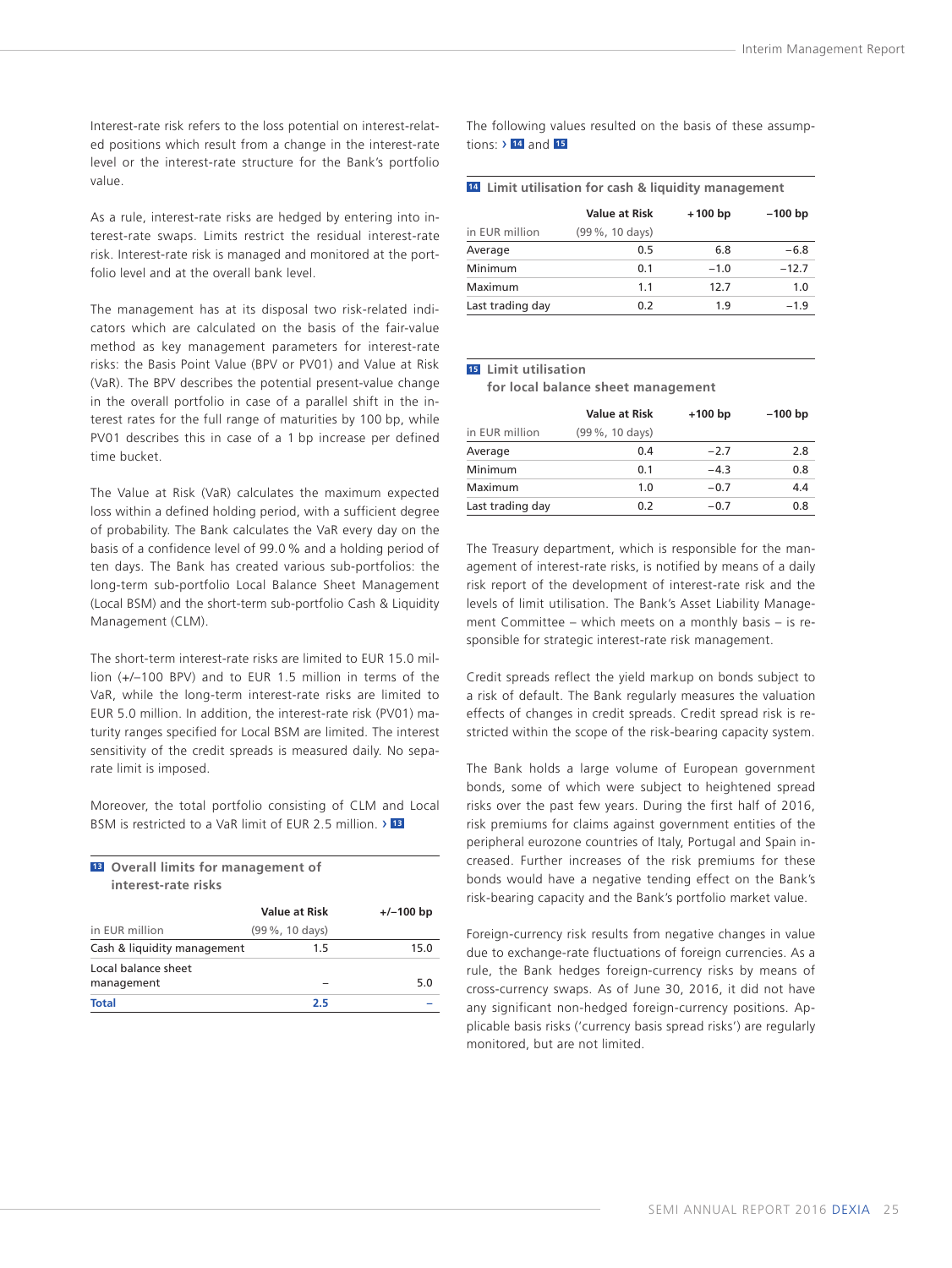#### **CREDIT RISKS**

Credit risk is the risk of a borrower or a contracting party being unable to meet its obligations to Dexia Kommunalbank Deutschland, either in whole or in part.

To limit credit risks, subject to consultation with the Dexia Group, the Management Board specifies credit lines and lending-authority rules for all contracting parties. The same applies for clearing houses and central counterparties.

Derivative transactions may only be entered into subject to the legally binding conclusion of a German Framework Agreement or an ISDA agreement with the contracting party. A further precondition is the legally binding conclusion of a credit support annex (CSA) in accordance with the Bank's standards. The value of the collateral exchanged is monitored on a daily basis. Detailed information regarding the value and structure of the collateral granted is provided every week at the Management Board's meeting. As of June 30, 2016, the Bank had a net contributor position of EUR 4.6 billion (December 31, 2015: EUR 3.6 billion).

Dexia Kommunalbank Deutschland has frozen all credit lines (except for money-market and derivative limits) for new risk exposures. Moreover, all contracting parties entered on the Bank's monitoring list due to defined criteria (including a downgrade of four notches/a rating which reaches the noninvestment grade segment) are separately monitored.

The Risk Controlling department provides and monitors the calculation for levels of credit-line utilisation on a daily basis. The Management Board is immediately notified of any overruns of credit lines and is obliged to decide on appropriate measures. In the period under review, due to fair-value fluctuations, 27 overruns occurred for individual borrowers in the derivatives portfolio. These overruns were immediately eliminated.

An appropriate operational structure for management of credit risks is qualitatively and quantitatively safeguarded, in terms of credit analysis and also loan processing, in line with the internal requirements.

Borrowers in Germany account for approximately 59.4 % of the Bank's portfolio, followed by claims against borrowers from Italy (14.4 %) and Belgium (7.0 %).

Moreover, around 89.6 % of the Bank's assets are eligible for cover and much of them are also eligible for central bank borrowings and for repo transactions. As of June 30, 2016, 94.7 % of all assets have an internal rating of BBB– (investment grade) or higher. Adequate risk classification systems (ratings) are in place for all of the Bank's customer groups. Due to the structure of existing business, portfolio management focuses on regionally diversifying and credit rating

class-related management. Foreign claims resulting from loans and securities especially undergo a regular review covering existing risks and opportunities and the resulting strategic options.

The Bank's total exposure (including credit-risk-mitigation techniques) is shown for each specific asset class in Tables › **<sup>16</sup>** and › **<sup>17</sup>** , with a breakdown of external and internal ratings on the basis of the CoRep reporting as of June 30, 2016.

The following measures are implemented in order to limit credit risk and the related concentrations of risk:

- **›** Credit-line monitoring;
- **›** Monitoring of credit default risk;
- **›** Early risk-detection methods;
- **›** Reporting on external and internal rating changes; and
- **›** Portfolio management on the basis of the general credit risk report and the results of the risk-bearing capacity calculation, including stress scenarios.

The Management Board and the Supervisory Board are regularly notified of the credit risk and the measures implemented to limit this risk.

As well as the Internal Rating Based Approach (IRB Approach) pursuant to Articles 142 et seq. of the CRR, the Bank also uses the Credit Risk Standard Approach pursuant to Articles 111 et seq. of the CRR for determination of the total capital charge for credit risks. Exposure values under the IRB Approach are determined for loans to central governments and central banks, institutions and undertakings. If the Bank has not implemented any independent rating systems for borrowers for which the usage requirements for the IRB Approach are fulfilled, the Credit Risk Standard Approach is applied for these credit risk positions in accordance with the CRR. In particular, this comprises loans to German and foreign municipal and semipublic enterprises. German federal states and their municipalities are permanently excluded from the application of the IRB Approach under Article 150 of the CRR.

As a company belonging to the Dexia Group, the Bank applies the standard rating methods of the Dexia Group. This includes regular validation of the methods and models used. Please refer to the annual risk report of the Dexia Group for further information regarding the rating models used, the model assumptions, and the premises for the methods applied.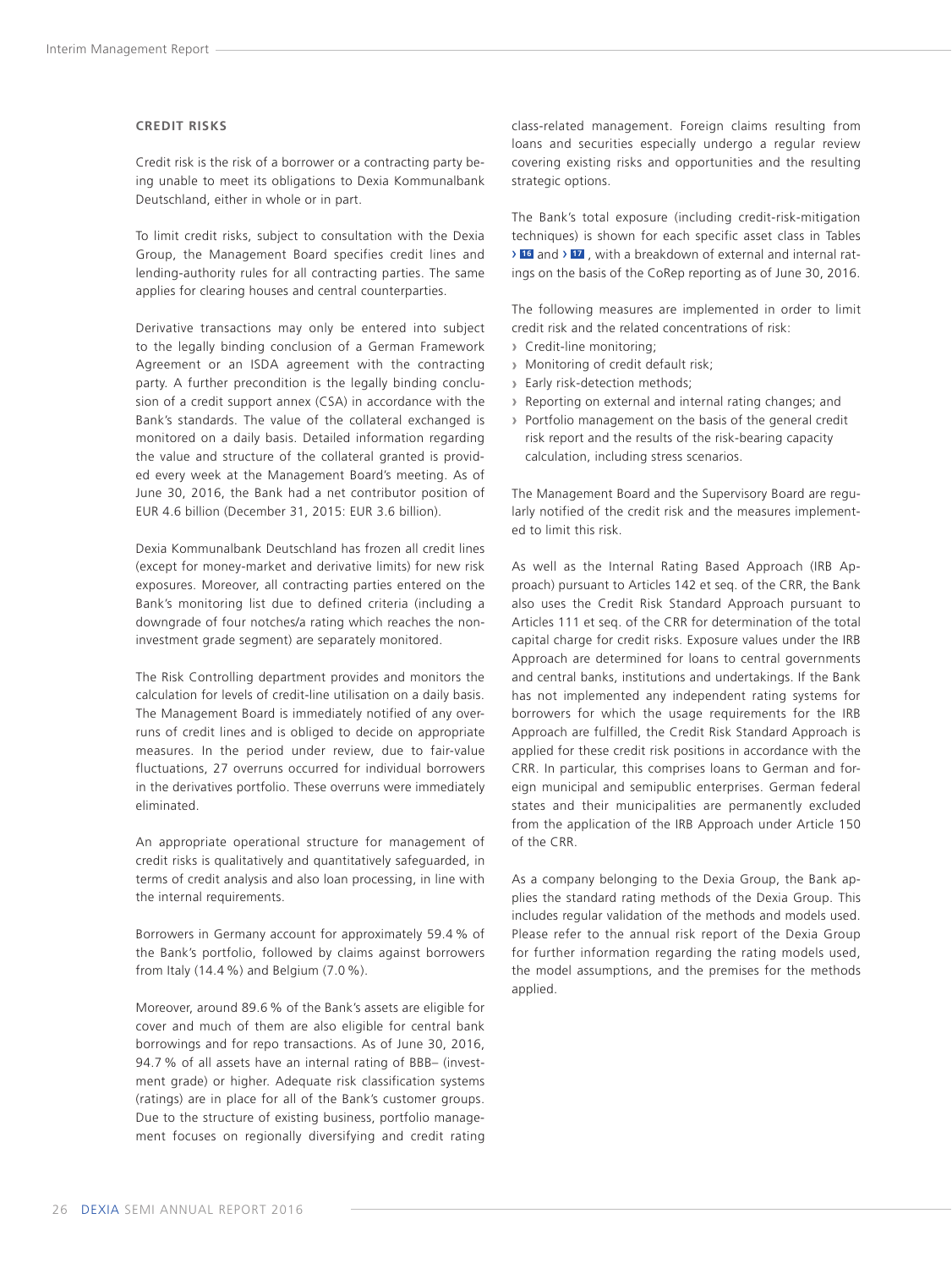| <b>Asset class</b>                   | <b>External rating</b> |                          | <b>Exposure at default</b> |                          |  |
|--------------------------------------|------------------------|--------------------------|----------------------------|--------------------------|--|
|                                      |                        | 30.06.2016               | 31.12.2015                 |                          |  |
|                                      |                        | in EUR million           | in EUR million             | as %                     |  |
|                                      | AAA to AA-             | 14,724.4                 | 15,528.4                   | 0.0                      |  |
|                                      | $A+$ to $A-$           | 264.9                    | 232.1                      | 20.0                     |  |
| Central governments or central banks | BBB+ to BBB-           | $\overline{\phantom{0}}$ | $\overline{\phantom{0}}$   | -                        |  |
|                                      | BB+ to BB-             | $\overline{\phantom{0}}$ | $\overline{\phantom{0}}$   | $\overline{\phantom{0}}$ |  |
|                                      | $B+$ to $B-$           | $\overline{\phantom{0}}$ | ÷                          | $\overline{\phantom{0}}$ |  |
|                                      | No rating              | $\overline{\phantom{a}}$ | -                          | $\overline{\phantom{a}}$ |  |
|                                      | AAA to AA-             | $\overline{\phantom{a}}$ | $\overline{\phantom{0}}$   | $\qquad \qquad -$        |  |
|                                      | $A+$ to $A-$           | $\overline{\phantom{a}}$ | ÷.                         | $\overline{\phantom{a}}$ |  |
| Regional or local authorities        | BBB+ to BBB-           | 62.4                     | 64.9                       | 20.0                     |  |
|                                      | $BB+$ to $BB-$         | $\overline{\phantom{0}}$ | $\overline{\phantom{0}}$   | $\qquad \qquad -$        |  |
|                                      | $B+$ to $B-$           | -                        | -                          | $\qquad \qquad -$        |  |
|                                      | No rating              | -                        | -                          | $\qquad \qquad -$        |  |
|                                      | AAA to AA-             | 384.8                    | 448.5                      | 20.0                     |  |
|                                      | $A+$ to $A-$           | $\overline{\phantom{0}}$ | ÷.                         |                          |  |
| Public sector entities               | BBB+ to BBB-           | $\overline{\phantom{0}}$ | $\overline{\phantom{0}}$   | $\overline{\phantom{0}}$ |  |
|                                      | $BB+$ to $BB-$         | $\overline{\phantom{0}}$ | $\overline{\phantom{0}}$   | $\qquad \qquad -$        |  |
|                                      | $B+$ to $B-$           | $\overline{\phantom{0}}$ | $\equiv$                   | $\overline{\phantom{0}}$ |  |
|                                      | No rating              | 112.6                    | 117.8                      | 100.0                    |  |
|                                      | AAA to AA-             | 268.9                    | 265.2                      | 0.0                      |  |
| Multilateral development banks       | $A+$ to $A-$           | $\qquad \qquad -$        | $\overline{\phantom{0}}$   | $\overline{\phantom{0}}$ |  |
|                                      | BBB+ to BBB-           | $\overline{\phantom{0}}$ | $\overline{\phantom{0}}$   | $\overline{\phantom{0}}$ |  |
|                                      | BB+ to BB-             | $\overline{\phantom{0}}$ | -                          | $\overline{\phantom{0}}$ |  |
|                                      | $B+$ to $B-$           | $\overline{\phantom{0}}$ | -                          | $\overline{\phantom{0}}$ |  |
|                                      | No rating              | -                        | -                          | $\qquad \qquad -$        |  |
|                                      | AAA to AA-             | $\qquad \qquad -$        | -                          | $\qquad \qquad -$        |  |
|                                      | $A+$ to $A-$           | 49.7                     | 17.1                       | 50.0                     |  |
| Institutions                         | BBB+ to BBB-           | $\overline{\phantom{0}}$ | $\overline{\phantom{0}}$   | $\overline{\phantom{0}}$ |  |
|                                      | BB+ to BB-             | $\overline{\phantom{a}}$ | $\overline{\phantom{0}}$   | $\qquad \qquad -$        |  |
|                                      | $B+$ to $B-$           | $\overline{\phantom{0}}$ | $\overline{\phantom{0}}$   | $\overline{\phantom{a}}$ |  |
|                                      | No rating              | 284.9                    | 96.2                       | 2.0                      |  |
|                                      | AAA to AA-             | 13.9                     | 3.5                        | 20.0                     |  |
|                                      | $A+$ to $A-$           | $\qquad \qquad -$        | $\overline{\phantom{0}}$   | $\qquad \qquad -$        |  |
| Corporates                           | BBB+ to BBB-           | $\overline{\phantom{0}}$ | $\overline{\phantom{0}}$   | -                        |  |
|                                      | BB+ to BB-             | -                        | -                          | $\overline{\phantom{a}}$ |  |
|                                      | $B+$ to $B-$           | $\overline{\phantom{a}}$ | $\overline{\phantom{0}}$   | $\overline{\phantom{0}}$ |  |
|                                      | No rating              | 172.4                    | 182.8                      | 100.0                    |  |
| Defaulted positions                  | CCC+ or lower          | 220.2                    | 220.2                      | 100.0                    |  |
|                                      | AAA to AA-             | 87.8                     | 90.1                       | 0.0                      |  |
|                                      | $A+$ to $A-$           | 93.4                     | 92.8                       | 0.0                      |  |
| Others                               | BBB+ to BBB-           | $\overline{\phantom{a}}$ | $\overline{\phantom{a}}$   | $\overline{\phantom{m}}$ |  |
|                                      | BB+ to BB-             | 25.8                     | 25.1                       | 0.0                      |  |
|                                      | $B+$ to $B-$           | $\overline{\phantom{a}}$ | $\overline{\phantom{a}}$   |                          |  |
|                                      | No rating              | 580.3                    | 578.8                      | 42.6                     |  |
| <b>Total</b>                         |                        | 17,346.4                 | 17,963.4                   |                          |  |

### **16 Total exposure by external rating**

The ratings determined on the basis of the internal risk classification methods and the associated probabilities of default (PDs) and loss given defaults (LGDs) are an integral part of the Bank's approval, monitoring and control processes.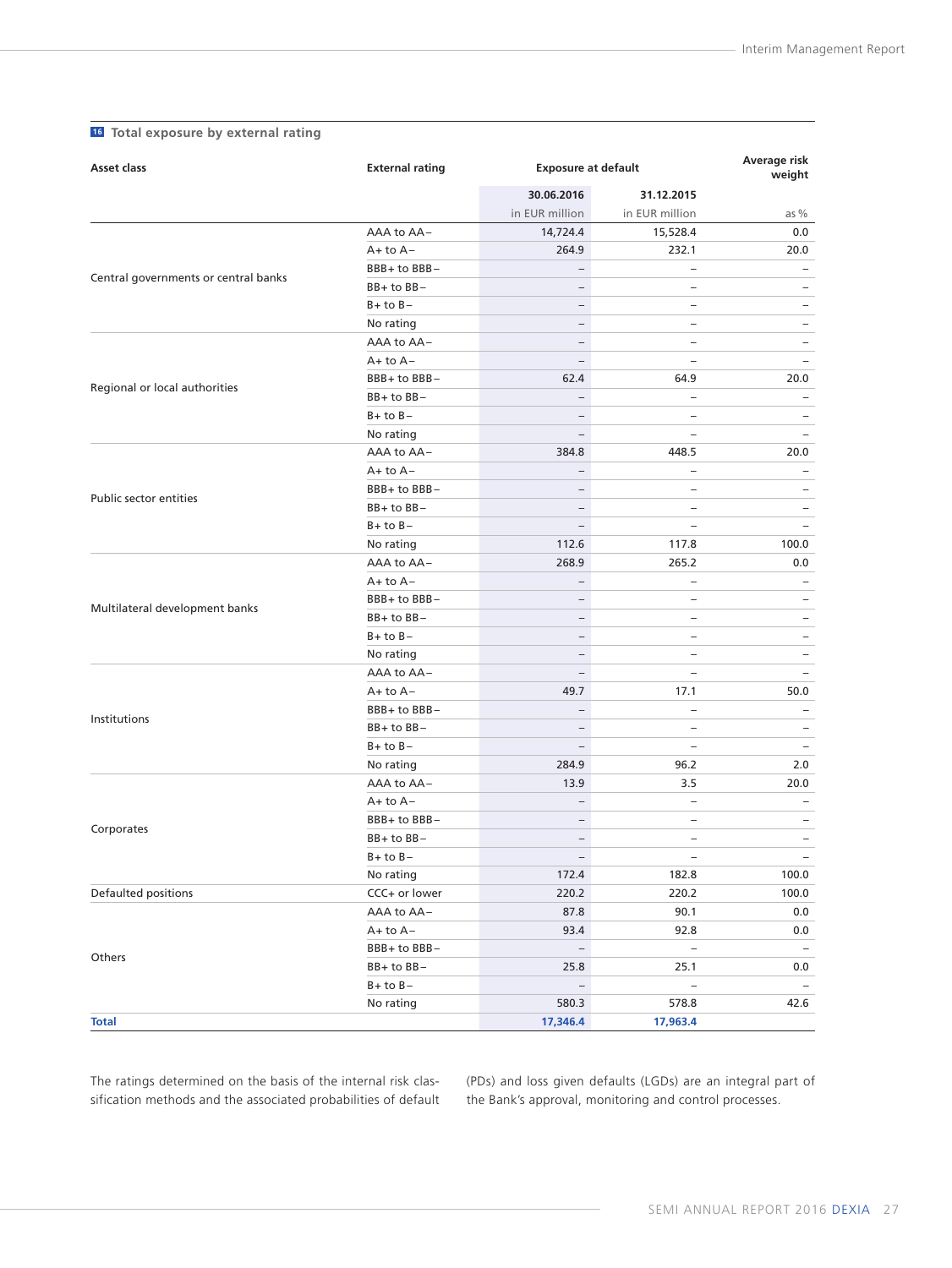| Asset class                              | Internal rating | <b>Exposure at default</b> |                          | Average<br>default<br>probability | Average<br>loss given<br>default | Average risk<br>weight   | Average<br>expected<br>loss |
|------------------------------------------|-----------------|----------------------------|--------------------------|-----------------------------------|----------------------------------|--------------------------|-----------------------------|
|                                          |                 | 30.06.2016                 | 31.12.2015               |                                   |                                  |                          |                             |
|                                          |                 | in EUR million             | in EUR million           | as $%$                            | as $%$                           | as $%$                   | as $%$                      |
|                                          | AAA to AA -     | 1,609.1                    | 1,652.5                  | 0.0                               | 5.4                              | 0.0                      | 0.0                         |
|                                          | $A+$ to $A-$    | 158.3                      | 638.7                    | 0.1                               | 20.0                             | 19.6                     | 0.0                         |
| Central governments<br>and central banks | BBB+ to BBB-    | 3,586.6                    | 3,168.9                  | 0.2                               | 26.9                             | 42.3                     | 0.1                         |
|                                          | $BB+$ to $BB-$  | $\overline{\phantom{m}}$   | 421.4                    | -                                 | -                                | -                        |                             |
|                                          | $B+$ to $B-$    | $\overline{\phantom{m}}$   | $\overline{\phantom{0}}$ | -                                 | $\overline{\phantom{a}}$         | -                        |                             |
|                                          | AAA to AA-      | 220.4                      | 377.3                    | 0.0                               | 3.0                              | 1.8                      | 0.0                         |
|                                          | $A+$ to $A-$    | 927.7                      | 773.5                    | 0.1                               | 18.1                             | 19.3                     | 0.0                         |
| Institutions                             | BBB+ to BBB-    | 602.3                      | 683.6                    | 0.3                               | 12.6                             | 26.2                     | 0.0                         |
|                                          | $BB+$ to $BB-$  | 354.4                      | 413.7                    | 1.4                               | 8.0                              | 23.1                     | 0.1                         |
|                                          | $B+$ to $B-$    | 65.7                       | 67.0                     | 5.2                               | 0.9                              | 3.6                      | 0.1                         |
|                                          | AAA to AA-      | $\overline{\phantom{a}}$   | $\overline{\phantom{0}}$ | $\overline{\phantom{0}}$          | $\qquad \qquad -$                | -                        | $\overline{\phantom{m}}$    |
|                                          | $A+$ to $A-$    | 7.5                        | 7.5                      | 0.1                               | 34.9                             | 11.9                     | 0.0                         |
| Corporates                               | BBB+ to BBB-    | 31.1                       | 32.9                     | 0.5                               | 26.2                             | 51.2                     | 0.1                         |
|                                          | $BB+$ to $BB-$  | $\overline{\phantom{a}}$   | $\qquad \qquad -$        | -                                 | $\overline{\phantom{a}}$         | -                        | $\overline{\phantom{0}}$    |
|                                          | $B+$ to $B-$    | $\overline{\phantom{m}}$   | $\overline{\phantom{0}}$ | ÷                                 | $\overline{\phantom{a}}$         | -                        | $\overline{\phantom{a}}$    |
|                                          | AAA to AA-      | 2.5                        | 0.1                      | 0.0                               | 5.0                              | 0.0                      | 0.0                         |
| Other non                                | $A+$ to $A-$    | 52.0                       | 57.5                     | 0.1                               | 30.3                             | 20.1                     | 0.0                         |
| credit-obligation                        | BBB+ to BBB-    | 4.2                        | 0.3                      | 0.2                               | 33.3                             | 27.6                     | 0.0                         |
| assets                                   | BB+ to BB-      | $\overline{\phantom{a}}$   | -                        | $\overline{\phantom{0}}$          | $\overline{\phantom{0}}$         | $\overline{\phantom{0}}$ |                             |
|                                          | $B+$ to $B-$    | $\overline{\phantom{m}}$   | -                        | -                                 | $\qquad \qquad -$                | -                        | $\overline{\phantom{m}}$    |
| <b>Total</b>                             |                 | 7,621.7                    | 8,295.0                  |                                   |                                  |                          |                             |

#### **<sup>17</sup> Total exposure by internal rating**

Within the scope of the risk-bearing capacity calculation, credit risks are quantified by means of a credit default model (Credit Value at Risk (CvaR), Gordy model). These results undergo a detailed plausibility and development analysis.

#### **Credit exposure in selected European countries**

Table › **<sup>18</sup>** shows the entire credit exposure to borrowers in selected countries.

#### **Risk provisioning**

The fair value of existing repayment and interest claims held within the loan book is reviewed within the scope of regular (at least quarterly) and ad hoc loan monitoring. An ad hoc review is implemented in case of negative information (early warning indicators) regarding the borrower, which may result in this borrower's inclusion on the Bank's monitoring list, for instance. Credit-related default or default on interest or redemption payments of more than 90 days are objective indications that may also necessitate a valuation adjustment.

| Country      | Sovereign | Sub-<br>sovereign<br>entities                               | <b>Others</b> | <b>Total</b> | as part of cover pool<br>for Public Pfand-<br>briefe (nominal) | loans                                        | securities | average<br>weighted re-<br>sidual maturity |
|--------------|-----------|-------------------------------------------------------------|---------------|--------------|----------------------------------------------------------------|----------------------------------------------|------------|--------------------------------------------|
|              |           | in EUR million in EUR million in EUR million in EUR million |               |              |                                                                | in EUR million in EUR million in EUR million |            | in years                                   |
| Italy        | 3,167.9   | 306.0                                                       | 128.4         | 3.602.3      | 2,081.2                                                        | -                                            | 3,528.0    | 12.5                                       |
| Poland       | 158.3     |                                                             | -             | 158.3        | 157.0                                                          | -                                            | 158.3      | 4.2                                        |
| Portugal     | 461.9     | 49.9                                                        | 316.7         | 828.6        | 465.0                                                          | 225.2                                        | 603.4      | 9.9                                        |
| Spain        | 19.4      | 100.2                                                       | 441.6         | 561.2        | 578.8                                                          | 100.2                                        | 455.9      | 5.8                                        |
| Hungary      | 142.0     |                                                             | -             | 142.0        | 132.5                                                          | -                                            | 142.0      | 1.4                                        |
| <b>Total</b> | 3.949.5   | 456.2                                                       | 886.7         | 5.292.4      | 3.414.5                                                        | 325.4                                        | 4.887.6    | 4.2                                        |

**18 Credit exposure to public-sector entities and financial institutions in selected countries as of June 30, 2016\***

\* Repo and derivatives transactions have been recognised at their credit equivalent amount; loans and securities at their carrying amount.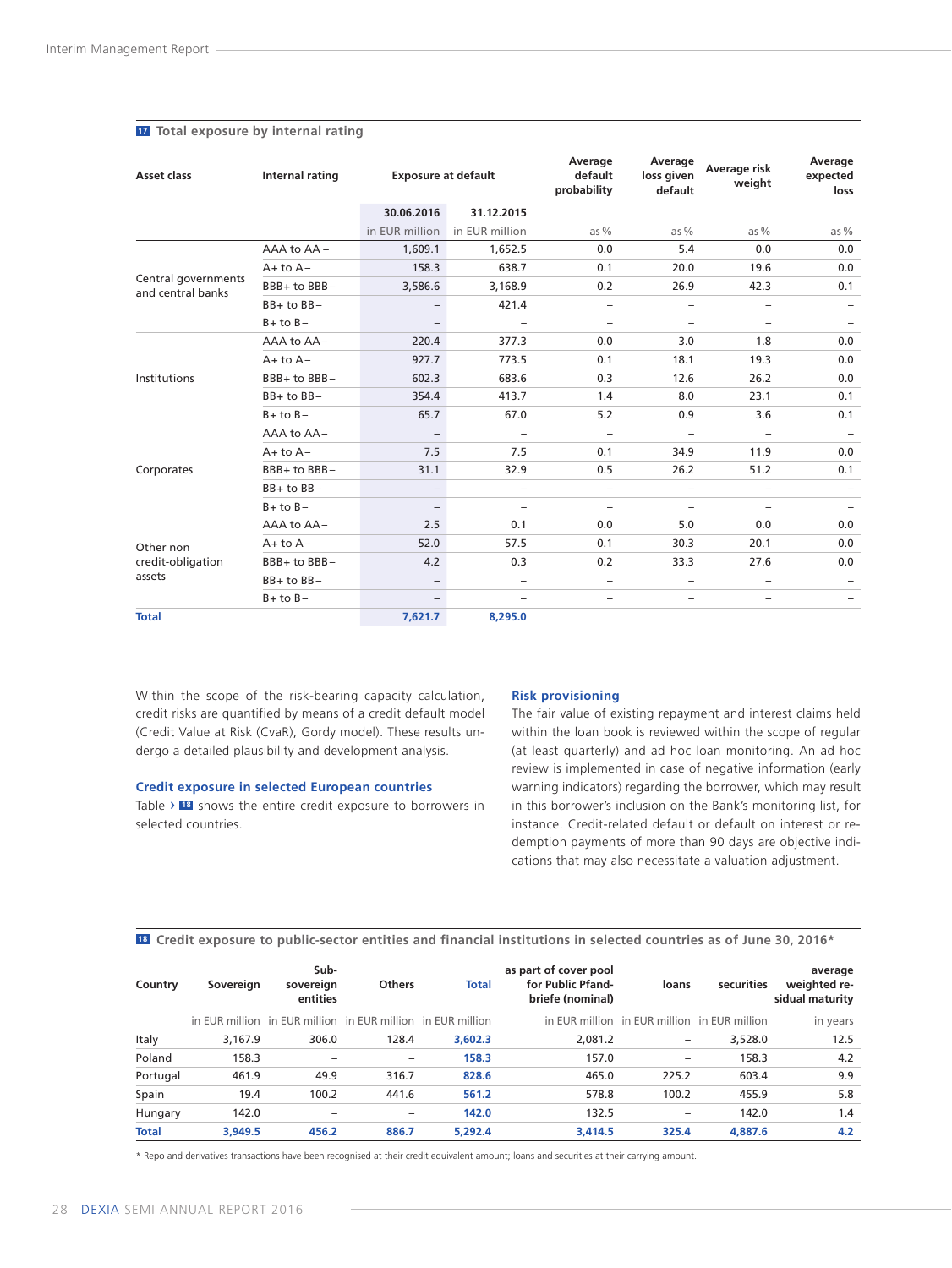As of June 30, 2016, Dexia Kommunalbank Deutschland had only established risk provisioning in the form of specific valuation allowances or depreciations for its claims against Heta Asset Resolution AG.

#### **LIQUIDITY RISKS**

Liquidity risks consist of the following sub-categories:

- **›** Liquidity risk (more narrowly defined);
- **›** Funding risk; and
- **›** Market liquidity risk.

Liquidity risk refers to the risk of the Bank being unable to fulfil its present and future payment commitments in a timely manner or being unable to fulfil them in full.

As an important liquidity control instrument, a liquidity forecast is produced every day and provides an overview of liquidity movements. Moreover, the Risk Controlling department determines the short-term liquidity risks by comparing the defined liquidity reserve with the accumulated liquidity requirements for the following month (liquidity position). This liquidity position is determined on a daily basis, subject to various stress scenarios (idiosyncratic stress, market-wide stress, combined stress) in accordance with MaRisk section BTR 3.2. These calculations refer to the periods: spot/next (for the next-but-one working day), one week, and one month.

As well as the absolute liquidity position, Table › **<sup>19</sup>** indicates the ratio of the reserve to the liquidity gap in the various liquidity scenarios.

Securities eligible for Eurex Repo and ECB borrowings which are classified as highly liquid investments and are not used within the first week are recognised as a liquidity reserve. Beyond the scope of this one-week period, free securities eligible for Eurex Repo or ECB borrowings are included in the reserve. In addition, in determining its overall reserve to cover any liquidity gaps arising, the Bank considers various haircuts (ECB and stress haircuts), additional haircuts for market movements and as well as different Pfandbrief overcollateralisation assumptions.

The lowest calculated liquidity position (reserve plus liquidity gap) for the spot/next, one-week and one-month periods is reported daily.

To determine the liquidity gap, different maturity assumptions (extensions) for unsecured deposits of municipal customers and other investors are included in the scenarios. In addition, pro rata drawdowns on the guarantees and liquidity lines provided by Dexia Kommunalbank Deutschland and liquidity outflows from the increased payment of cash collateral are simulated.

The long-term liquidity risk is measured on a monthly basis by comparing the liquidity requirements and the liquidity gap with the liquidity reserves for the various time buckets within a period of five working days following the last day of the month, for a period of up to 50 years. In addition, a shortterm (90-day) and a long-term (10-year) liquidity forecast is produced on a monthly basis.

Funding risk refers to the risk of only being able to obtain the necessary liquid funds at an increased cost.

The Bank measures the risk of increased strain on its future results of operations due to structural liquidity mismatches (liquidity gaps) by regularly analysing the maturity mismatches between asset and liability positions at the level of the overall bank and also at the level of the cover pool. The simulations based on these analyses illustrate the likely effects on future results of operations in case of an increase in the funding costs. No limit applies for the maturity mismatch at

#### **19 Liquidity scenarios according to MaRisk, section BTR 3.2, as of June 30, 2016**

|                                                | Horizon   | Date       | Reserve        | Liquidity gap  | <b>Liquidity position</b> | Reserve/<br>liquidity gap |
|------------------------------------------------|-----------|------------|----------------|----------------|---------------------------|---------------------------|
|                                                |           |            | in EUR million | in EUR million | in EUR million            | as $%$                    |
|                                                | Spot/next | 02.07.2016 | 2,627.6        | $-523.0$       | 2,104.6                   | 502.4                     |
| Normal scenario                                | 1 week    | 07.07.2016 | 2,795.5        | $-1,122.9$     | 1,672.6                   | 249.0                     |
|                                                | 1 month   | 31.07.2016 | 2,988.4        | $-1,972.3$     | 1,016.2                   | 151.5                     |
|                                                | Spot/next | 02.07.2016 | 3,177.5        | $-1,680.8$     | 1,496.7                   | 189.0                     |
| <b>Institution-specific</b><br>stress scenario | 1 week    | 07.07.2016 | 3,344.3        | $-2,144.2$     | 1,200.1                   | 156.0                     |
|                                                | 1 month   | 31.07.2016 | 3,587.2        | $-2,995.7$     | 591.5                     | 119.7                     |
|                                                | Spot/next | 02.07.2016 | 2,981.0        | $-600.9$       | 2.380.2                   | 496.1                     |
| Market-wide<br>stress scenario                 | 1 week    | 07.07.2016 | 3,133.8        | $-1,492.8$     | 1,641.0                   | 209.9                     |
|                                                | 1 month   | 31.07.2016 | 3,350.3        | $-2,694.7$     | 655.6                     | 124.3                     |
| Combined<br>stress scenario                    | Spot/next | 02.07.2016 | 3,430.1        | $-1,758.6$     | 1,671.5                   | 195.0                     |
|                                                | 1 week    | 07.07.2016 | 3,583.4        | $-2,514.1$     | 1,069.3                   | 142.5                     |
|                                                | 1 month   | 31.07.2016 | 3,722.8        | $-3,718.2$     | 4.6                       | 100.1                     |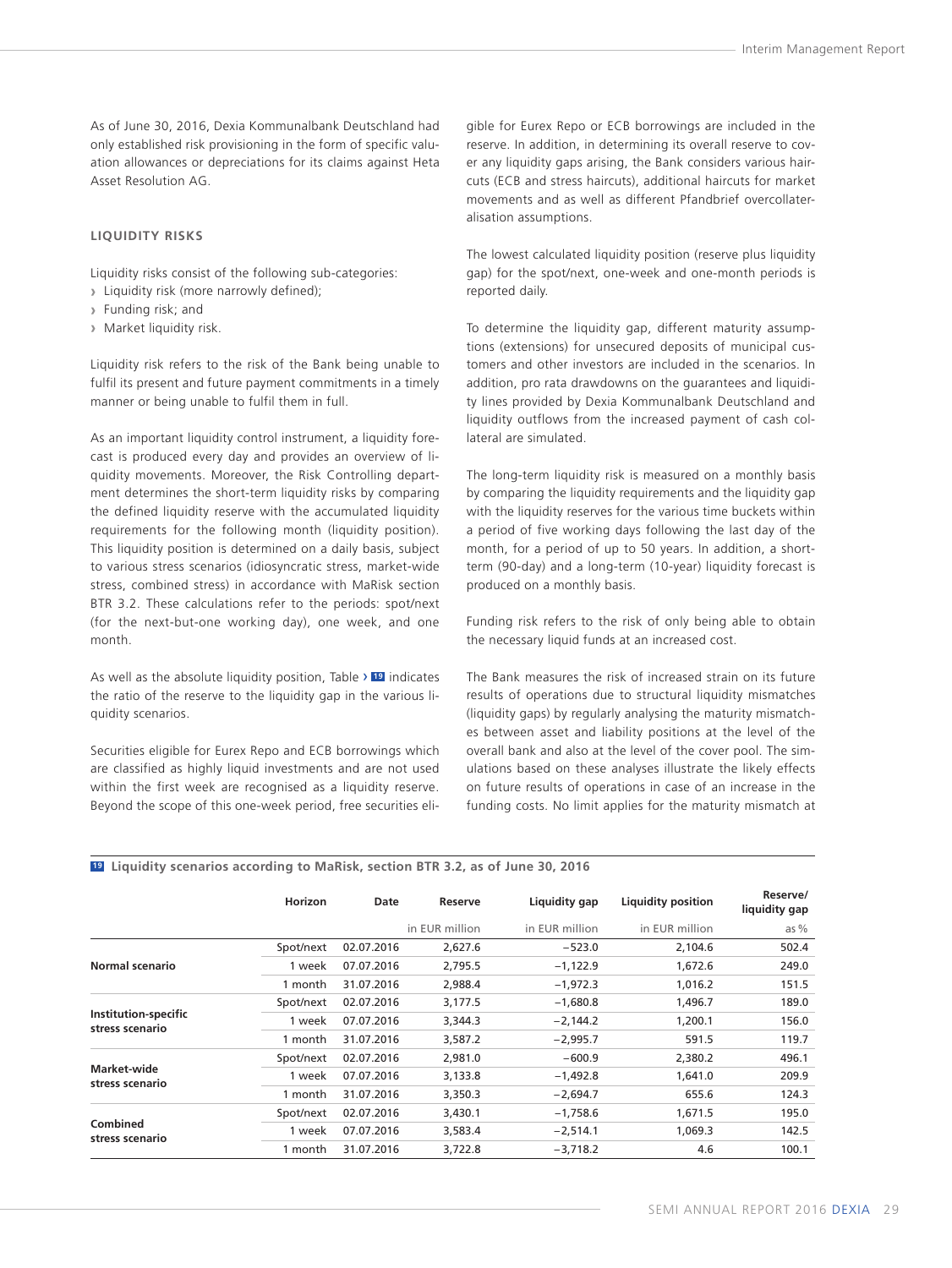the level of the overall portfolio. Maturity mismatches are measured and an analysis is implemented to identify any necessary measures on a quarterly basis.

Funding risk is also restricted by means of a limit in the riskbearing capacity concept.

Please see Table › **<sup>20</sup>** for the development of the Bank's funding structure.

The Bank's key instrument for raising long-term liquid funds is the Public Pfandbrief, which is secured by means of cover assets that are registered in the cover pool. Open-market operations with the Deutsche Bundesbank and securities repurchase agreements with other banks and the Eurex Repo trading platform are other instruments which the Bank uses for secured liquidity procurement.

The Bank issues promissory-note loans and accepts deposits from municipal customers and other investors for the purpose of unsecured liquidity-raising. The total volume of these deposits, which account for almost all of the Bank's unsecured funding, increased as of the balance sheet date from EUR 5.7 billion to EUR 6.6 billion.

The letter of support issued by Dexia Crédit Local on February 28, 2011 includes a legally binding commitment to make up any liquidity shortfalls of Dexia Kommunalbank Deutschland. The Bank remains integrated within the Dexia Group's central liquidity management system. As planned, the EUR 1 billion revolving liquidity facility granted by Dexia Crédit Local was extended for another year as planned in October 2015.

The Bank's funding structure changed only slightly in the first half of 2016. As of June 30, 2016, the share of customer deposits had increased compared to the previous year, while the absolute amount and the share of funding transactions with the Deutsche Bundesbank had declined. Using the available funding instruments, raising of funds for the desired maturities was possible at all times.

Market liquidity risks refer to the risk of being unable to unwind transactions due to insufficient market depth, or in case of market disruptions or only being able to do so subject to losses.

The 'going-concern/held-to-maturity' approach of Dexia Kommunalbank Deutschland assumes that positions will be held up to their final maturity – unless permanent impairment is apparent – and that market liquidity risks will thus not be relevant for valuation purposes. All of the Bank's securities have therefore been entered into its banking book. It does not have any positions in its trading book.

Dexia Kommunalbank Deutschland considers market liquidity risks to be non-material and does not maintain any additional monitoring and limit system for this purpose.

#### **OPERATIONAL RISKS**

The Bank defines operational risk as the risk of direct or indirect losses which arise due to the inappropriateness or the failure of internal processes and systems or personnel, or due to external events and which have financial or non-financial effects. This definition includes, in particular, legal risks, personnel risks, IT-related systemic risks, and also reputational risks and risks associated with outsourcing and projects, but not strategic risks.

The ultimate goal for management of operational risks is to minimise losses, which may result from operational loss events, to avoid risks jeopardising the Bank's existence, and to identify material operational risks within the scope of the annual Risk Control and Self Assessments (RCSA).

Operational events which have resulted in an unexpected loss or a profit of more than EUR 1,000 are notifiable incidents. Cases with significant non-financial effects are also included and classified by means of a rating scale.

|                                               |                | 30.06.2016 |                | 31.12.2015 |
|-----------------------------------------------|----------------|------------|----------------|------------|
|                                               | in EUR million | as $%$     | in EUR million | as $%$     |
| <b>Public Pfandbriefe</b>                     | 18,270.5       | 61.9       | 19,270.0       | 64.4       |
| Funding transactions with Deutsche Bundesbank | 800.0          | 2.7        | 1.600.0        | 5.3        |
| Securities repurchase agreements with banks   | 508.9          | 1.7        | 592.3          | 2.0        |
| Securities repurchase agreements (Eurex Repo) | 971.4          | 3.3        | 570.0          | 1.9        |
| Liabilities to banks                          | 1.186.6        | 4.0        | 1.012.5        | 3.4        |
| of which to Dexia Group                       | 378.4          | 1.3        | 432.7          | 1.4        |
| Liabilities to non-bank customers             | 6.553.2        | 22.2       | 5.729.1        | 19.1       |
| Other (including own funds)                   | 1.202.5        | 4.1        | 1.147.9        | 3.8        |
| <b>Total</b>                                  | 29,493.1       | 100.0      | 29,921.8       | 100.0      |

**20 Development of funding structure**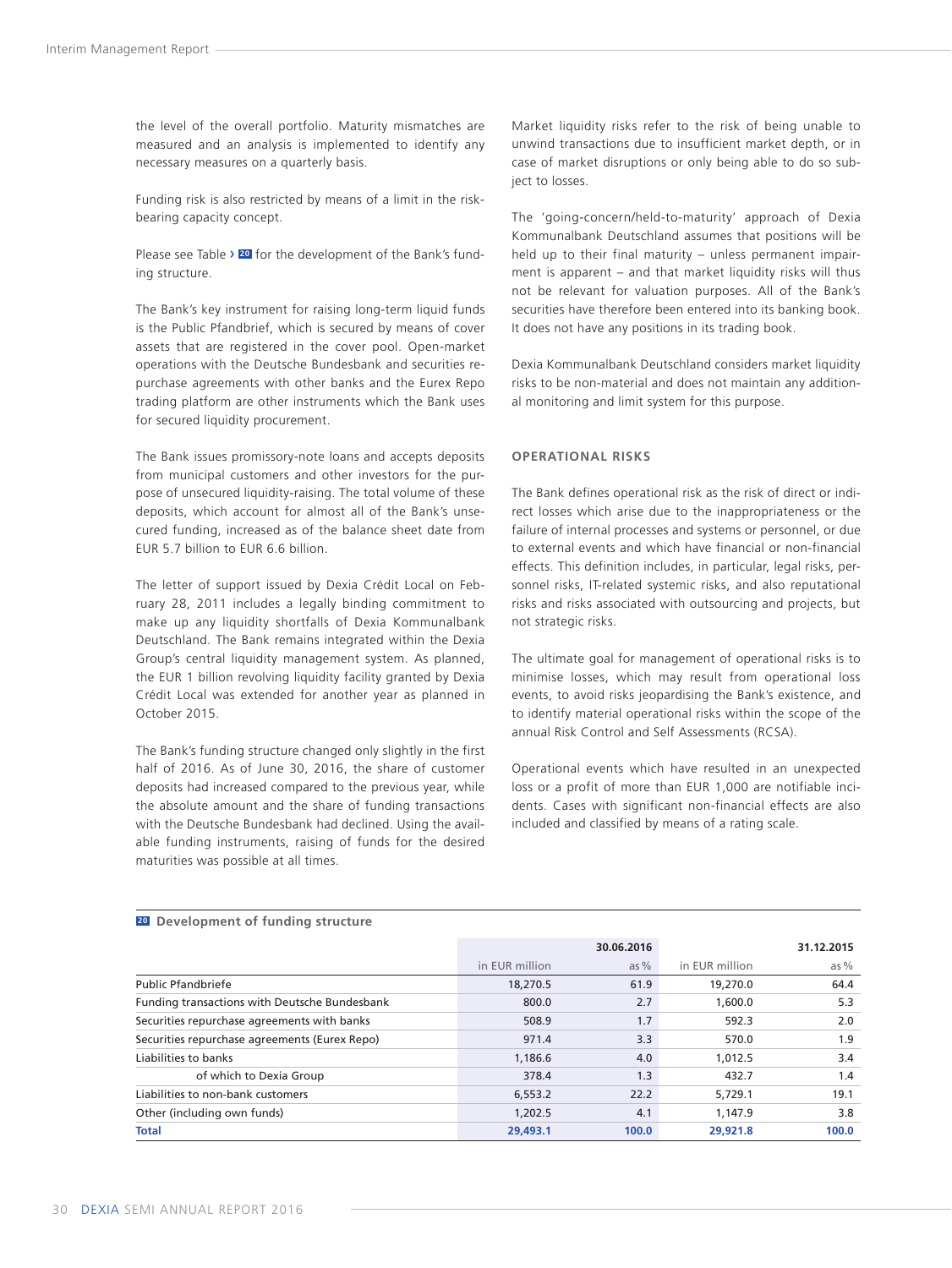<span id="page-32-0"></span>The Bank uses a Group-wide IT application for registration, valuation, monitoring and historicisation of operational risks. In case of losses, the departments involved are required to analyse the relevant business processes, estimate the loss, and produce proposals on how to avoid this in the future. Within the scope of an escalation process, the overall Management Board and Internal Audit are immediately notified of any loss events.

The Operational Risk Committee, which meets on a quarterly basis, discusses losses and risks with the Management Board, Head of Risk Controlling, Internal Audit and the Bank's compliance officer. The Operational Risk Management system registers notified losses. Overall, four cases were reported in the first half of 2016.

The annual RCSA identifies and analyses the operational risks in the various processes by means of risk inventories and reviews the control systems for risk limitation. Possible measures enabling a reduction in the level of risk are discussed and, where expedient, action plans are agreed, whose implementation is monitored by the Operational Risk Manager. Following completion of the RCSA process, the results of the individual RCSAs are presented to the Management Board.

For its implementation of projects, the Bank uses an appropriate project risk management system in order to identify possible events or situations with a negative impact (damage) on the project's outcome as a whole, or on individual planning factors such as its scope, the cost and the volume of time required, and to prevent or at least minimise these events or situations by initiating appropriate measures. The Bank's Project Management Office Committee, which meets on a monthly basis, monitors the overall project risks.

The IT infrastructure and the operational structure include contingency plans and packages of measures for the purposes of risk limitation and risk avoidance. In addition, within the scope of its contingency planning, the Bank maintains an emergency data centre in order to ensure business continuity in case of crisis situations.

In regard to the Bank's currently existing legal risks, it should be pointed out that legal proceedings are pending in four cases that relate to variablerate loans which Dexia Kommunalbank Deutschland granted in 2006 and 2007 and whose interest rate is tied to the development of the Swiss franc's exchange rate against the euro. It entails a loan volume with an outstanding principal balance of EUR 9.6 million as of June 30, 2016. This volume is divided up between a small number of borrowers. Dexia Kommunalbank Deutschland has rejected the claims brought against it in these proceedings. In three of these four cases, first-instance rulings have now been issued in the Bank's favour. In the fourth case, the court only partly gave right to the arguments made by Dexia

Kommunalbank Deutschland AG. All four cases are now pending before the court of appeals.

Please see the section Business performance – Claims against Heta Asset Resolution AG for details of the claims against Austria's Heta Asset Resolution AG held in Dexia Kommunalbank Deutschland's portfolio.

#### **SUMMARY OF RISK SITUATION**

Through the implementation of the revised plan for the restructuring of the Dexia Group of December 28, 2012, a stable long-term framework was established for the future business activities of the Group and thus also for Dexia Kommunalbank Deutschland.

The now once again increasing of risk premiums for claims against government entities of the peripheral eurozone countries of Italy, Portugal and Spain had a slightly negative impact on the Bank's risk situation in the period under review. In the reporting period, the Bank's total nominal credit exposure to these peripheral eurozone countries decreased by maturity from EUR 5,035.8 million to EUR 4,992.1 million. In addition, the Bank has a small volume of assets with a non-investment grade rating (internal rating) (5.3 % of its portfolio). As of June 30, 2016, the Bank had established adequate risk provisioning in the form of specific valuation allowances.

The level of utilisation of risk-bearing capacity in the goingconcern approach has decreased only slightly from 82.8 % to 77.6%. While the provided risk-covering resources decreased slightly by EUR – 34.6 million, the current market developments and methodological adjustments in the measuring of the market price risk and a slight reduction of credit risk had a positive effect.

The Bank's liquidity situation remained adequate due to its high volume of claims which have solid credit ratings and are eligible for cover and central bank borrowings, together with deposit business.

The Bank's own funds decreased to EUR 689.3 million (after the approval of the annual financial statements December 31, 2015: EUR 703.8 million). The Bank's Common Equity Tier 1 capital ratio (CET1 ratio) increased to 19.6 % (December 31, 2015: 19.3 %), and the total capital ratio to 20.7 % (December 31, 2015: 20.6 %). Both of these capital ratios significantly exceed the regulatory requirements.

On May 18, 2016, the Republic of Austria and 72 Heta creditors (including Dexia Kommunalbank Deutschland), holding Heta debt securities (guaranteed by state) in the amount of approximately EUR 4.9 billion, signed a memorandum of understanding on the settlement of the Heta dispute. If the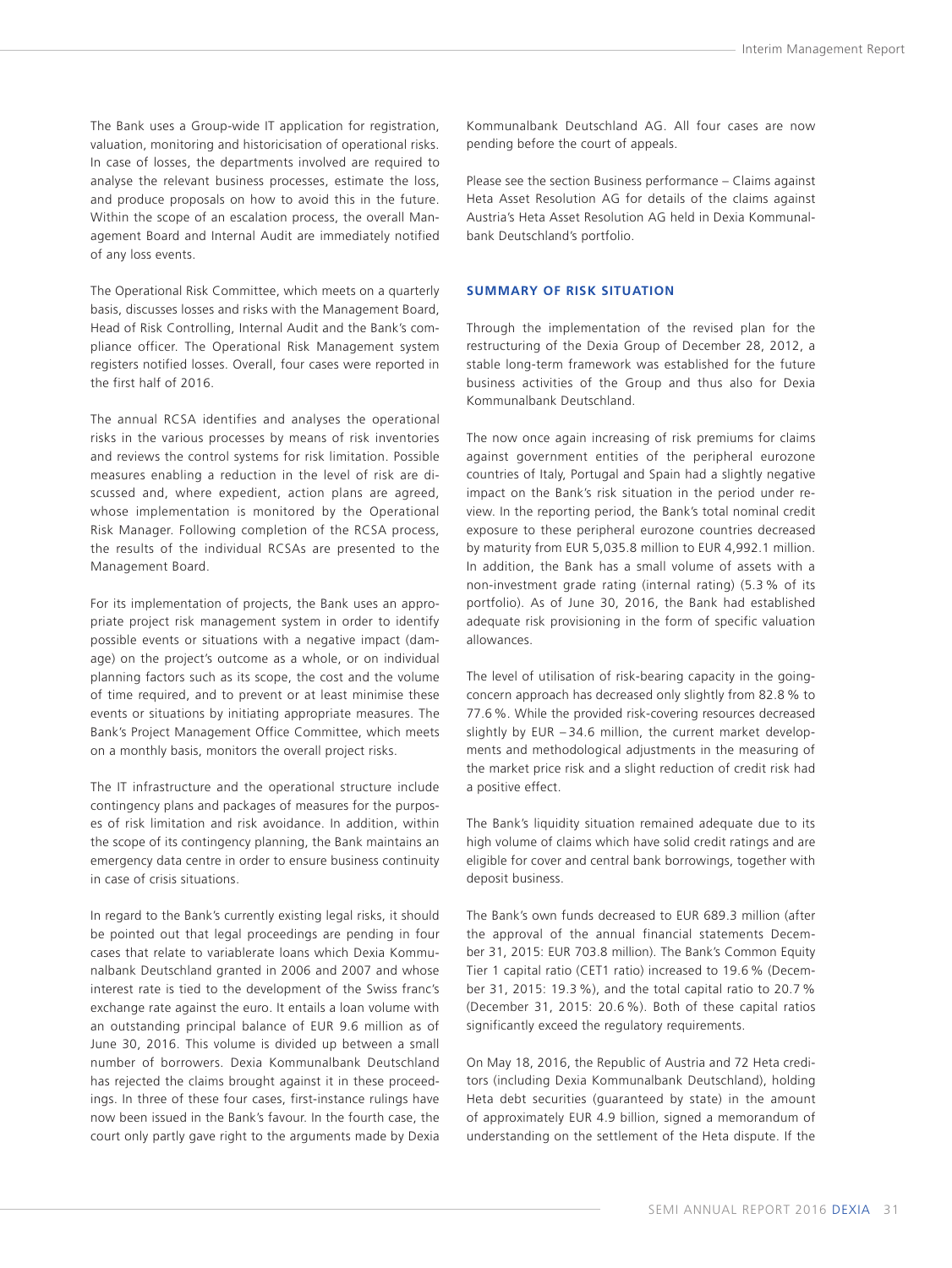<span id="page-33-0"></span>conversion of Heta claims, as described in the memorandum of understanding, were to take place, it would initially result in an (extraordinary) income for the Bank in the range of EUR 130 million to EUR 140 million (see also sections Business performance – Claims against Heta Asset Resolution AG, and Forecast Report).

No other events occurred after the balance sheet date which would necessitate a different assessment of the risk situation.

## INTERNAL CONTROL SYSTEM AND RISK MANAGEMENT SYSTEM

#### **Information management**

All risk-related information is centrally registered in the Bank's risk management system, systemically processed within the framework of its reporting, and provided to the Bank's decision-makers every day, or more frequently if necessary. The IT system also provides the employees responsible with access to analysis results. A functional and targeted flow of information, which is tailored to its specific recipients, ensures a high level of risk awareness on the part of the employees of Dexia Kommunalbank Deutschland.

#### **Accounting-related internal control and risk management system**

The goal of the accounting-related internal control and risk management system is to ensure compliance with accounting standards and regulations, and to ensure the orderliness of the accounting, including correct information in financial statements.

The Accounting department is responsible for the general ledger and for regular monitoring of the accounting and its adjustment in line with statutory and regulatory changes. The Back Office department handles the inventory management of banking business in the subsidiary ledgers and technical implementation. The Risk Controlling department values financial instruments, while the Credit department values general credit risks. This information is followed up on

in accordance with the process for the preparation of financial statements. The relevant responsibilities are defined in the organisational manual. Job descriptions have been specified for all of the employees entrusted with the accounting process. They are assigned to the Back Office. The accounting process is documented in a form which expert third parties are able to follow.

The control system of Dexia Kommunalbank Deutschland consists of organisational arrangements and integrated, IT-supported controls. As well as these IT-supported controls, it has also installed further regular and ad hoc control procedures.

Dexia Kommunalbank Deutschland uses the software SAP ERP and SAP-compatible modules as an integrated Bankwide solution. This safeguards an uninterrupted flow of data and largely avoids transfers to other IT applications or manual interference. A competence-based access and authorisation concept establishes controls so as to prevent unauthorised interference with the accounting process. In addition, transaction registration functions are clearly segregated from one another in terms of the divisions participating in the accounting process. The market departments enter transactions in the subsidiary ledger, while the Back Office subsequently reviews and authorises these transactions in accordance with the dual control principle (deal certainty policy). Further interim and final results following processing of the input data are analysed by means of checks against time-series analyses and target/actual comparisons, their plausibility is checked by means of close consultation between Risk Controlling and Accounting and, where appropriate, these results are assessed on a case-by-case basis.

The Accounting department is integrated in the new products process. This ensures rulecompliant and proper accounting for new, non-routine business transactions.

Internal Audit monitors the functional capacity of the accounting-related internal control and risk management system by means of regular process-independent audits, with changing audit focuses.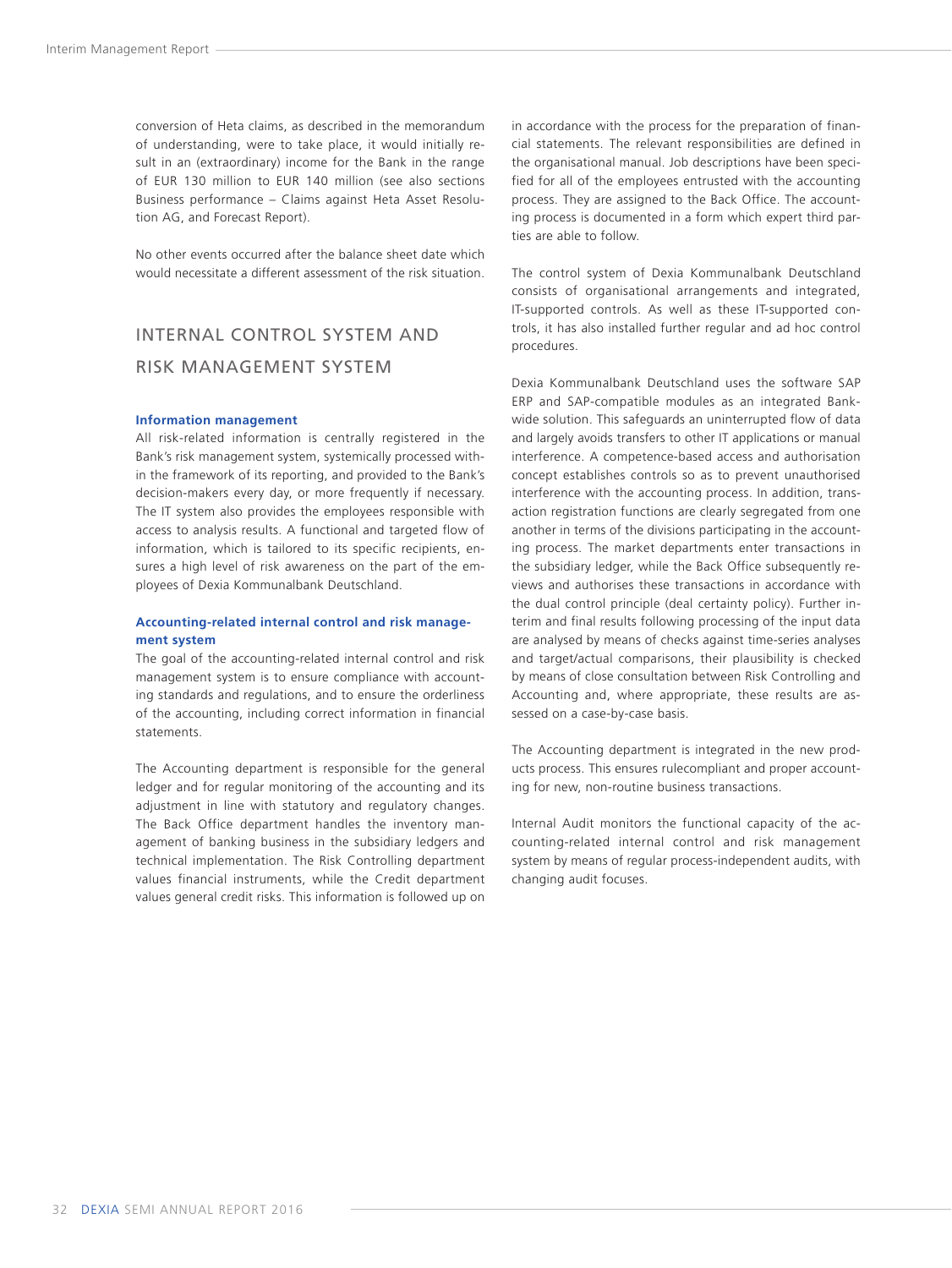The management information system provides the management with timely reporting in the form of monthly financial statements under commercial law. The Management Board provides the Supervisory Board and its committees with regular reports, at least once per quarter, on the Bank's current business development. It also provides prompt information in case of specific events.

Berlin, August 26, 2016

Dexia Kommunalbank Deutschland AG

The Management Board

quinsterg **Munsberg Fritsch**

 $\mathbb{R}$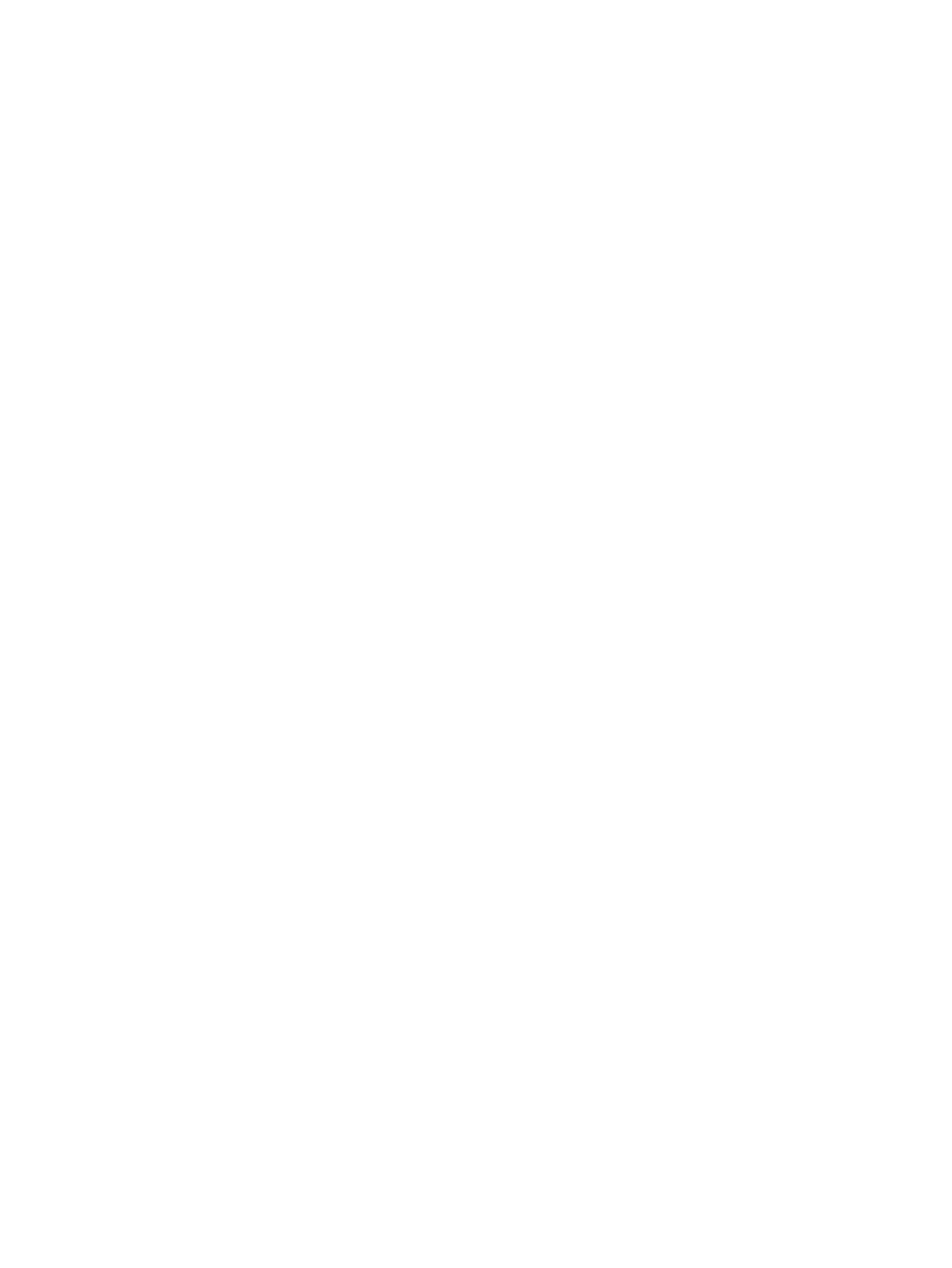# <span id="page-36-0"></span>INTERIM FINANCIAL STATEMENTS 2016 OF DEXIA KOMMUNALBANK DEUTSCHLAND AG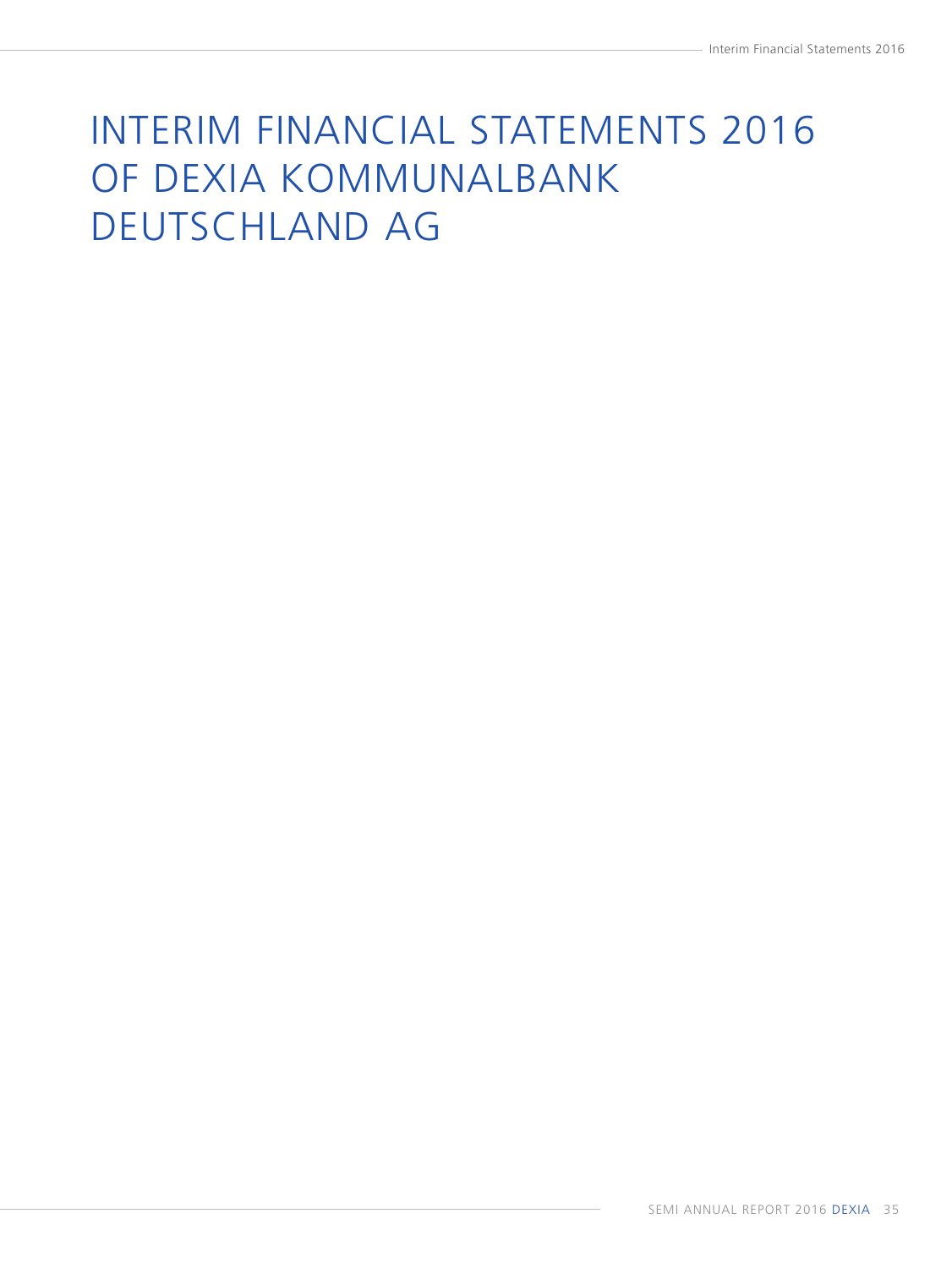## <span id="page-37-0"></span>CONDENSED BALANCE SHEET OF DEXIA KOMMUNALBANK DEUTSCHLAND AG AS OF JUNE 30, 2016

#### **21 Assets**

|                                                                                                                                        |                  |                   | 30.06.2016        | 31.12.2015  |
|----------------------------------------------------------------------------------------------------------------------------------------|------------------|-------------------|-------------------|-------------|
|                                                                                                                                        | in EUR           | in EUR            | in EUR            | in KEUR     |
| 1. Cash reserve assets                                                                                                                 |                  |                   |                   |             |
| a) Cash on hand                                                                                                                        |                  | 1,665.21          |                   | 2           |
| b) Balances with central banks                                                                                                         |                  | 45,190,191.12     |                   | 60.466      |
| c) Balances with post office giro institutions                                                                                         |                  | 0.00              | 45, 191, 856. 33  | $\Omega$    |
| 2. Debt securities of public sector entities and bills permitted                                                                       |                  |                   |                   |             |
| for funding at central banks                                                                                                           |                  |                   |                   |             |
| a) Treasury bills and non-interest-bearing Treasury financing pa-<br>pers and similar debt securities issued by public sector entities |                  | 0.00              |                   | $\Omega$    |
| b) Bills                                                                                                                               |                  | 0.00              | 0.00              | 0           |
| 3. Loans and advances to banks                                                                                                         |                  |                   |                   |             |
| a) Mortgage loans                                                                                                                      |                  | 0.00              |                   | $\mathbf 0$ |
| b) Loans to public sector entities                                                                                                     |                  | 464,522,284.50    |                   | 533,144     |
| c) Other loans and advances                                                                                                            |                  | 6,649,502,051.28  | 7,114,024,335.78  | 5,694,492   |
| 4. Loans and advances to non-bank customers                                                                                            |                  |                   |                   |             |
| a) Mortgage loans                                                                                                                      |                  | 39, 144, 435. 25  |                   | 40,597      |
| b) Loans to public sector entities                                                                                                     |                  | 14,691,575,318.83 |                   | 15,197,067  |
| c) Other loans and advances                                                                                                            |                  | 228,481,255.91    | 14,959,201,009.99 | 232,057     |
| 5. Debt securities and other fixed income securities                                                                                   |                  |                   |                   |             |
| a) Money market securities                                                                                                             |                  |                   |                   |             |
| aa) from public sector issuers                                                                                                         | 0.00             |                   |                   | $\mathbf 0$ |
| ab) from other issuers                                                                                                                 | 0.00             |                   |                   | 0           |
| b) Bonds and debt securities                                                                                                           |                  |                   |                   |             |
| ba) from public sector issuers                                                                                                         | 6,185,876,381.14 |                   |                   | 7,000,752   |
| bb) from other issuers                                                                                                                 | 2,303,254,698.75 | 8,489,131,079.89  |                   | 2,340,672   |
| c) Own debt securities                                                                                                                 |                  | 11,930,850.91     | 8,501,061,930.80  | 11,574      |
| 6. Shares and other non-fixed income securities                                                                                        |                  |                   | 0.00              | $\mathbf 0$ |
| 6a. Trading portfolio                                                                                                                  |                  |                   | 0.00              | 0           |
| 7. Equity investments                                                                                                                  |                  |                   | 0.00              | 0           |
| 8. Shares in affiliated companies                                                                                                      |                  |                   | 0.00              | 0           |
| 9. Trust assets                                                                                                                        |                  |                   | 0.00              | 0           |
| 10. Equalisation claims against the public sector, including<br>debt securities resulting from their conversion                        |                  |                   | 0.00              | 0           |
| 11. Intangible assets                                                                                                                  |                  |                   |                   |             |
| a) Self-generated industrial property rights and similar<br>rights and assets                                                          |                  | 0.00              |                   | $\mathbf 0$ |
| b) Licences, industrial property rights and similar acquired<br>for consideration Rights and assets and licences to                    |                  |                   |                   |             |
| such rights and assets                                                                                                                 |                  | 255.238.94        |                   | 156         |
| c) Goodwill                                                                                                                            |                  | 0.00              |                   | $\mathbf 0$ |
| d) Advance payments to suppliers                                                                                                       |                  | 0.00              | 255,238.94        | $\mathbf 0$ |
| 12. Property, plant and equipment                                                                                                      |                  |                   | 4,806,154.97      | 4,971       |
| 13. Capital called in but not yet paid in                                                                                              |                  |                   | 0.00              | $\mathbf 0$ |
| 14. Other assets                                                                                                                       |                  |                   | 10,532,167.13     | 8,401       |
| 15. Prepayments                                                                                                                        |                  |                   |                   |             |
| a) From issuing and lending business                                                                                                   |                  | 185,253,916.11    |                   | 194,157     |
| b) Other                                                                                                                               |                  | 80,379,064.33     | 265,632,980.44    | 76,852      |
| 16. Deferred tax assets                                                                                                                |                  |                   | 0.00              | $\mathbf 0$ |
| 17. Surplus from offsetting                                                                                                            |                  |                   | 0.00              | 0           |
| 18. Deficit not covered by equity                                                                                                      |                  |                   | 0.00              | $\mathbf 0$ |
| <b>Total assets</b>                                                                                                                    |                  |                   | 30,900,705,674.38 | 31.395.360  |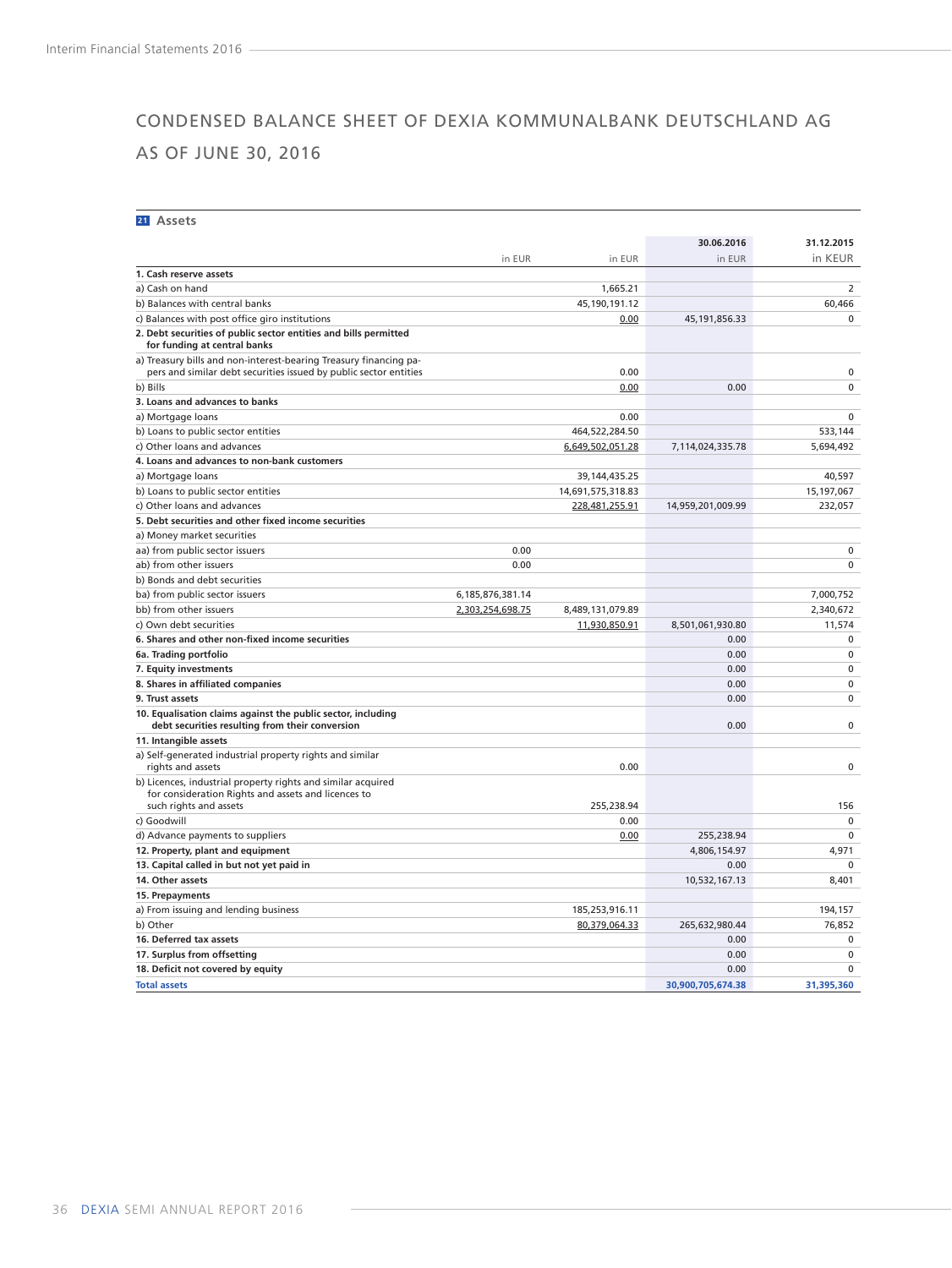### **<sup>22</sup> Equity and liabilities**

|                                                               |                  |                   | 30.06.2016        | 31.12.2015  |
|---------------------------------------------------------------|------------------|-------------------|-------------------|-------------|
|                                                               | in EUR           | in EUR            | in EUR            | in KEUR     |
| 1. Liabilities to banks                                       |                  |                   |                   |             |
| a) Registered Mortgage Pfandbriefe issued                     |                  | 0.00              |                   | $\Omega$    |
| b) Registered Public Pfandbriefe issued                       |                  | 393,575,543.19    |                   | 526,734     |
| c) Other liabilities                                          |                  | 3,948,905,155.42  | 4,342,480,698.61  | 4,329,013   |
| 2. Liabilities to non-bank customers                          |                  |                   |                   |             |
| a) Registered Mortgage Pfandbriefe issued                     |                  | 0.00              |                   | $\mathbf 0$ |
| b) Registered Public Pfandbriefe issued                       |                  | 13,642,735,382.40 |                   | 14,354,739  |
| c) Savings deposits                                           |                  |                   |                   |             |
| ca) with an agreed notice period of three months              | 0.00             |                   |                   | 0           |
| cb) with an agreed notice period of more than three months    | 0.00             | 0.00              |                   | $\Omega$    |
| d) Other liabilities                                          |                  | 6,982,499,366.58  | 20,625,234,748.98 | 6,104,004   |
| 3. Securitised liabilities                                    |                  |                   |                   |             |
| a) Debt securities issued                                     |                  |                   |                   |             |
| aa) Mortgage Pfandbriefe                                      | 0.00             |                   |                   | $\mathbf 0$ |
| ab) Public Pfandbriefe                                        | 4,562,723,834.80 |                   |                   | 4,797,143   |
| ac) other debt securities                                     | 30,042,953.42    | 4,592,766,788.22  |                   | 30,465      |
| b) Other securitised liabilities                              |                  | 0.00              | 4,592,766,788.22  | $\mathbf 0$ |
| 3a. Trading portfolio                                         |                  |                   | 0.00              | $\mathbf 0$ |
| 4. Trust liabilities                                          |                  |                   | 0.00              | $\mathbf 0$ |
| 5. Other liabilities                                          |                  |                   | 371,841,260.74    | 276,283     |
| 6. Deferred income                                            |                  |                   |                   |             |
| a) From issuing and lending business                          |                  | 14,904,093.17     |                   | 16,151      |
| b) Other                                                      |                  | 178,402,549.72    | 193,306,642.89    | 187,972     |
| 6a. Deferred tax liabilities                                  |                  |                   | 0.00              | 0           |
| 7. Accruals                                                   |                  |                   |                   |             |
| a) Accruals for pensions and similar obligations              |                  | 0.00              |                   | $\mathbf 0$ |
| b) Tax accruals                                               |                  | 276,801.42        |                   | 277         |
| c) Other accruals                                             |                  | 11,091,543.38     | 11,368,344.80     | 5,496       |
| 8. Subordinated liabilities                                   |                  |                   | 60,000,000.00     | 60,000      |
| 9. Profit participation rights capital                        |                  |                   | 49,338,392.72     | 49,338      |
| 10. Fund for general banking risks                            |                  |                   | 0.00              | $\mathbf 0$ |
| 11. Equity                                                    |                  |                   |                   |             |
| a) Called-in capital                                          |                  |                   |                   |             |
| Subscribed capital                                            | 432,500,000.00   |                   |                   | 432,500     |
| less outstanding deposits not called in                       | 0.00             | 432,500,000.00    |                   |             |
| b) Capital reserve                                            |                  | 348,684,911.98    |                   | 348,685     |
| c) Revenue reserves                                           |                  |                   |                   | $\mathbf 0$ |
| ca) Legal reserve                                             | 0.00             |                   |                   | $\mathbf 0$ |
| cb) reserve for shares in a controlling undertaking or        |                  |                   |                   |             |
| an undertaking with a majority interest                       | 0.00             |                   |                   | $\mathbf 0$ |
| cc) statutory reserves                                        | 0.00             |                   |                   | $\mathbf 0$ |
| cd) other revenue reserves                                    | 50,702,270.07    | 50,702,270.07     |                   | 50,702      |
| d) Net profit/accumulated losses                              |                  | $-177,518,384.63$ | 654,368,797.42    | $-174, 142$ |
| <b>Total equity and liabilities</b>                           |                  |                   | 30,900,705,674.38 | 31,395,360  |
|                                                               |                  |                   |                   |             |
| 1. Contingent liabilities                                     |                  |                   |                   |             |
| a) Contingent liabilities from rediscounted bills             |                  | 0.00              |                   | 0           |
| b) Liabilities from guarantees and warranty agreements        |                  | 45, 165, 917.67   |                   | 47,333      |
| c) Liability from the provision of collateral for third-party |                  |                   |                   |             |
| liabilities                                                   |                  | 0.00              | 45, 165, 917. 67  | $\pmb{0}$   |
| 2. Other obligations                                          |                  |                   |                   |             |
| a) Repurchase obligations resulting from non-genuine          |                  |                   |                   |             |
| repurchase transactions                                       |                  | 0.00              |                   | $\mathbf 0$ |
| b) Placement and underwriting commitments                     |                  | 0.00              |                   | $\mathbf 0$ |
| c) Irrevocable lending commitments                            |                  | 8,076,923.08      | 8,076,923.08      | 8.077       |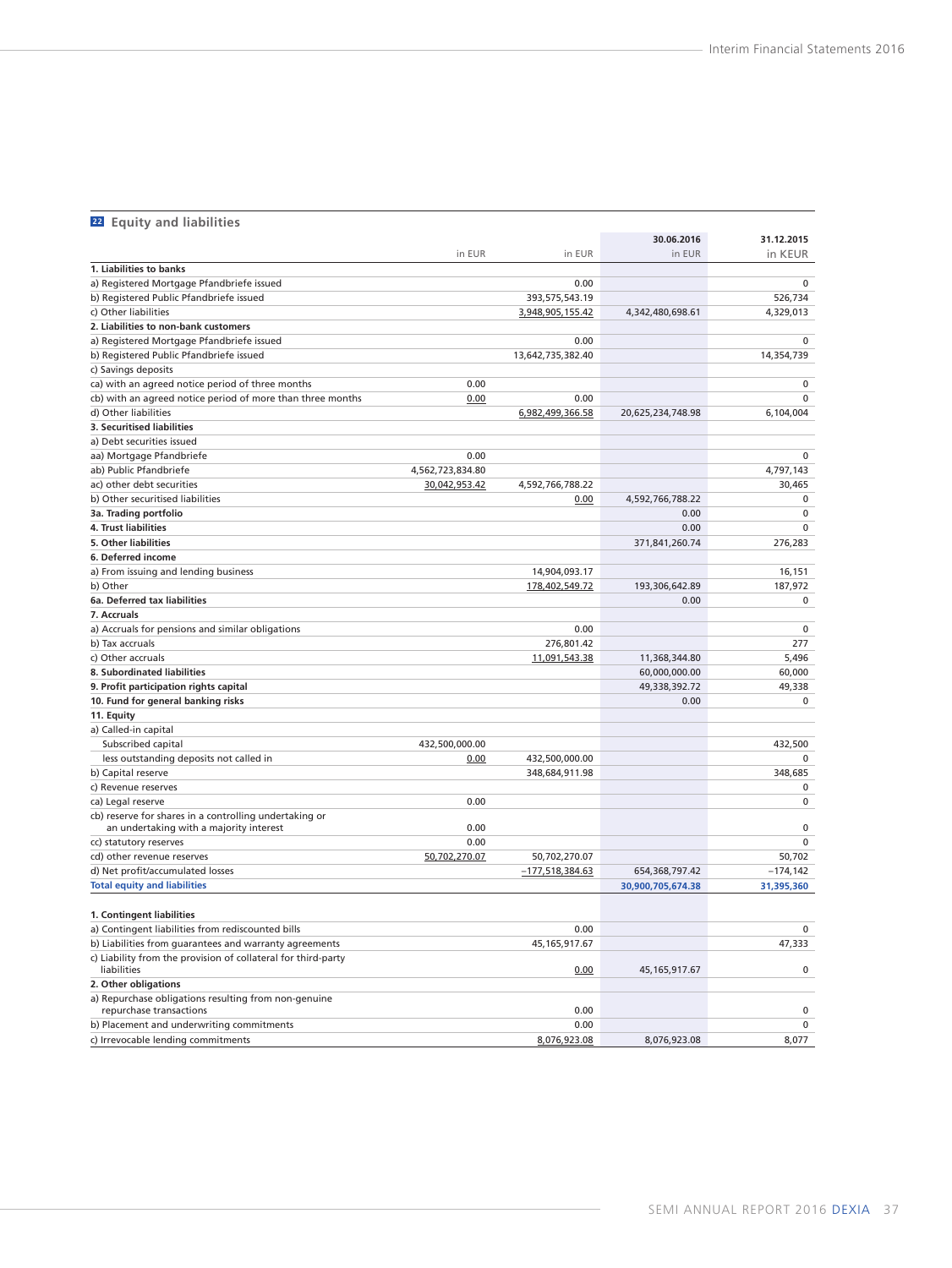## <span id="page-39-0"></span>CONDENSED PROFIT AND LOSS ACCOUNT OF DEXIA KOMMUNALBANK DEUTSCHLAND AG FOR THE PERIOD FROM JANUARY 1 TO JUNE 30, 2016

**<sup>23</sup> Expenses**

|                                                                                                                                                               |              |               | 01.01. - 30.06.2016 | 01.01 .- 30.06.2015 |
|---------------------------------------------------------------------------------------------------------------------------------------------------------------|--------------|---------------|---------------------|---------------------|
|                                                                                                                                                               | in EUR       | in EUR        | in EUR              | in KEUR             |
| 1. Interest expense                                                                                                                                           |              |               | 1,035,265,922.90    | 1,155,091           |
| 2. Commission expenses                                                                                                                                        |              |               | 1,441,951.30        | 1,629               |
| 3. Net expense for trading portfolio                                                                                                                          |              |               | 0.00                | $\mathbf{0}$        |
| 4. General administrative expenses                                                                                                                            |              |               |                     |                     |
| a) Personnel expenses                                                                                                                                         |              |               |                     |                     |
| aa) wages and salaries                                                                                                                                        | 2,986,121.67 |               |                     | 2,881               |
| ab) social security contributions and expenses for<br>old-age pensions and support                                                                            | 504,277.01   | 3,490,398.68  |                     | 483                 |
| b) Other administrative expenses                                                                                                                              |              | 13,210,826.71 | 16,701,225.39       | 8,681               |
| 5. Depreciation, amortisation and valuation adjustments<br>on intangible assets and property, plant and equipment                                             |              |               | 222, 155.68         | 223                 |
| 6. Other operating expenses                                                                                                                                   |              |               | 1,289.00            | 21                  |
| 7. Depreciation, amortisation and valuation adjustments<br>on receivables and specific types of securities and<br>allocations to accruals in lending business |              |               | 3,447,668.45        | 64.569              |
| 8. Depreciation, amortisation and valuation adjustments<br>on equity investments, shares in affiliated companies<br>and securities treated as fixed assets    |              |               | 0.00                | 91,635              |
| 9. Expenses from assumption of losses                                                                                                                         |              |               | 0.00                | $\mathbf{0}$        |
| 10. Extraordinary expenses                                                                                                                                    |              |               | 0.00                | $\Omega$            |
| 11. Taxes on income and earnings                                                                                                                              |              |               | 0.00                | $\Omega$            |
| 12. Other taxes not shown under Item 6                                                                                                                        |              |               | 7,975.86            | 8                   |
| 13. Profits transferred under a profit pool, a profit trans-<br>fer agreement or a partial profit transfer agreement                                          |              |               | 0.00                | $\mathbf 0$         |
| 14. Net income                                                                                                                                                |              |               | 0.00                | $\mathbf{0}$        |
| Total                                                                                                                                                         |              |               | 1,057,088,188.58    | 1,325,220           |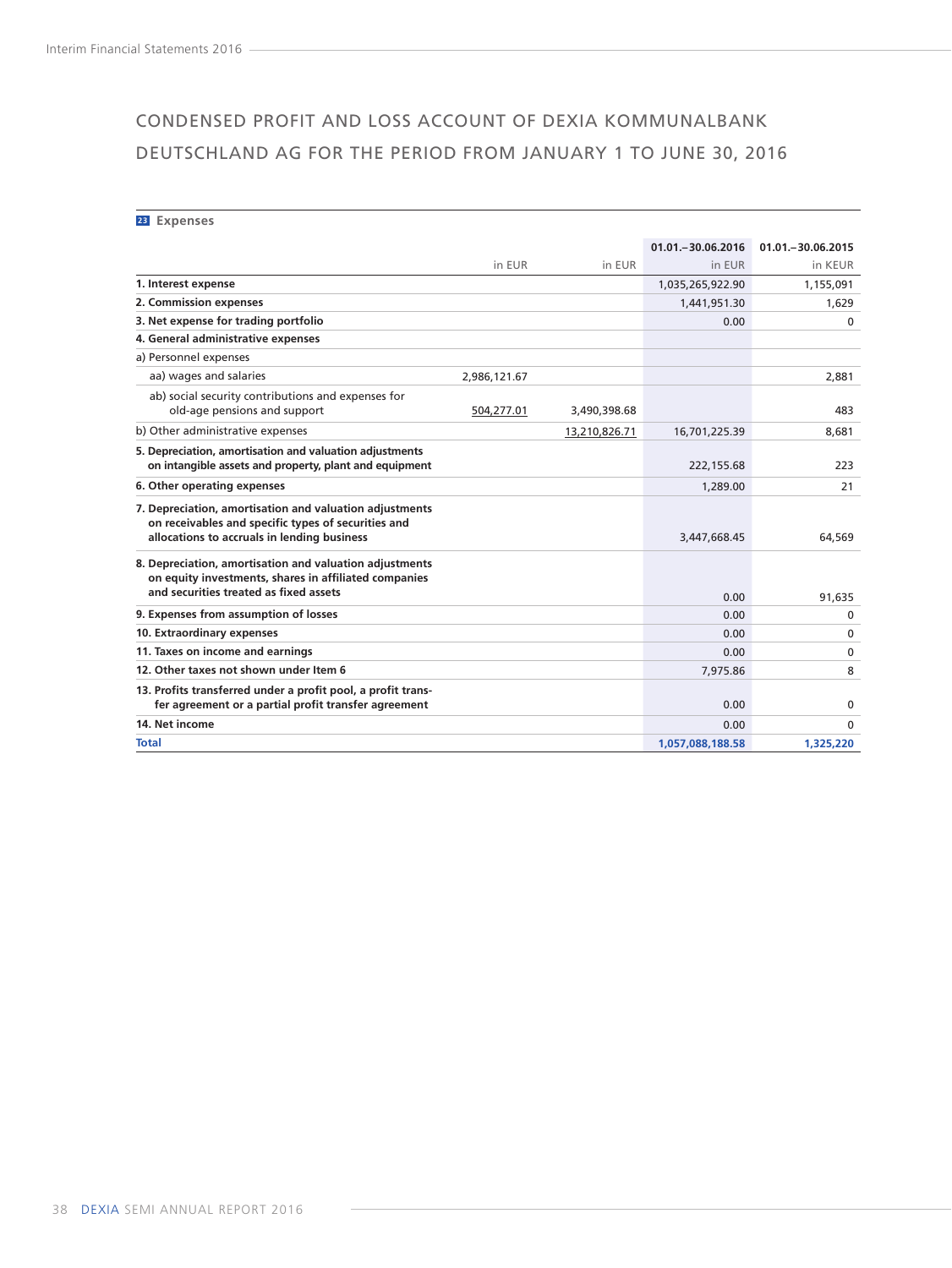#### **<sup>24</sup> Income**

|                                                                                                                                     |                  | 01.01. - 30.06.2016 | 01.01. - 30.06.2015 |
|-------------------------------------------------------------------------------------------------------------------------------------|------------------|---------------------|---------------------|
|                                                                                                                                     | in EUR<br>in EUR | in EUR              | in KEUR             |
| 1. Interest income from                                                                                                             |                  |                     |                     |
| a) Loan and money market business                                                                                                   | 903,110,764.36   |                     | 1,014,319           |
| b) Fixed income securities and<br>book-entry securities                                                                             | 150, 143, 008.93 | 1,053,253,773.29    | 168,899             |
| 2. Current income from                                                                                                              |                  |                     |                     |
| a) Shares and other non-fixed<br>income securities                                                                                  | 0.00             |                     | 0                   |
| b) Equity investments                                                                                                               | 0.00             |                     | 0                   |
| c) Shares in affiliated companies                                                                                                   | 0.00             | 0.00                | $\mathbf{0}$        |
| 3. Income from profit pools, profit transfer agree-<br>ments or partial profit transfer agreements                                  |                  | 0.00                | $\mathbf 0$         |
| 4. Commission income                                                                                                                |                  | 267,904.41          | 119                 |
| 5. Net income from trading portfolio                                                                                                |                  | 0.00                | 0                   |
| 6. Income from write-ups of receivables and specific<br>types of securities and from the release of accruals<br>in lending business |                  | 0.00                | $\mathbf{0}$        |
| 7. Income from write-ups of equity investments,<br>shares in affiliated companies and securities<br>treated as fixed assets         |                  | 108,618.83          | $\mathbf{0}$        |
| 8. Other operating income                                                                                                           |                  | 81,309.28           | 9                   |
| 9. Extraordinary income                                                                                                             |                  | 0.00                | 0                   |
| 10. Income from assumption of losses                                                                                                |                  | 0.00                | $\Omega$            |
| 11. Net loss                                                                                                                        |                  | 3,376,582.77        | 141,875             |
| <b>Total</b>                                                                                                                        |                  | 1,057,088,188.58    | 1,325,220           |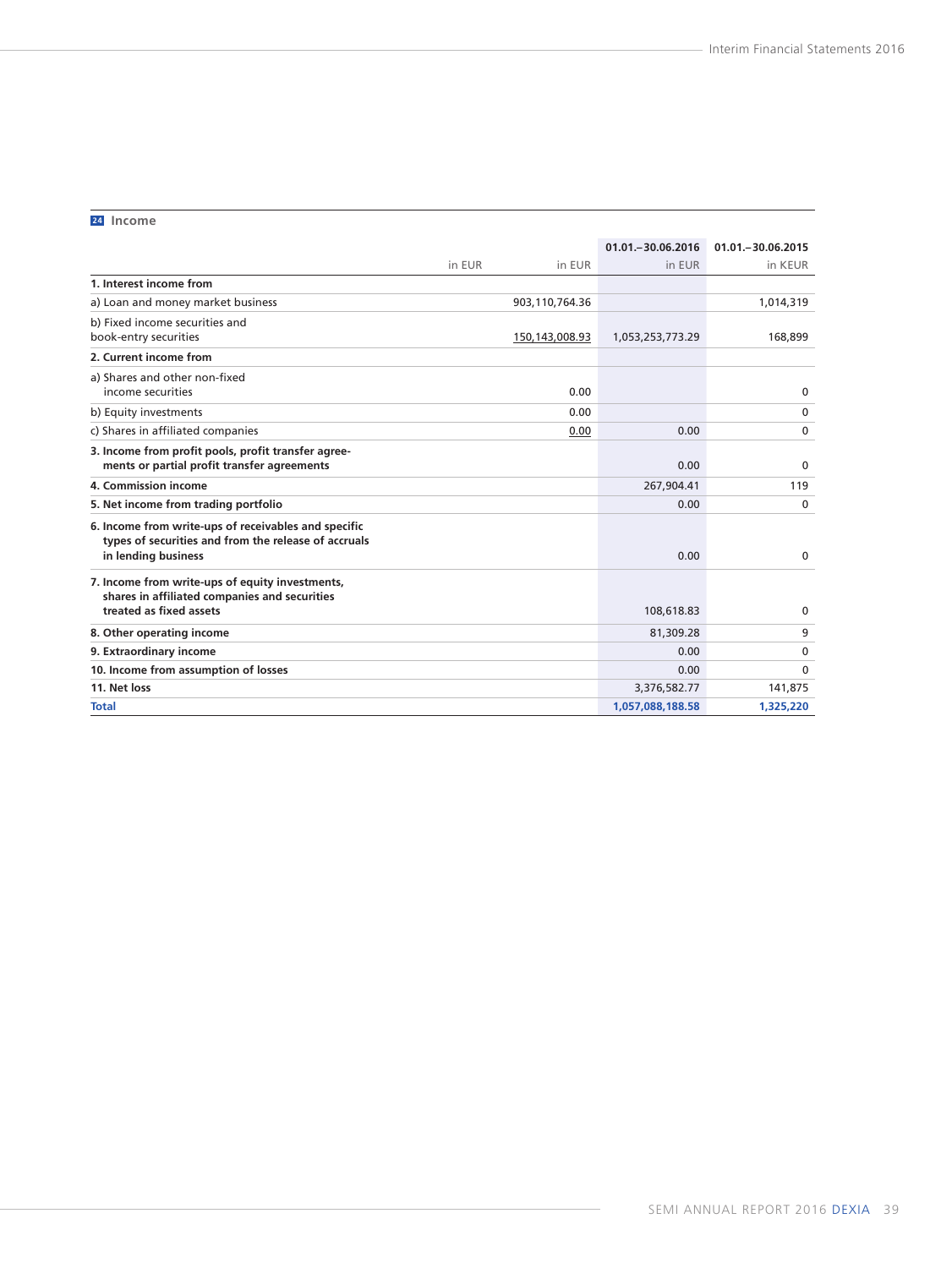## <span id="page-41-0"></span>CONDENSED NOTES

The semi-annual financial statements as of June 30, 2016 were prepared pursuant to Section 37w Securities Trading Act, according to the decisive regulations of the German Commercial Code (HGB), the German Companies Act (AktG) and the German Pfandbrief Act, as well as according to the regulations concerning the accounting of credit institutions and financial services institutions. The German accounting standards of the Deutsche Rechnungslegungs Standards Committee, which are to be applied, have been complied with. The same accounting and valuation methods were applied in the semi-annual financial statements as of June 30, 2016, as in the annual financial statements as of December 31, 2015.

The explanations concerning the essential changes to the items in the condensed balance sheet and the condensed profit and loss statement were given in the interim management report.

The interim financial statements and the interim management report as of June 30, 2016 were neither audited in line with Section 317 HGB nor reviewed by an auditor.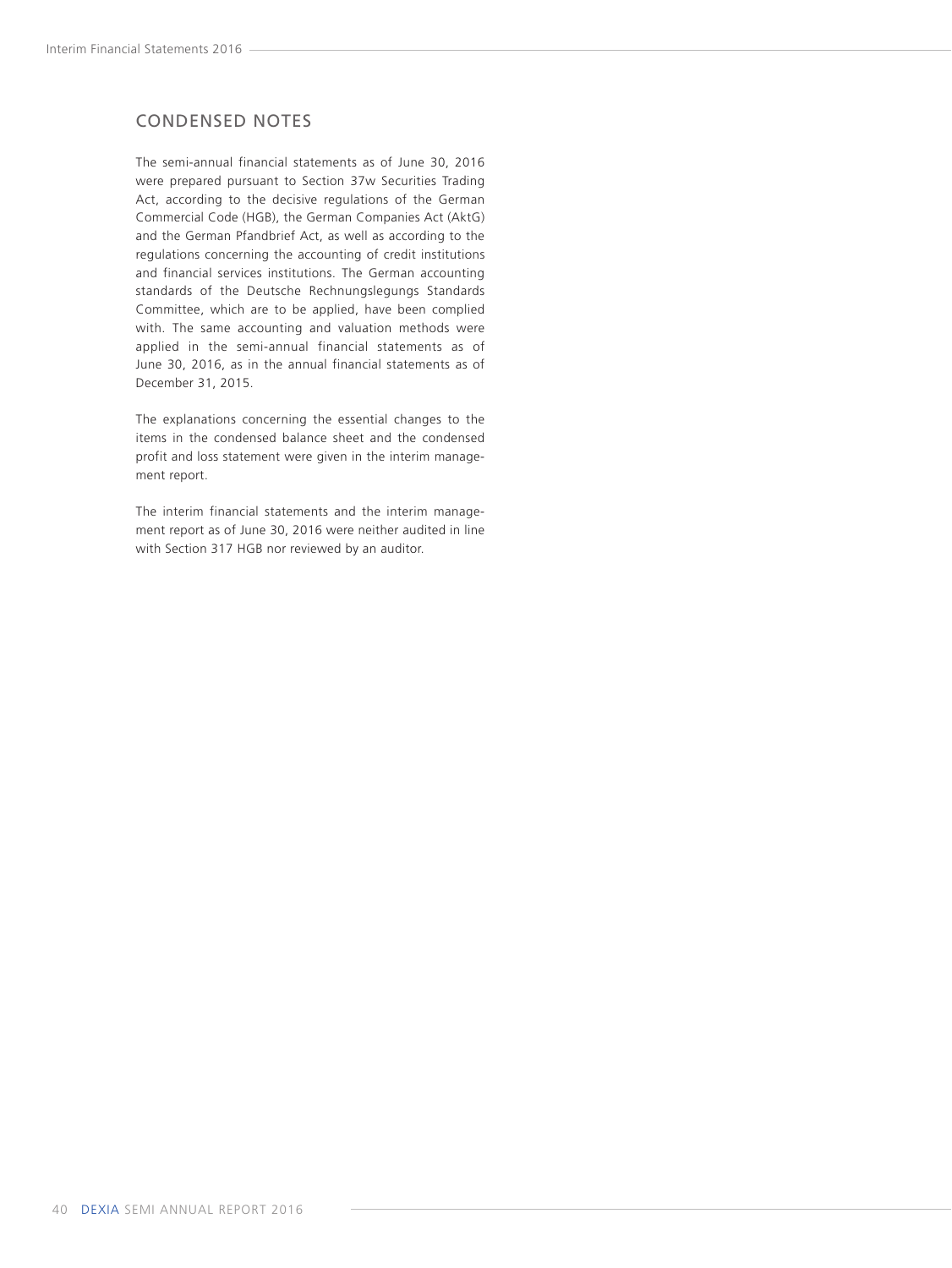## <span id="page-42-0"></span>RESPONSIBILITY STATEMENT

We hereby provide an assurance that, to the best of our knowledge, the interim financial statement provides a true and fair view of the company's net assets, financial position, and results of operations, while complying with the principles of orderly accounting. We also provide an assurance that, to the best of our knowledge, the company's business performance – including its business results – and its position have been presented in the management report to provide a true and fair view while describing the key risks and opportunities within the meaning of Section 289 (1), Clause 4 HGB.

Berlin, August 26, 2016

Dexia Kommunalbank Deutschland AG

The Management Board

Nunsberg **Munsberg Fritsch**